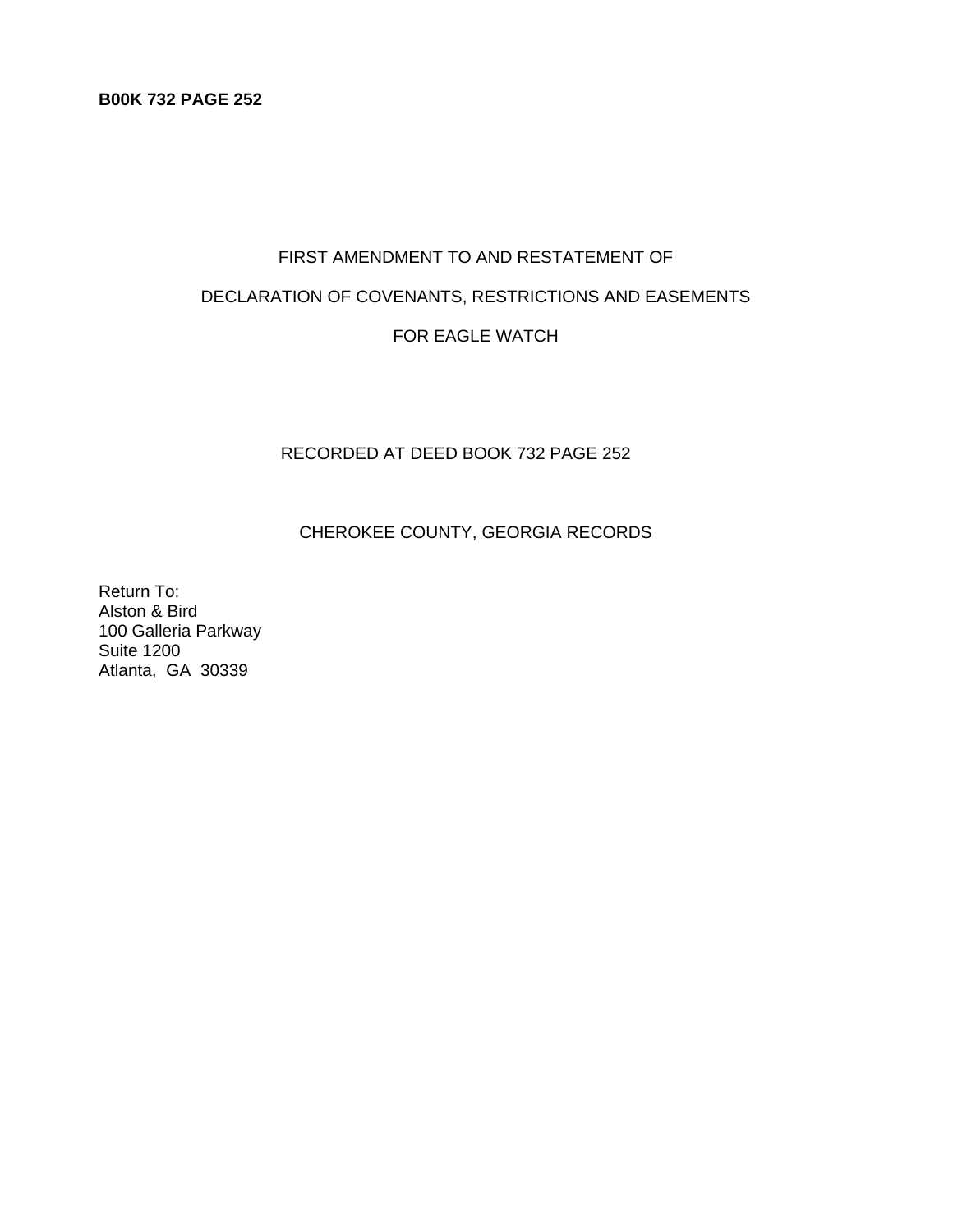TABLE OF CONTENTS

|                    |                                                        | Page Number         |
|--------------------|--------------------------------------------------------|---------------------|
| <b>ARTICLE I</b>   | <b>DEFINITIONS</b>                                     | 6                   |
| 1.01               | Association                                            | 6                   |
| 1.02               | <b>Board</b>                                           | 6                   |
| 1.03               | By-Laws                                                | 6                   |
| 1.04               | <b>Course Owner</b>                                    | 6                   |
| 1.05               | <b>Golf Facilities</b>                                 | 6                   |
| 1.06               | <b>Commencement Date</b>                               | 6                   |
| 1.07               | <b>Common Property</b>                                 | 6                   |
| 1.08               | Declarant                                              | 6                   |
| 1.09               | Development-Wide Standard                              | 6                   |
| 1.10               | Lot                                                    | 6<br>$\overline{7}$ |
| 1.11<br>1.12       | <b>Master Assessments</b>                              | $\overline{7}$      |
| 1.13               | <b>Master Association</b><br><b>Master Declaration</b> | $\overline{7}$      |
| 1.14               | Member                                                 | $\overline{7}$      |
| 1.15               | Membership                                             | $\overline{7}$      |
| 1.16               | Occupant                                               | $\overline{7}$      |
| 1.17               | Owner                                                  | $\overline{7}$      |
| 1.18               | Parcel                                                 | $\overline{7}$      |
| 1.10               | Property                                               | $\overline{7}$      |
| 1.20               | <b>Rental Complex</b>                                  | $\overline{7}$      |
| 1.21               | <b>Rental Unit</b>                                     | $\overline{7}$      |
| 1.22               | Residence                                              | 8                   |
| 1.23               | <b>Restrictions</b>                                    | 8                   |
| 1.24               | <b>Structure</b>                                       | 8                   |
| <b>ARTICLE II</b>  | <b>COMMON PROPERTY</b>                                 | 9                   |
| 2.01               | Conveyance of Common Property                          | 9                   |
| 2.02               | <b>Right of Enjoyment</b>                              | 9                   |
| 2.03               | Rights and Obligations of the Association              | 9                   |
| 2.04               | <b>Types of Common Property</b>                        | 10                  |
| 2.05               | Delegation of Use                                      | 11                  |
| 2.06               | Maintenance                                            | 11                  |
| 2.07               | <b>Golf Facilities</b>                                 | 11                  |
| <b>ARTICLE III</b> | <b>EAGLE WATCH HOMEOWNER'S ASSOCIATION</b>             | 13                  |
| 3.01               | Purposes, Powers and Duties of the Association         | 13                  |
| 3.02               | Membership in the Association                          | 13                  |
| 3.03               | <b>Voting Rights</b>                                   | 13                  |
| 3.04               | <b>Board of Directors</b>                              | 13                  |
| 3.05               | <b>Suspension of Membership</b>                        | 13                  |
| 3.06               | <b>Termination of Membership</b>                       | 14                  |
| 3.07               | <b>Voting Procedures</b>                               | 14                  |
| 3.08               | <b>Control by Declarant</b>                            | 14                  |
| <b>ARTICLE IV</b>  | <b>ASSESSMENTS</b>                                     | 15                  |
| 4.01               | Covenants for Assessments and Creation of Lien         |                     |
|                    | and Personal Obligation                                | 15                  |
| 4.02               | <b>Purpose of Assessments</b>                          | 16                  |
| 4.03               | <b>Accumulation of Funds Permitted</b>                 | 16                  |
| 4.04               | <b>Annual Assessment</b>                               | 16                  |
| 4.05               | <b>Special and Parcel Assessments</b>                  | 16                  |
| 4.06               | <b>Assessment Procedure</b>                            | 17                  |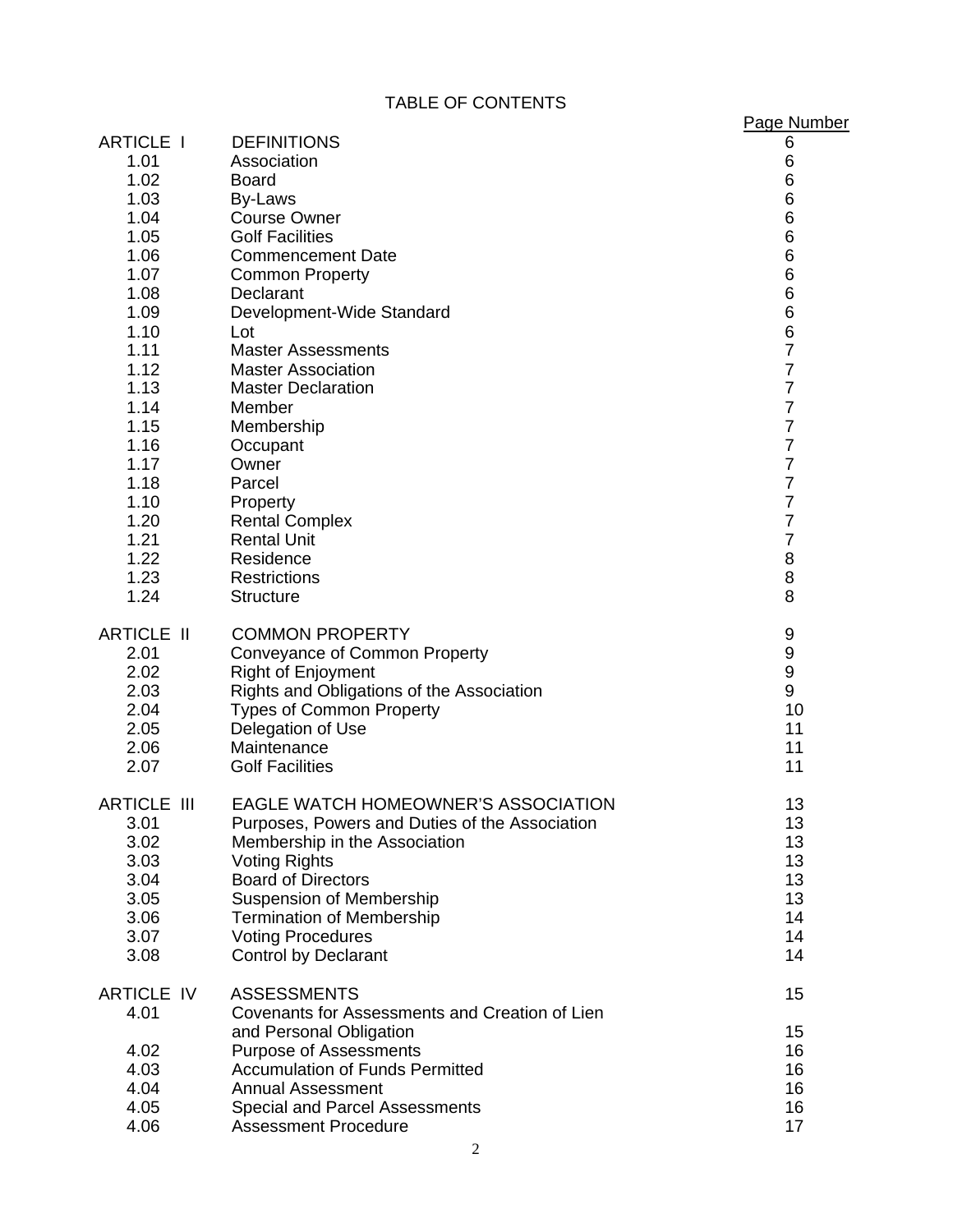TABLE OF CONTENTS

|                                                              | <b>TABLE OF CONTENTS</b>                                                                                                                                                                                                                                                                         |                                                             |
|--------------------------------------------------------------|--------------------------------------------------------------------------------------------------------------------------------------------------------------------------------------------------------------------------------------------------------------------------------------------------|-------------------------------------------------------------|
| 4.07<br>4.08<br>4.09<br>4.10<br>4.11<br>4.12<br>4.13<br>4.14 | Uniform Rate of Assessment<br><b>Contribution by Declarant</b><br><b>Effect of Nonpayment of Assessments</b><br><b>Certificate of Payment</b><br><b>Approval by Declarant</b><br><b>Specific Assessments</b><br><b>Collection of Master Assessments</b><br>Capital Contribution on Sales of Lots | Page Number<br>17<br>17<br>17<br>18<br>18<br>18<br>18<br>18 |
| ARTICLE V                                                    | ARCHITECTURAL CONTROL                                                                                                                                                                                                                                                                            | 20                                                          |
| 5.01                                                         | Architectural Control Committee Creation and Composition                                                                                                                                                                                                                                         | 20                                                          |
| 5.02                                                         | Purpose, Powers and Duties of the ACC                                                                                                                                                                                                                                                            | 20                                                          |
| 5.03                                                         | Officers, Subcommittees and Compensation                                                                                                                                                                                                                                                         | 20                                                          |
| 5.04                                                         | Operations of the ACC                                                                                                                                                                                                                                                                            | 20                                                          |
| 5.05                                                         | Design Standards                                                                                                                                                                                                                                                                                 | 21                                                          |
| 5.06                                                         | Submission of Plans and Specifications                                                                                                                                                                                                                                                           | 22                                                          |
| 5.07                                                         | Approval of Plans and Specifications                                                                                                                                                                                                                                                             | 22                                                          |
| 5.08                                                         | Disapproval of Plans and Specifications                                                                                                                                                                                                                                                          | 22                                                          |
| 5.09                                                         | Obligation to Act                                                                                                                                                                                                                                                                                | 23                                                          |
| 5.10                                                         | <b>Inspection Rights</b>                                                                                                                                                                                                                                                                         | 23                                                          |
| 5.11                                                         | Violations                                                                                                                                                                                                                                                                                       | 23                                                          |
| 5.12                                                         | <b>Certification of Compliance</b>                                                                                                                                                                                                                                                               | 23                                                          |
| 5.13                                                         | Fees                                                                                                                                                                                                                                                                                             | 24                                                          |
| 5.14                                                         | Nondiscrimination by ACC                                                                                                                                                                                                                                                                         | 24                                                          |
| 5.15                                                         | Disclaimer as to ACC Approval                                                                                                                                                                                                                                                                    | 24                                                          |
| 5.16                                                         | Image Committee                                                                                                                                                                                                                                                                                  | 24                                                          |
| <b>ARTICLE VI</b>                                            | <b>GENERAL COVENANTS AND RESTRICTIONS</b>                                                                                                                                                                                                                                                        | 25                                                          |
| 6.01                                                         | Application                                                                                                                                                                                                                                                                                      | 25                                                          |
| 6.02                                                         | <b>Restriction of Use</b>                                                                                                                                                                                                                                                                        | 25                                                          |
| 6.03                                                         | Re-subdivision of Property                                                                                                                                                                                                                                                                       | 25                                                          |
| 6.04                                                         | <b>Erosion Control</b>                                                                                                                                                                                                                                                                           | 25                                                          |
| 6.05                                                         | Landscaping                                                                                                                                                                                                                                                                                      | 25                                                          |
| 6.06                                                         | <b>Trees</b>                                                                                                                                                                                                                                                                                     | 25                                                          |
| 6.07                                                         | <b>Temporary Buildings</b>                                                                                                                                                                                                                                                                       | 25                                                          |
| 6.08                                                         | Signs                                                                                                                                                                                                                                                                                            | 25                                                          |
| 6.09                                                         | <b>Set Backs</b>                                                                                                                                                                                                                                                                                 | 26                                                          |
| 6.10                                                         | Fences                                                                                                                                                                                                                                                                                           | 26                                                          |
| 6.11                                                         | <b>Roads and Driveways</b>                                                                                                                                                                                                                                                                       | 26                                                          |
| 6.12                                                         | Antennae, Etc.                                                                                                                                                                                                                                                                                   | 26                                                          |
| 6.13                                                         | Clotheslines, Garbage Cans, Etc.                                                                                                                                                                                                                                                                 | 26                                                          |
| 6.14                                                         | Maintenance                                                                                                                                                                                                                                                                                      | 26                                                          |
| 6.15                                                         | <b>Commercial and Recreational Vehicles and Trailers</b>                                                                                                                                                                                                                                         | 27                                                          |
| 6.16                                                         | <b>Recreational Equipment</b>                                                                                                                                                                                                                                                                    | 27                                                          |
| 6.17                                                         | Non-Discrimination                                                                                                                                                                                                                                                                               | 27                                                          |
| 6.18                                                         | Animals                                                                                                                                                                                                                                                                                          | 27                                                          |
| 6.19                                                         | Solid Waste                                                                                                                                                                                                                                                                                      | 27                                                          |
| 6.20                                                         | <b>Nuisances</b>                                                                                                                                                                                                                                                                                 | 28                                                          |
| 6.21                                                         | Lakes                                                                                                                                                                                                                                                                                            | 28                                                          |
| 6.22                                                         | Leasing                                                                                                                                                                                                                                                                                          | 28                                                          |
| <b>ARTICLE VII</b>                                           | EASEMENTS, ZONING AND OTHER RESTRICTIONS                                                                                                                                                                                                                                                         | 30                                                          |
| 7.01                                                         | Easements                                                                                                                                                                                                                                                                                        | 30                                                          |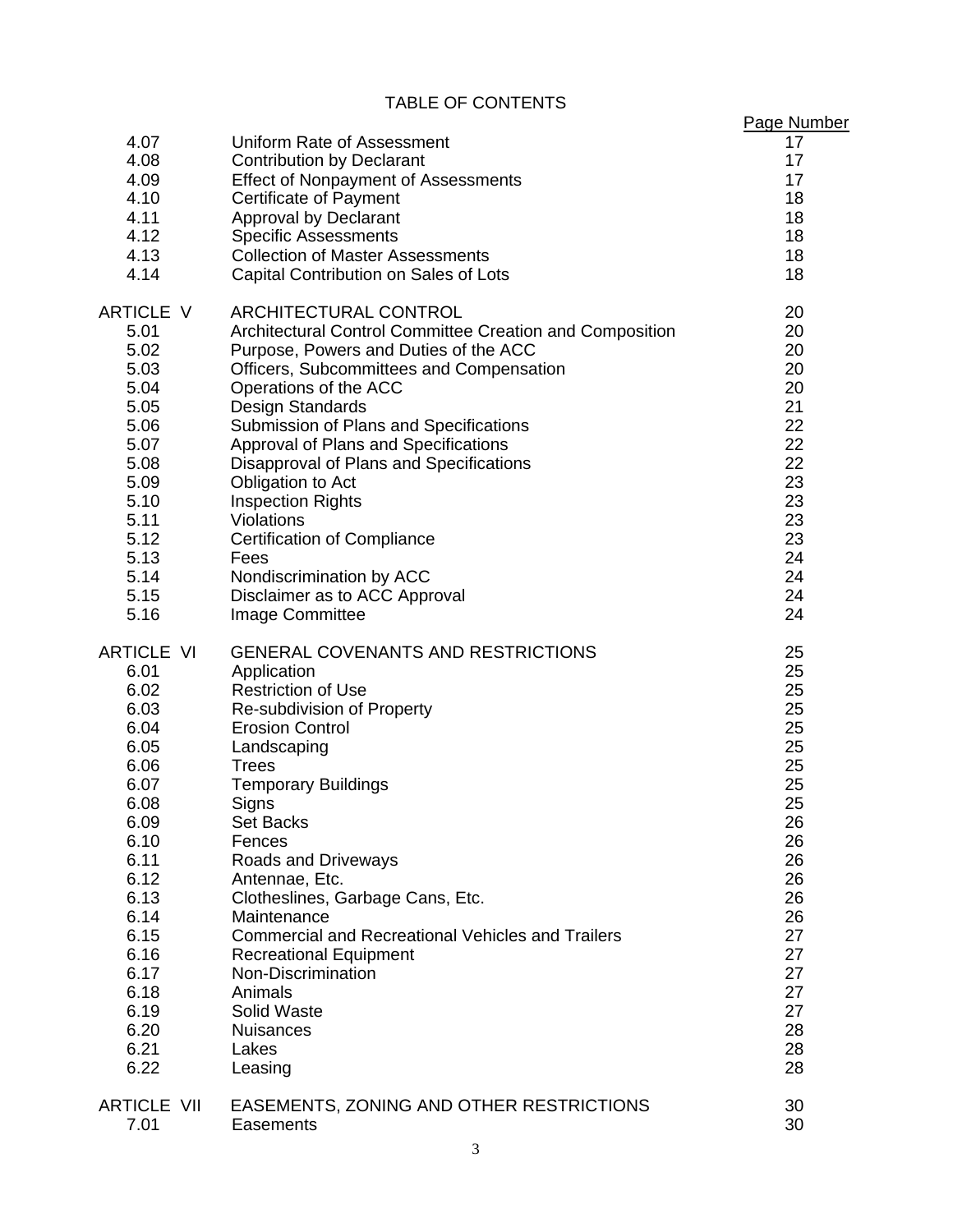# TABLE OF CONTENTS

| <b>TABLE OF CONTENTS</b> |                                                    |             |  |  |  |
|--------------------------|----------------------------------------------------|-------------|--|--|--|
|                          |                                                    | Page Number |  |  |  |
| 7.02                     | <b>Easement Area</b>                               | 30          |  |  |  |
| 7.03                     | Entry                                              | 30          |  |  |  |
| 7.04                     | Zoning and Private Restrictions                    | 30          |  |  |  |
| 7.05                     | <b>Easement for Course Owner</b>                   | 30          |  |  |  |
| <b>ARTICLE VIII</b>      | <b>ENFORCEMENT</b>                                 | 32          |  |  |  |
| 8.01                     | <b>Right of Enforcement</b>                        | 32          |  |  |  |
| 8.02                     | <b>Right of Abatement</b>                          | 32          |  |  |  |
| 8.03                     | <b>Specific Performance</b>                        | 32          |  |  |  |
| 8.04                     | Collection of Assessments and Enforcement of Lien  | 32          |  |  |  |
| 8.05                     | No Waiver                                          | 33          |  |  |  |
| <b>ARTICLE IX</b>        | DURATION AND AMENDMENT                             | 34          |  |  |  |
| 9.01                     | Duration                                           | 34          |  |  |  |
| 9.02                     | <b>Amendments by Declarant</b>                     | 34          |  |  |  |
| 9.03                     | Amendments by Association                          | 34          |  |  |  |
| 9.04                     | Amendments Requiring Consent of Master Association | 35          |  |  |  |
| ARTICLE X                | <b>ANNEXATION</b>                                  | 36          |  |  |  |
| <b>ARTICLE XI</b>        | <b>MISCELLANEOUS</b>                               | 37          |  |  |  |
| 11.01                    | No Reverter                                        | 37          |  |  |  |
| 11.02                    | Severability                                       | 37          |  |  |  |
| 11.03                    | Headings                                           | 37          |  |  |  |
| 11.04                    | Gender                                             | 37          |  |  |  |
| 11.05                    | <b>Notices</b>                                     | 37          |  |  |  |
| 11.06                    | No Liability                                       | 37          |  |  |  |
| 11.07                    | Insurance                                          | 37          |  |  |  |
| 11.08                    | Perpetuities                                       | 38          |  |  |  |
| 11.09                    | Security                                           | 38          |  |  |  |
| 11.10                    | Agreement to Avoid Costs of Litigation             | 39          |  |  |  |
| 11.11                    | <b>Electronic Communications</b>                   | 39          |  |  |  |
| <b>ARTICLE XII</b>       | <b>MORTGAGEE PROVISIONS</b>                        | 40          |  |  |  |
| 12.01                    | Notices of Action                                  | 40          |  |  |  |
| 12.02                    | <b>Special FHLMC Provision</b>                     | 40          |  |  |  |
| 12.03                    | No Priority                                        | 41          |  |  |  |
| 12.04                    | Notice to Association                              | 41          |  |  |  |
| 12.05                    | Amendment by Board                                 | 41          |  |  |  |
| 12.06                    | <b>Veterans Administration Approval</b>            | 41          |  |  |  |
| 12.07                    | Applicability of Article XII                       | 41          |  |  |  |
| 12.08                    | Failure of Mortgagee to Respond                    | 41          |  |  |  |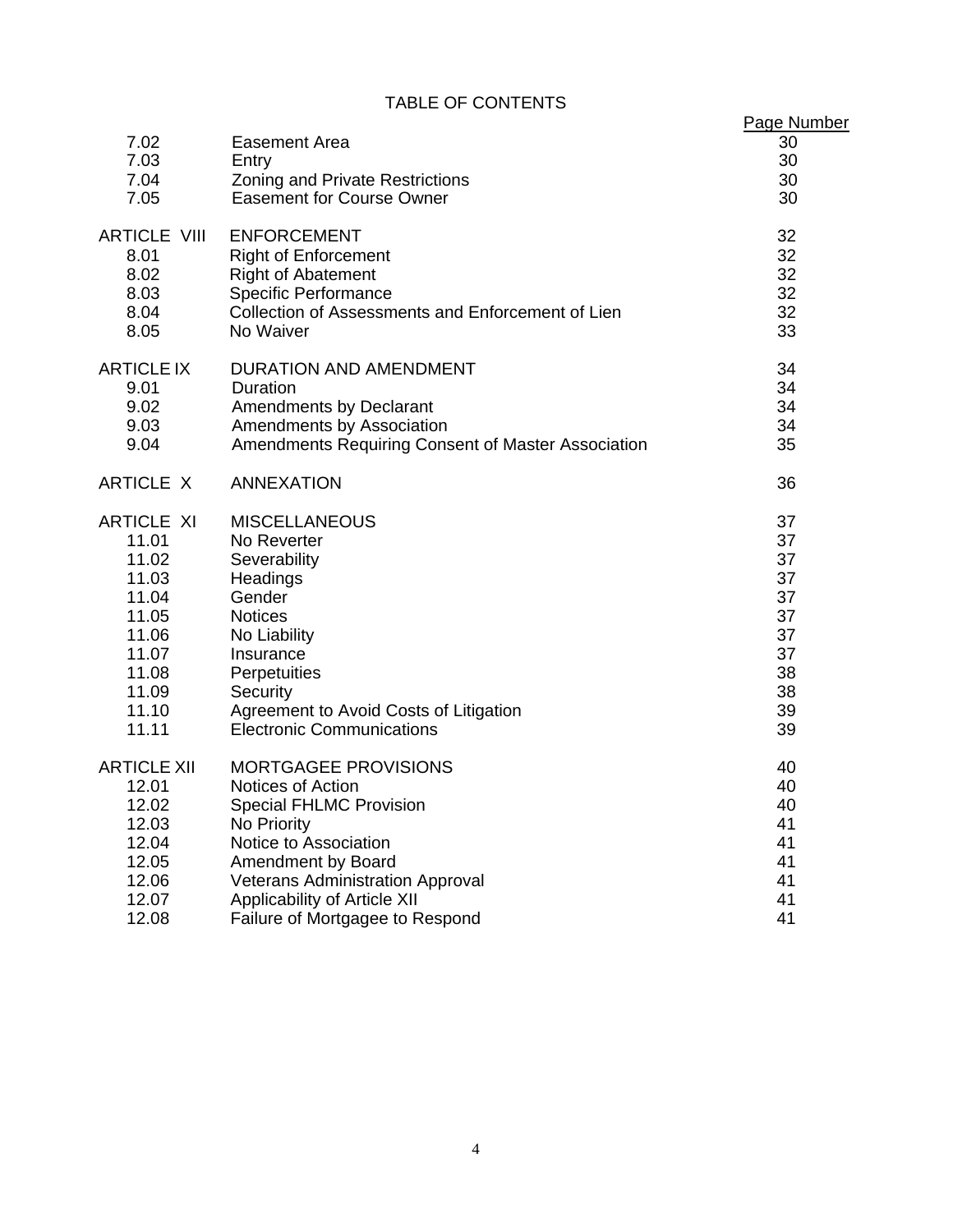#### FIRST AMENDMENT TO AND RESTATEMENT OF DECLARATION OF COVENANTS, RESTRICTIONS AND EASEMENTS FOR EAGLE WATCH

THIS FIRST AMENDMENT TO AND RESTATEMENT OF DECLARATION OF COVENANTS, RESTRICTIONS AND EASEMENTS FOR EAGLE WATCH is made this 15th day of August 1988, by EAGLE WATCH LIMITED PARTNERSHIP (hereinafter referred to as "Declarant").

#### BACKGROUND STATEMENT

Declarant is the owner of certain real property in Cherokee County, Georgia, which is more particularly described on Exhibit A attached hereto and made a part hereof.

Declarant executed that certain Declaration of Covenants, Restrictions and Easements dated June 27, 1988, recorded at Deed Book 721, page 265, Cherokee County, Georgia records (the "Declaration"). Pursuant to Section 9.02 of the Declaration, Declarant desires to amend the Declaration as hereinafter set forth, and desires to restate the Declaration in its entirety, with the amendments to the Declaration incorporated therein. Declarant hereby represents that the amendments to the Declaration, as set forth herein, require neither the consent of any Member of mortgagee, pursuant to Section 9.02 of the Declaration.

Declarant intends to develop on lands, including the real property described above, a development to be known as Eagle Watch (hereinafter referred to as the "Development"). Declarant intends by this Declaration to impose mutually beneficial restrictions under a general plan of improvement for the benefit of all owners of residential property within Eagle Watch, the planned unit development made subject to this Declaration, by the recording of this Declaration and amendments thereto. Declarant desires to provide a flexible and reasonable procedure for the overall development of Eagle Watch and to establish a method for the administration, maintenance, preservation, use and enjoyment of the property that is now or hereafter subjected to this Declaration and certain other properties described in this Declaration.

Declarant has caused the Association (as hereinafter defined) to be formed as a non profit civic organization to perform certain functions for the common good and general welfare of the Owners (as hereinafter defined).

The Development is located within the planned unit development known as Towne Lake and is subject to the Master Declaration (as hereinafter defined). Declarant also desires to provide for the interrelationship between the Association and the Towne Lake Association established pursuant to the Master Declaration.

The Declarant hereby declares that all of the real property described above shall be held, sold and conveyed subject to this First Amendment to and Restatement of Declaration of Covenants, Restrictions and Easements, which is for the purpose of enhancing and protecting the value, desirability and attractiveness of the Property (as hereinafter defined). This First Amendment to and Restatement of Declaration of Covenants, Restrictions and Easements shall supersede in all respects the Declaration. The Covenants, Restrictions and Easements set forth herein shall run with the Property, and shall be binding on all parties having or acquiring any right, title or interest in the Property or any part thereof, and shall, subject to the limitations herein provided, inure to the benefit of each Owner, his heirs, grantees, distributees, successors and assigns and to the benefit of the Association.

The Development is a residential property owners' development which hereby submits to the Georgia Property Owners' Association Act, O.C.G.A. § 44-3-220, et (Michie, 1982)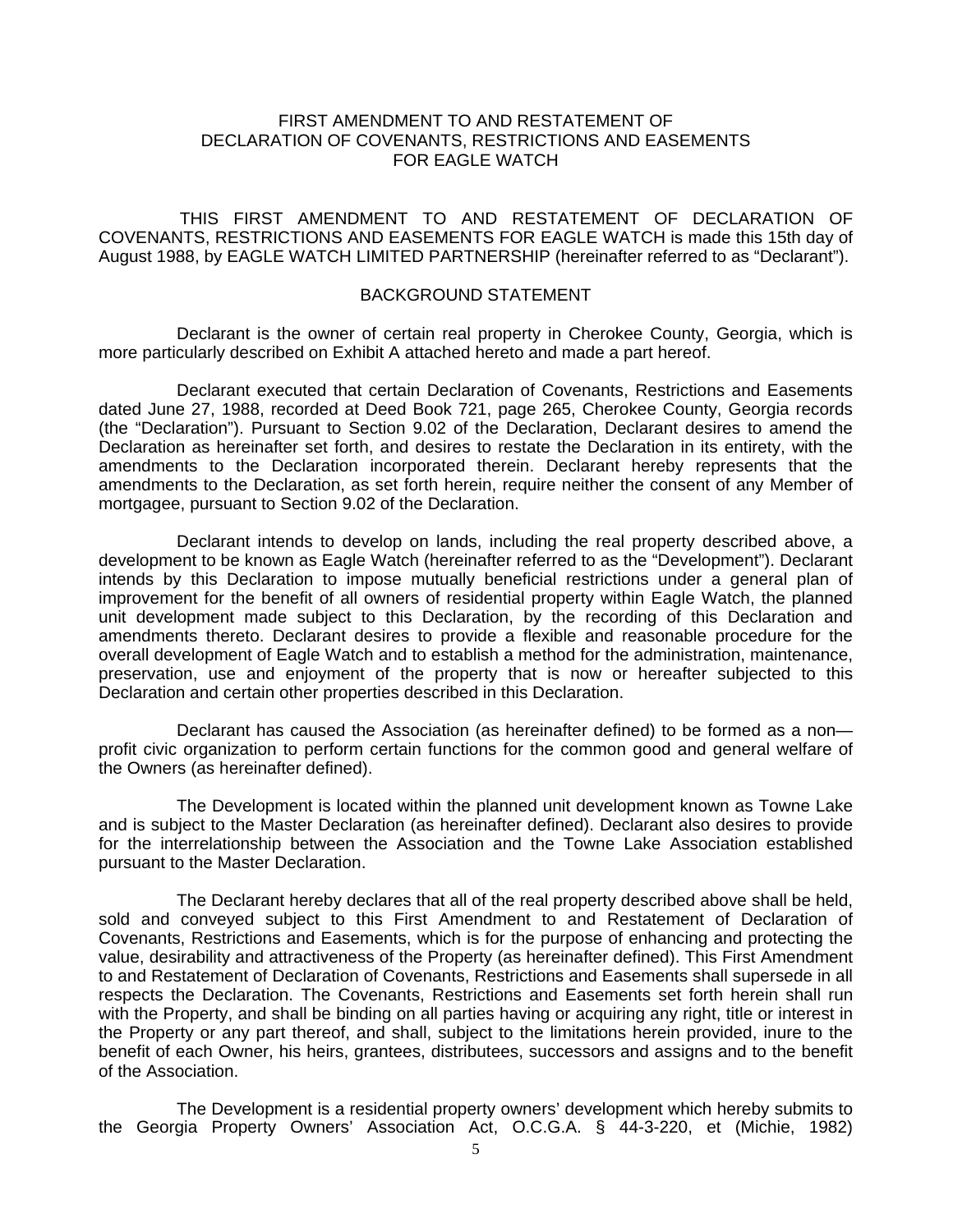#### ARTICLE I **DEFINITIONS**

The following words, when used in this Declaration of Covenants, Restrictions and Easements, shall have the following meanings:

1.01 Association. "Association" means Eagle Watch Homeowners' Association, Inc. (a non-profit, non-stock, membership corporation organized -under the Georgia Nonprofit Corporation Code), its successors and assigns.

1.02 Board. "Board" means the Board of Directors of the Association.

1.03 By-Laws. "By-Laws" means the By-Laws of the Association.

1.04 Course Owner. "Course Owner" shall mean the entity which is the owner of the Golf Facilities, and its successors and assigns.

1.05 Golf Facilities. "Golf Facilities" shall mean an eighteen hole golf course, driving range, clubhouse and related parking facilities which may be, but is not required to be, constructed adjacent to certain portions of the Development.

1.06 Commencement Date. "Commencement Date" means the date on which the first Residence is sold to a third party other than Declarant or the builder of such Residence.

1.07 Common Property. "Common Property" means all real property (together with any and all improvements now or hereafter located thereon) owned by the Association or in certain instances over which the Association has been granted permanent easements, for the common use and enjoyment of the Owners.

1.08 Declarant. "Declarant" means Eagle Watch Limited Partnership, a Delaware limited partnership qualified to do business in the State of Georgia, and its successors-in-title and assigns, provided any such successors-in-title or assigns shall acquire for the purpose of development or sale all or any portion of the remaining undeveloped or unsold portions of the real property described in Exhibit "A", or the real property which is intended to become part of the Development, and provided further, in the instrument of conveyance to any such successor-in-title or assign, such successor-in-title or assign is designated as the "Declarant" hereunder by the grantor of such conveyance, which grantor shall be the "Declarant" hereunder at the time of such conveyance; provided, further, upon such designation of successor Declarant, all rights and obligations of the former Declarant in and to such status as "Declarant" hereunder shall cease, it being understood that as to all of the property described in Exhibit "A", attached hereto, and which is now or hereafter subjected to this Declaration, there shall be only one person or legal entity entitled to exercise the rights and powers of the "Declarant" hereunder at any one time.

1.09 Development-Wide Standard. "Development-Wide Standard" shall mean the standard of conduct, maintenance or other activity generally prevailing in the Development. Such standard may be more specifically determined by the Board and by committees required or permitted to be established pursuant to the Declaration and By—Laws. Such determination, however, must be consistent with the Development—Wide Standard originally established by the Declarant.

1.10 Lot. "Lot" means any parcel of land shown upon a subdivision plat recorded in the Office of the Clerk of the Superior Court of Cherokee County, covering any portion of the Property, provided, however, that no portion of the Common Property shall ever be a Lot except as provided in 2.04.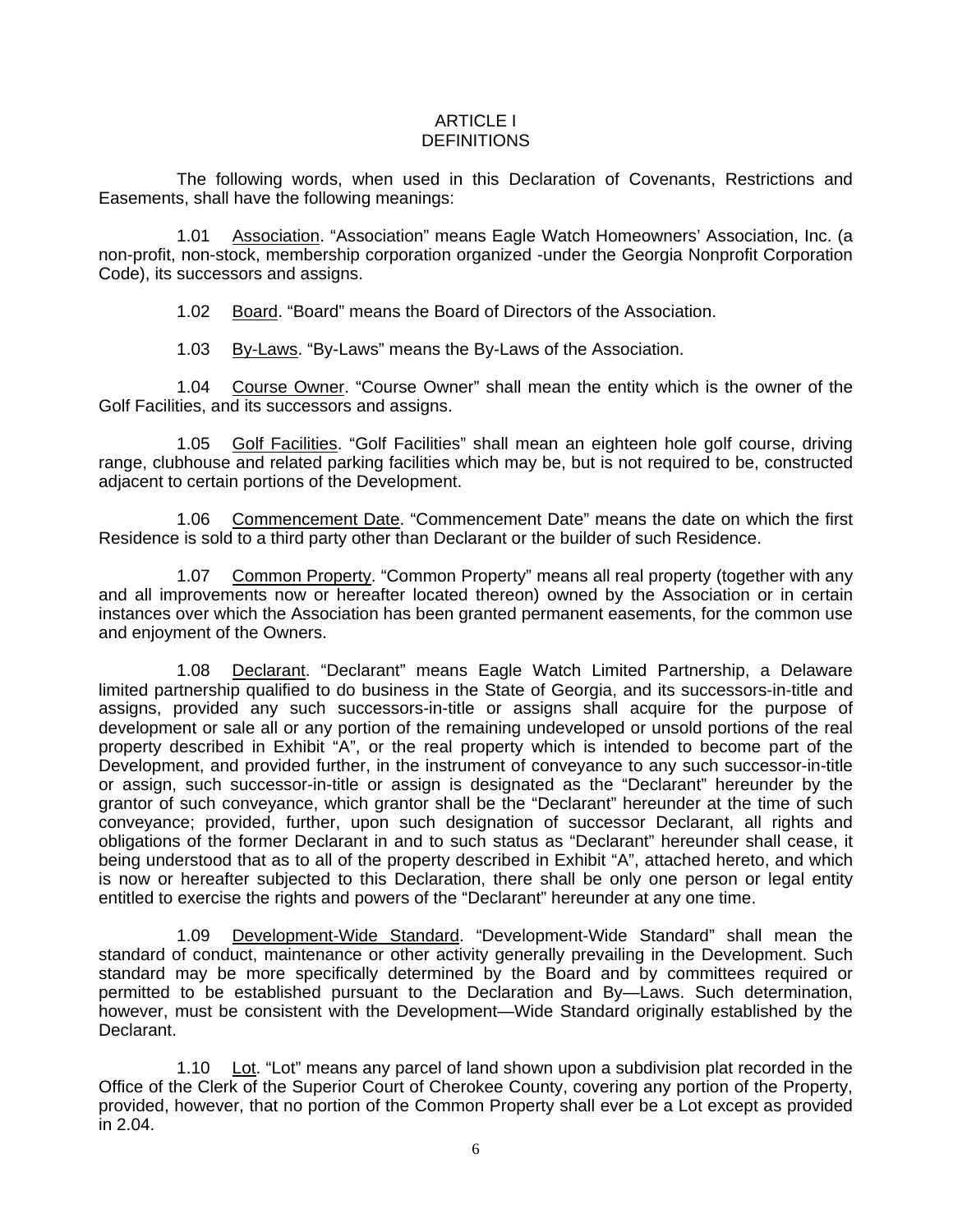1.11 Master Assessments. "Master Assessments" shall mean any and all assessments which may or shall be levied by the Master Association against any Lots from time to time pursuant to the terms of the Master Declaration, including but not limited to General Assessments, Parcel Assessments, special and specific assessments, as such terms are defined or described in the Master Declaration.

1.12 Master Association. "Master Association" shall mean Towne Lake Residential Owners Association, Inc. (a nonprofit corporation organized under the laws of the State of Georgia) its successors and assigns.

1.13 Master Declaration. "Master Declaration" shall mean that certain Master Declaration of Protective Covenants For Towne Lake Residential Area, dated December 7, 1987, recorded at Deed Book 679, page 501, Cherokee County, Georgia records, the terms of which are hereby incorporated herein by reference as if fully set forth herein.

1.14. Member. "Member" means any member of the Association.

1.15 Membership. "Membership" means the collective total of all Members of the Association.

1.16 Occupant. "Occupant" shall mean any person occupying all or any portion of a Residence located within the Development for any period of time, regardless of whether such Person is a tenant or the Owner of such property.

1.17 Owner. "Owner" means the record owner (including Declarant), whether one or more persons or entities, of a fee simple title to any Lot; provided, however, that where fee simple title has been transferred and is being held merely as security for the repayment of a loan, the person or entity who would own the Lot in fee simple if such loan were paid in full shall be considered the Owner.

1.18 Parcel. "Parcel" shall mean and refer to separately designated residential areas comprised of various types of housing initially or by annexation made subject to this Declaration. For example, and by way of illustration and not limitation, a condominium development, a townhouse development, an apartment complex, and a single family detached home subdivision may all be designated as separate Parcels. If separate Parcel status is desired, the Declarant shall designate in an amendment to this Declaration subjecting the property to the terms and conditions of this Declaration that such property shall constitute a separate parcel or parcels. In the absence of specific designation of separate Parcel status, all property made subject to this Declaration shall be considered a part of the same parcel. The Board may also grant Parcel status to any area if so requested in writing by the Owners holding at least seventy-five percent (75%) of the total vote entitled to vote thereon in such area.

1.19 Property. "Property" means that certain real property herein above described together with such additional real property as may be subjected to the provisions of this Declaration in accordance with the provisions of Article X hereof.

1.20 Rental Complex. "Rental Complex" shall mean and refer to a real estate rental complex within the Development composed of one or more structures, which structure contains two (2) or more Rental Units, at least one (I) of which is to be rented to the public by the Owner. Rental duplex structures, as such term may be defined from time to time in the applicable zoning or subdivision ordinance, shall each be deemed to be an Rental Complex and each single family residential unit within the duplex shall be deemed to be an Rental Unit.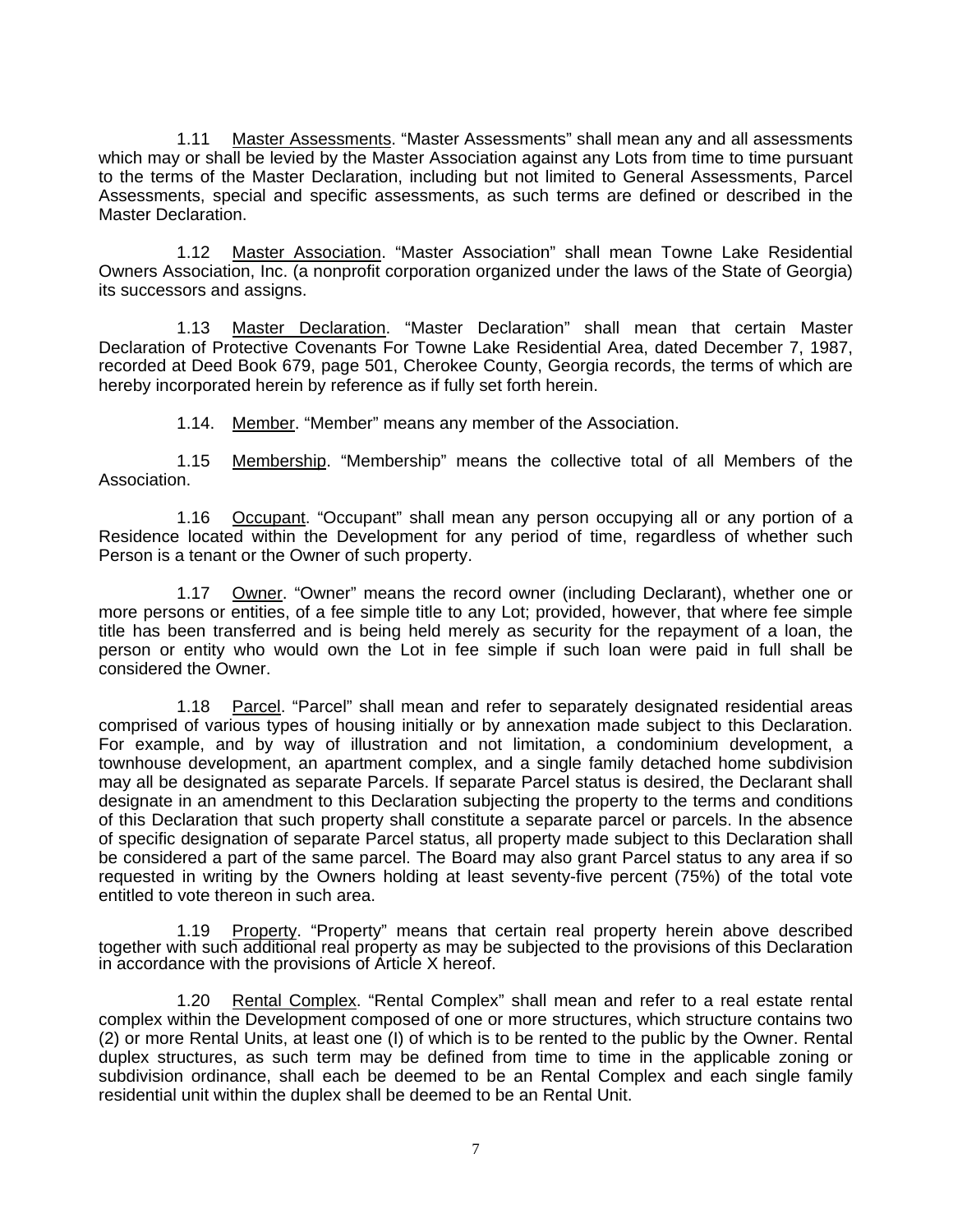1.21 Rental Unit. "Rental Unit" shall mean and refer to a Residence in an Rental Complex located within the Development.

1.22 Residence. "Residence" shall mean a structure situated upon a portion of the Development intended for independent use and occupancy as a residence for a single family. For example, each single family detached home shall constitute a Residence; each condominium unit in a condominium development shall constitute a Residence; each Rental Unit in an Rental Complex shall constitute a Residence; each rental duplex structure shall contain two (2) Residences (as defined above, each rental duplex structure constitutes an Rental Complex and each single-family duplex rental unit constitutes an Rental Unit); and each townhome or cluster home unit in an attached or semi-attached housing development shall constitute a Residence. The foregoing examples are set out by way of illustration and not in limitation of the term "Residence". A structure and the land owned as a part thereof shall not become a Residence until a certificate of occupancy shall have been issued by the appropriate governmental authorities as a pre—requisite to the occupancy of such Residence and, except with respect to Rental Units, until the Residence shall have been conveyed to a third party other than the builder thereof. The Owner of a Residence shall notify the Association or its designee immediately upon issuance of a Certificate of Occupancy for the Residence.

1.23 Restrictions. "Restrictions" means all covenants, restrictions, easements, charges, liens and other obligations created or imposed by this Declaration.

1.24 Structure. "Structure" means:

(a) any thing or object the placement of which upon any Lot may affect the appearance of such Lot, including by way of illustration and not limitation, any building or part thereof, garage, porch, shed, greenhouse or bathhouse, coop or cage, covered or uncovered patio, swimming pool, dock, fence, curbing, paving, wall, tree, shrub (and all other forms of landscaping), sign, signboard, temporary or permanent living quarters (including any house trailer) or any other temporary or permanent improvement to such Lot;

(b) any excavation, grading, fill, ditch, diversion dam or other thing or device which affects or alters the natural flow of surface waters from, upon or across any Lot, or which affects or alters the flow of any waters in any natural or artificial creek, stream, wash or drainage channel from, upon or across any Lot; and

(c) any change in the grade at any point on a Lot of more than six (6) inches, whether or not subsection (b) of this Section 1.16 applies to such change.

 1.25 Act. "Act" shall refer to the Georgia Property Owners' Association Act, O.C.G.A. § 44-3-220, et seq., and amendments thereto.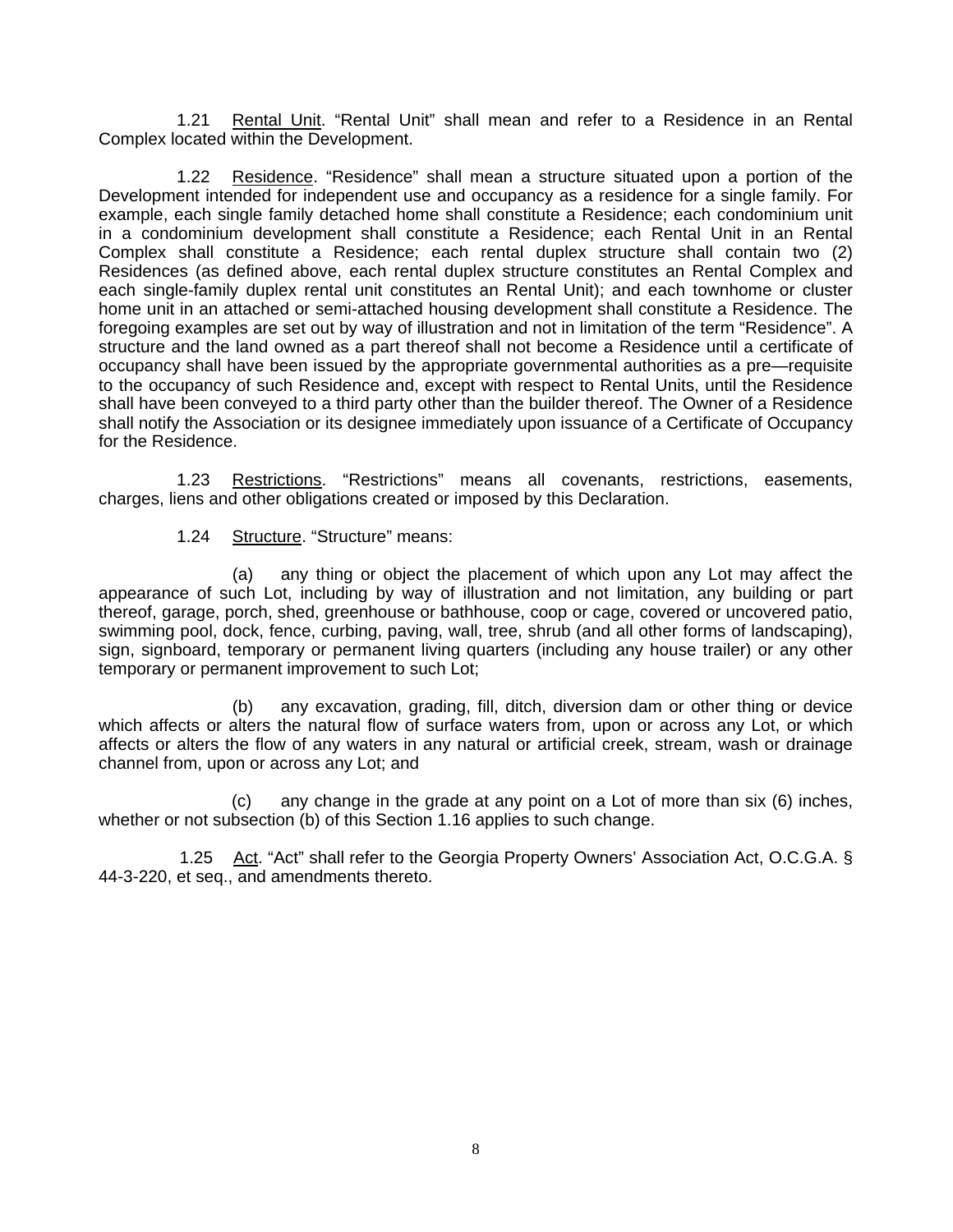#### ARTICLE II COMMON PROPERTY

#### 2.01 Conveyance of Common Property.

(a) The Declarant may from time to time transfer or convey to the Association, at no expense to the Association and in accordance with this Section, any personal property and any improved or unimproved real property, leasehold, easement or other property interest which is or may be -subjected to the terms of this Declaration for the common use and enjoyment of the Owners of Residences (such property being hereinafter collectively referred to as "Common Property") and, to the extent set forth in this Declaration of Covenants, Restrictions and Easements, to the general public. The Association hereby covenants and agrees to accept from the Declarant all such conveyances of Common Property.

(b) It is contemplated by the Declarant that the Declarant will convey to the Association Common Property for scenic and natural area preservation and for general recreational use to include facilities for swimming, tennis and exercise. The Declarant may, at Declarant's sole discretion, modify, alter, increase, reduce and otherwise change the Common Property contemplated to be conveyed to the Association in accordance with this subsection (b) of this Section 2.01 at any time prior to conveyance of such Common Property to the Association.

(c) In addition to the property described in subsection (b) of this Section 2.01, the Declarant may convey to the Association in accordance with this Section 2.01 such other real and personal property as the Declarant may determine to be necessary or proper for the completion of the Development.

(d) Notwithstanding any legal presumption to the contrary, the fee title to, and all rights in, any portion of the Property owned by the Declarant and designated as Common Property or designated for public use shall be reserved to the Declarant until such time as the same shall be conveyed to the Association or to any municipality or other governmental body, agency or authority.

(e) Lakes and dams shall, without limitation, be included in the property that may be conveyed by Declarant and which shall be accepted by the Association. Declarant shall not be required to make any improvements whatsoever to the property to be conveyed and accepted pursuant to this Section including, without limitation, dredging or otherwise removing silt from any lake that may be conveyed.

2.02 Right of Enjoyment. Every Owner of a Residence shall have a right and easement to use and enjoy the Common Property, which right shall be appurtenant to and shall pass with the title to every Lot upon transfer; provided, however, that no Owner shall do any act which interferes with the free use and enjoyment of the Common Property by all other Owners. The Association may permit persons who are not Owners of Residences to use and enjoy part or all of the Common Property subject to such limitations, and upon such terms and conditions, as it may from time to time establish. The right and easement of enjoyment granted or permitted by this Section 2.02 is subject to suspension by the Association as provided in Sections 2.03(f) and 3.05.

2.03 Rights and Obligations of The Association. The rights and privileges conferred in Section 2.02 hereof shall be subject to the right, and where applicable, the obligation, of the Association acting through the Board to:

(a) promulgate rules and regulations relating to the use, operation and maintenance of the Common Property;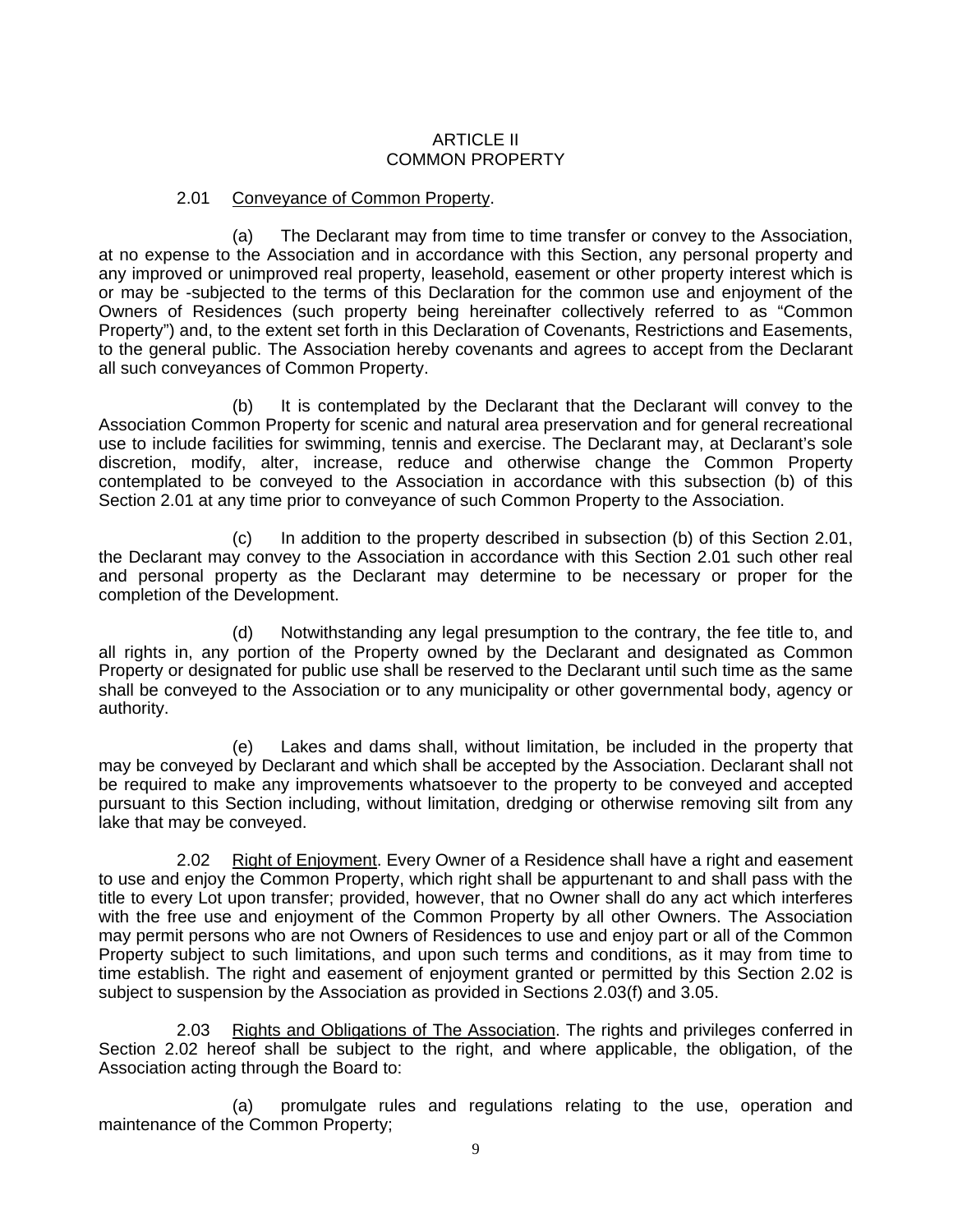(b) borrow money for the purpose of carrying out the activities of the Association, including the acquisition, construction, improvement, equipping and maintenance of Common Property, and in aid thereof to encumber by deed to secure debt, mortgage or other security interest any or all of the Association's property including Common Property and revenues from assessments, user fees and other sources; and provided, however, that, during the period when the Declarant has the right to appoint members of the Board, the Association shall not deed, grant or convey to anyone any mortgage, deed to secure debt or other security interest on or in Common Property constituting real estate without approval by Declarant and a two-thirds (2/3) vote of the Members who are present in person or by proxy and voting at a meeting of Members duly held in accordance with the By-Laws of the Association:

(c) grant easements or rights of way over Common Property to any municipality or other governmental body, agency or authority, to any quasi-public agency or to any utility company or cable television system;

(d) dedicate or transfer all or any part of the Common Property or interests therein to any municipality or other governmental body, agency or authority for such purposes and subject to such provisions and conditions as may be agreed upon by the Association and such grantee, including a provision that such property or interest shall, if such dedication or transfer is approved by a two—thirds (2/3) vote of the Members who are present in person or by proxy and voting at a meeting of Members duly held in accordance with the By—Laws of the Association, cease to be subject to this Declaration or all or any part of the Restrictions while held by any such municipality or other governmental body, agency or authority;

(e) charge reasonable fees in connection with the admission to and use of facilities or services by Members and non-members; provided that in setting any such fee the Board may establish reasonable classifications which shall be uniform within each such class but need not be uniform between such classes;

(f) suspend, pursuant to Section 3.05, the voting rights of any Member and the right of enjoyment granted or permitted by Section 2.02;

(g) to sell, lease or otherwise convey all or any part of its properties and interests therein; and

(h) enforce all applicable provisions of valid agreements of the Association relating to the Common Property or any part thereof; and

(i) perform all maintenance obligations of the Association with respect to Common Property, and property and improvements previously installed by Declarant, as set forth in Section 2.06 below or elsewhere in this Declaration.

The Association shall also maintain all property outside of Lots located within the Development which was originally maintained by Declarant. In addition, the Association shall have the right, but not the obligation, to maintain properly not owned by the Association where the Board has determined that such maintenance would be for the common welfare of the Owners.

2.04 Types of Common Property. At the time of the conveyance of any real property or grant of easement by the Declarant to the Association to be used as Common Property, the Declarant shall designate in the deed of conveyance or easement that such real property is to be Common Property, and further may designate in the deed of conveyance or easement the specific or general purpose or purposes for which such real property or any portion thereof may be used, and in such event, such real property or portion thereof shall not, without a two-thirds (2/3) vote of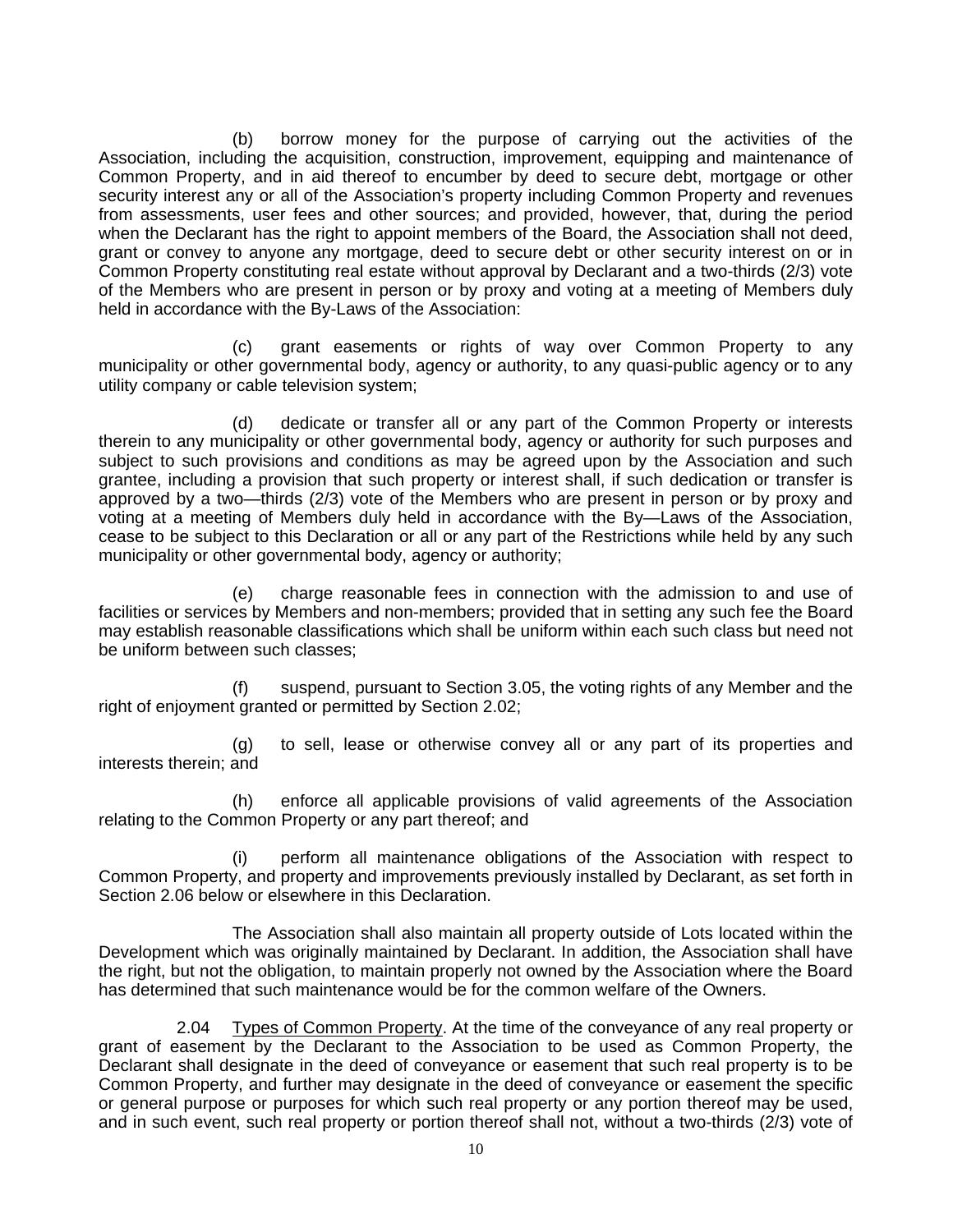the of Members of the Association, be used for any different purpose or purposes without the prior written consent of the Declarant.

2.05 Delegation of Use. Any Owner may delegate to the members of his family or his tenants who reside on a Lot, in accordance with the By-Laws, his right to use and enjoy the Common Property.

2.06 Maintenance. The Association shall, at its sole expense, maintain and keep in good repair the Common Property. Without limiting the foregoing, the maintenance obligations of the Association shall include, without limitation, the following:

(a) maintenance, repair and replacement, subject to any insurance then in effect, of all landscaping, buildings, improvements and personal property situated on or used in connection with the Common Property;

(b) maintenance, repair and replacement of all entry features in the Development;

(c) maintenance, repair and replacement of grass and other landscaping treatments located along or in dedicated rights of way, and stormwater drainage and detention facilities (whether located on Lots or Common Property), which were previously installed by Declarant, and are not otherwise maintained by the appropriate county or municipal entity having jurisdiction over such improvements, and to the extent permitted by the applicable governmental authority; and

(d) Maintenance, repair and replacement of all wooden traffic control, safety, and street signs, which maintenance, repair, and replacement shall be effected in a timely manner so as to protect the health and welfare of the residents and general public. This section may not be amended without the prior approval of Cherokee County.

All of the foregoing maintenance shall be performed consistent with the Development-Wide Standard. The Association shall also have the right, but not the obligation, to maintain and provide services for other property not owned by the Association, whether located within or without the boundaries of the Community, and to enter into easements and covenants to share cost agreements regarding such property where the Board has determined that this would benefit Owners.

#### 2.07 Golf Facilities.

(a) The Golf Facilities shall not constitute Common Property and are not subject to this Declaration. The Members of the Association shall have no ownership interest, proprietary interest, beneficial interest, or other vested interest in the Golf Facilities and shall have no right to enter or to use the Golf Facilities by virtue of being a Member of the Association. Only those persons who have paid the applicable fees established by the Course Owner (in the event that the Golf Facilities are operated as a public facility) or who have paid the membership fees established by the Course Owner (if the Golf Facilities are operated as a private facility) shall be entitled to use the Golf Facilities and then subject to such rules and on such terms as may be established by the Course Owner.

(b) No representations or warranties have been or are made by the Declarant or any other person regarding the continuing ownership or operation of the Golf Facilities, if any, and no purported representation or warranty in such regard shall ever be effective without an amendment hereto executed or joined into by the Declarant. Further, the ownership or management and administration of the Golf Facilities may change at any time and from time to time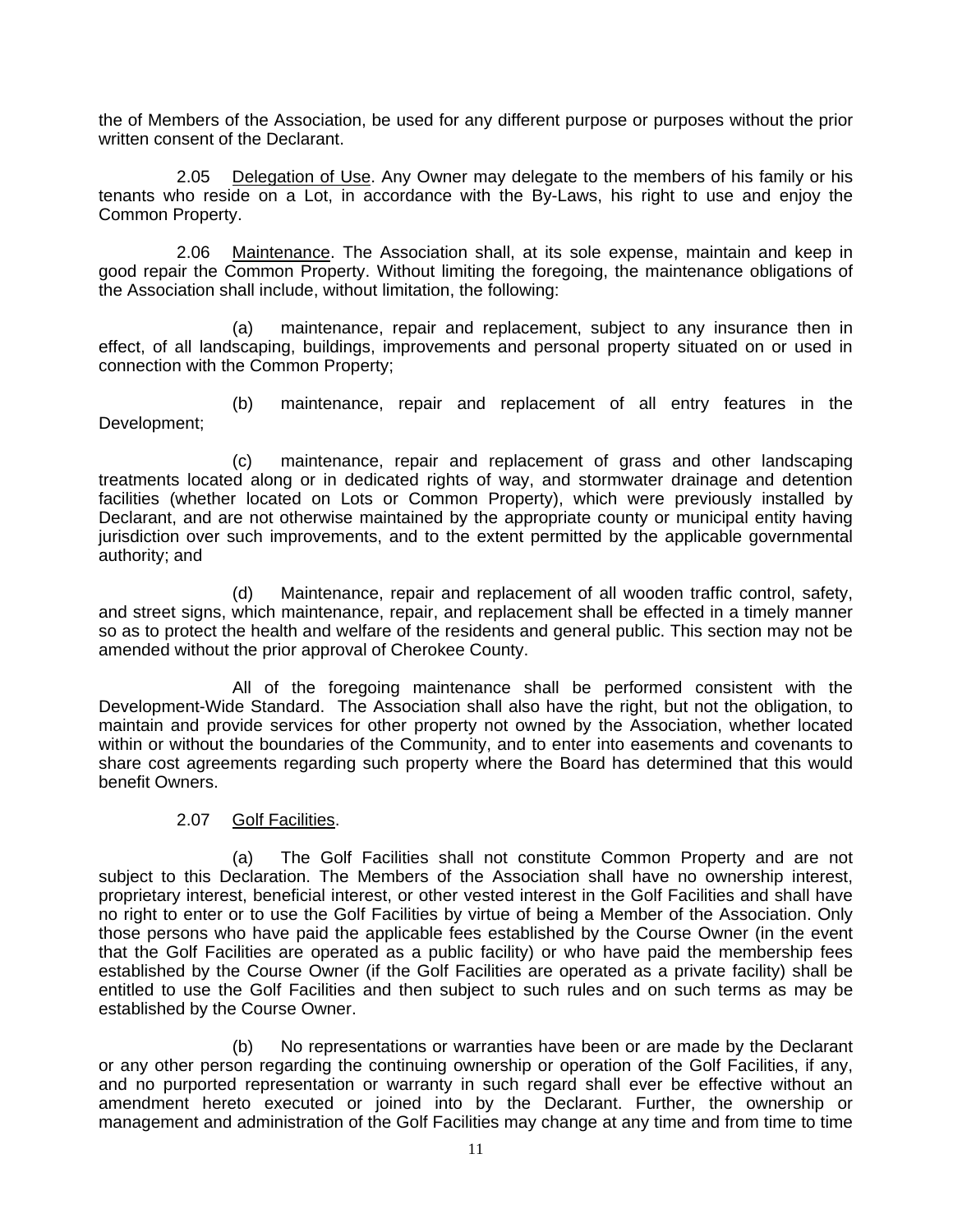by virtue of, but without limitation, (a) the sale or assumption of operations of the Golf Facilities by/to a third party or entity, (b) the formation of the Golf Facilities membership structure as an "equity" club or similar arrangement whereby the members of the Golf Facilities or an entity owned or controlled thereby become the owner(s) and/or operator(s) of the Golf Facilities, or (c) the conveyance, pursuant to contract, option, or otherwise, of the Golf Facilities to a third party or entity or to one or more affiliates, shareholders, employees, or independent contractors of Declarant. No consent of the Association, the Board, or any Owner shall be required to effectuate a transfer to any person or entity other than the Association and none of the foregoing shall have any right of first refusal regarding such transfer.

(c) So long as the Golf Facilities are not submitted to this Declaration, the Golf Facilities shall not be assessed pursuant hereto nor shall they be subject to any other restriction contained herein, including, without limitation, architectural controls.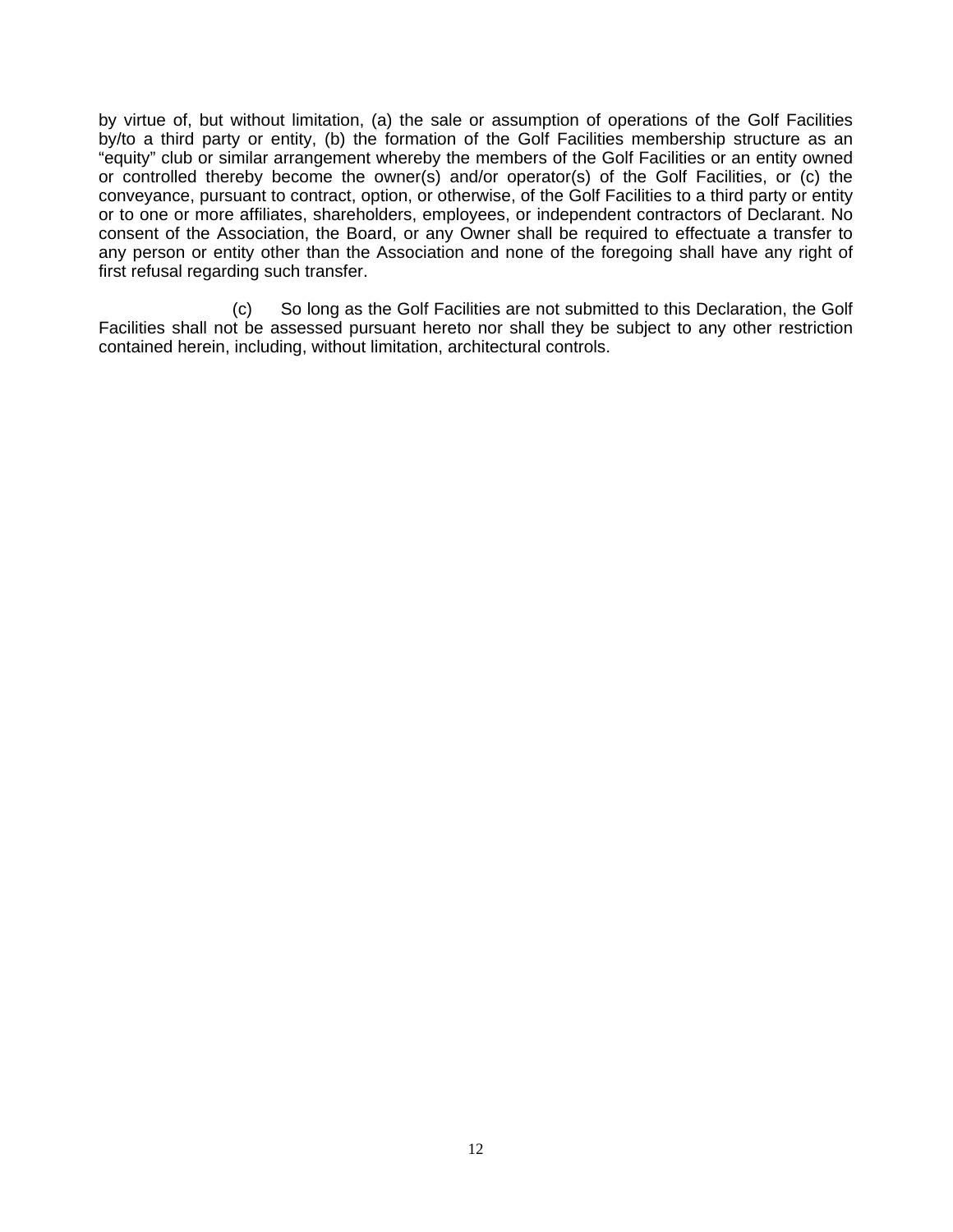## ARTICLE III EAGLE WATCH HOMEOWNERS' ASSOCIATION

3.01 Purposes, Powers and Duties of The Association. The Association shall be formed as a non-profit civic organization for the sole purpose of performing certain functions for the common good and general welfare of the people of the Development. The Association shall have no power or duty to do or perform any act or thing other than those acts and things which will promote in some way the common good and general welfare of the people of the Development. To the extent, and only to the extent, necessary to carry out such purpose, the Association (a) shall have all of the powers of a corporation organized under the Georgia Nonprofit Corporation Code and (b) shall have the power and duty to exercise all of the rights, powers and privileges and to perform all of the duties and obligations of the Association as set forth in this Declaration.

3.02 Membership in the Association. Every Owner shall automatically be a member of the Association and such membership shall terminate only as provided in this Declaration of Covenants, Restrictions and Easements. For purposes of voting, there shall be two (2) classes of Members as set forth in Section 3.03.

## 3.03 Voting Rights.

(a) Each Owner, with the exception of Declarant, shall be a Class A Member and shall be entitled to one (1) Class A vote per Residence; provided that the Owner of an Rental Complex shall be entitled to one-half (1/2) of a vote for each Rental Unit owned. Where such Owner is a group or entity other than one individual person, the vote on behalf of such Owner shall be exercised only by such individual person as shall be designated in a proxy instrument duly executed by or on behalf of such group or entity and delivered to the secretary of the Association.

(b) The Declarant shall be the sole Class B Member and shall be entitled to three (3) votes for each Lot or Residence owned and one and one-half (1-1/2) votes for each Rental Unit owned; provided, however, in no event shall the Class B Member have less than the total number of Class A votes plus one (1). The Class B Membership shall cease and be converted to Class A Membership at such time as Declarant no longer retains the right to appoint and remove members of the Board and officers of the Association pursuant to Section 3.08 below.

(c) The Development will be composed of Lots to be developed in phases containing unequal numbers of Lots. Each such phase will be platted of record in the Office of the Clerk of the Superior Court of Cherokee County in accordance with Article X of this Declaration. The Declarant shall notify the Association in writing when the final phase of the Development has been so platted of record. By acceptance of a deed conveying a Lot, each Owner acknowledges that, upon the filing by Declarant of the subdivision plats covering such phases, the total votes outstanding in the Association will automatically increase based upon the number of Lots in the phases added and in accordance with the formula set forth in subsection (b) of this Section 3.03 and in no event shall Class B Membership cease and be converted to Class A Membership (as provided in subsection (b) of this Section 3.03) until after the Association receives the written notice provided for in the preceding sentence; provided, however, nothing contained herein shall obligate the Declarant to develop any proposed phase of the Development unless such phase is subjected to this Declaration.

3.04 Board of Directors. The affairs of the Association shall be managed by a Board of Directors. The number of Directors and the method of election of Directors shall be as set forth in the By-Laws of the Association.

3.05 Suspension of Membership. The Board may suspend the voting rights of any Member and the right of enjoyment of the Common Property of any person who: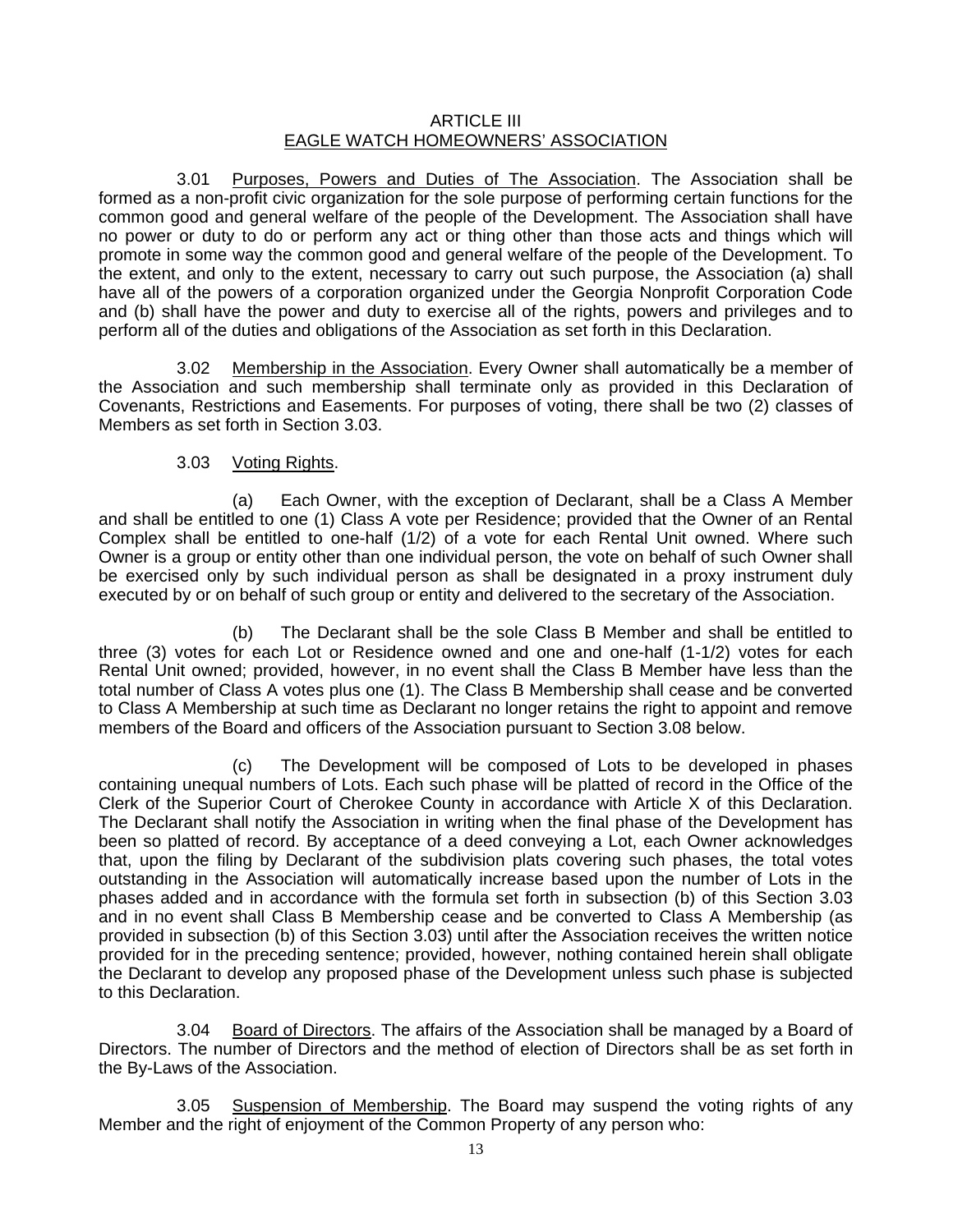(a) shall be subject to the Right of Abatement, as defined in Section 8.02 by reason of having failed to take the reasonable steps to remedy a violation or breach of either the Restrictions or the Design Standards of the ACC (as herein defined) within thirty (30) days after having received notice of the same pursuant to the provisions of Section 5.11, 6.14 or 8.02 hereof;

(b) shall be delinquent in the payment of any assessment levied by the Association pursuant to the provisions of Article IV hereof; or

(c) shall be in violation of the rules and regulations of the Association relating to the use, operation and maintenance of Common Property. Such suspension shall be for the balance of the period in which Member or person shall remain in violation, breach or default, as aforesaid, except that in the case of a violation described in subsection (c) of this Section 3.05, the suspension may be for a period not to exceed 60 days after the cure or termination of such violation. No such suspension shall prevent an Owner's ingress to or egress from his Lot.

3.06 Termination of Membership. Membership shall cease only when a person ceases to be an Owner.

3.07 Voting Procedures. The procedures for the election of Directors of the Association and the resolution of such other issues as may be brought before the membership of the Association shall be governed by this Declaration, the Georgia Nonprofit Corporation Code, the Articles of Incorporation of the Association, and the By-Laws of the Association, as each shall from time to time be in force and effect.

#### 3.08 Control by Declarant.

(a) Notwithstanding any other language or provision to the contrary in this Declaration, in the Articles of Incorporation, or in the Bylaws of the Association, Declarant hereby retains the right to appoint and remove any members of the Board of the Association and any officer or officers of the Association until 15 days after the first of the following events shall occur: (i) the expiration of twenty (20) years after the date of the recording of this Declaration; (ii) the date upon which 1851 of the Residences intended by Declarant to be a part of the Development have been conveyed by Declarant to Owners other than a person or persons constituting Declarant; or (iii) the surrender by Declarant of the authority to appoint and remove directors and officers by an express amendment to this Declaration executed and recorded by Declarant, provided, however, that the Owners shall be entitled to elect certain members of the Board of the Association in accordance with the terms of the By-Laws of the Association which shall not be removable by the Declarant acting alone.

 (b) Upon the expiration of the period of Declarant's right to appoint and remove directors and officers of the Association pursuant to the provisions of this Section, such right shall automatically pass to the Owners, including Declarant if Declarant then owns one or more Lots; and a special meeting of the Association shall be called at such time. At such special meeting the Owners shall elect a new Board of Directors which shall undertake the responsibilities of the Board and Declarant shall deliver the books, accounts, and records, if any, which Declarant has kept on behalf of the Association and any agreements or contracts executed by or on behalf of the Association during such period which Declarant has in its possession. Each Owner by acceptance of a deed to or other conveyances of a Lot vests in Declarant such authority to appoint and remove directors and officers of the Association as provided in this Section. The Association may exercise any other right or privilege given to it expressly by this Declaration or by law and any other right or privilege reasonably to be implied from the existence of any right or privilege given to it herein or reasonably necessary to effectuate any such right or privilege.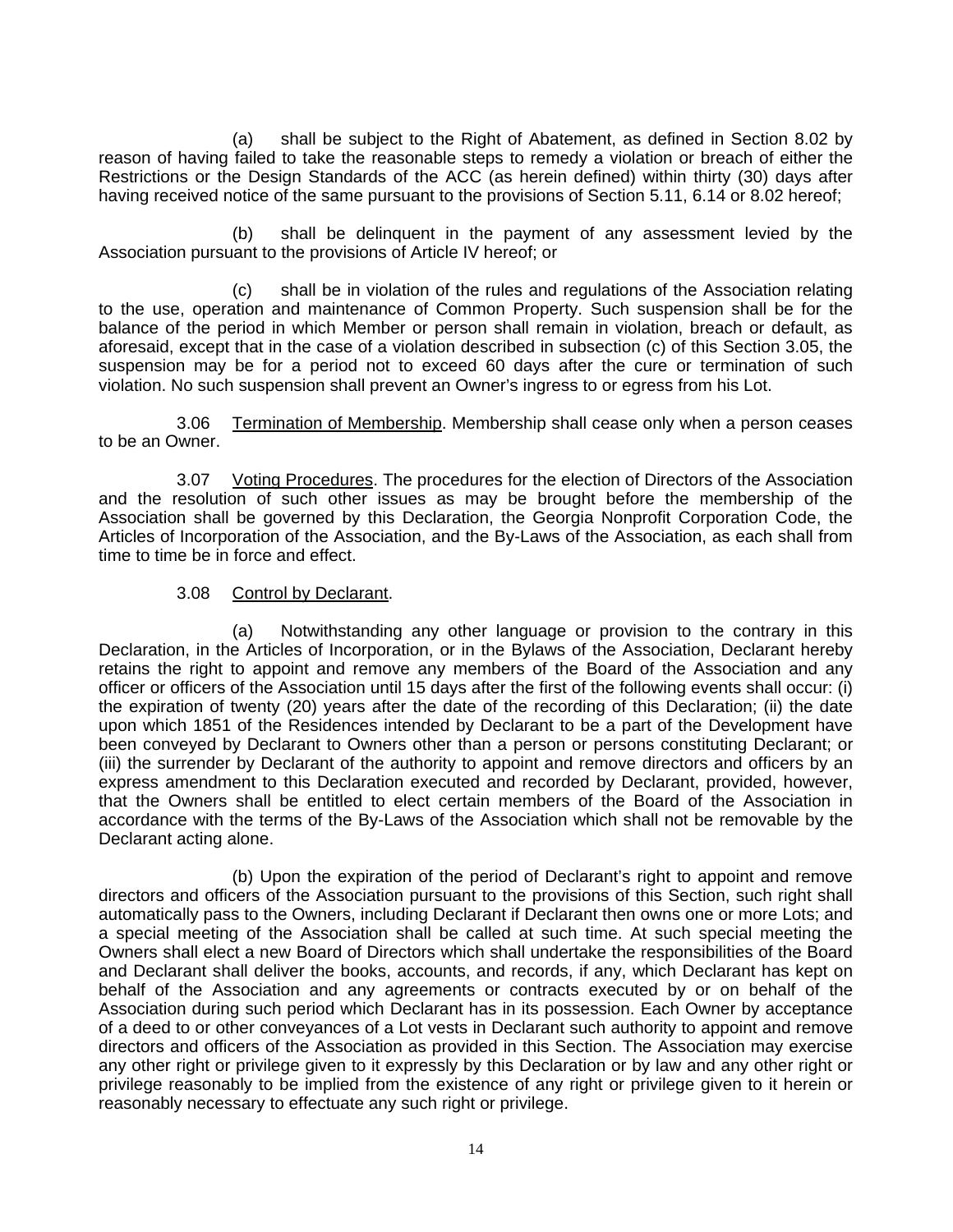#### ARTICLE IV ASSESSMENTS

4.01 Covenant for Assessments and Creation of Lien and Personal Obligation. Each Owner of a Residence (and with respect to Master Assessments, each Owner of a Lot), jointly and severally, for himself, his heirs, distributees, legal representatives, successors and assigns, by acceptance of a deed for a Residence (and with respect to Master Assessments, by acceptance of a deed for a Lot), whether or not the covenants contained herein shall be expressed in any such deed, hereby covenants and agrees as follows:

(a) to pay to the Association the annual assessments which may or shall be levied by the Association pursuant to this Declaration against all Residences owned by him;

(b) to pay to the Association any Parcel, special, or specific assessments for capital improvements and other charges which may or shall be levied by the Association pursuant to this Declaration against all Residences owned by him;

(c) to pay to the Association the Master Assessments which may or shall be levied pursuant to the Master Declaration against all Lots owned by him;

(d) that there is hereby created a continuing charge and lien upon all Residences (and all Lots, with respect to Master Assessments) owned by him against which all such assessments are made to secure payment of such assessments and any interest thereon as provided in Section 4.09 hereof and costs of collection including reasonable attorneys' fees;

(e) that such continuing charge and lien on such Residence or Lot binds such Residence or Lot in the hands of the then Owner, and the Owner's heirs, devisees, legal representatives, successors and assigns. Such charge and lien is superior to any and all charges, liens or encumbrances which may hereafter in any manner arise or be imposed upon such Residences or Lots whether arising from or imposed -by judgment or decree or by any agreement, contract, mortgage, deed to secure debt, or other instrument, except (i) such liens for taxes or other public charges as are by applicable law made superior, and (ii) all deeds to secure debt given to secure a loan the proceeds of which are used (1) to purchase a Lot or Residence or Residences (together with any and all Structures which may from time to time be placed or located thereon) and (2) to finance the construction repair or alteration of Structures.

(f) that no sale or transfer at foreclosure or in lieu of foreclosure shall relieve any Residence from liability for any assessment thereafter assessed;

(g) that all annual, Parcel, special, specific assessments and Master Assessments (together with interest thereon as provided in Section 4.09 of this Declaration and costs of collection including reasonable attorneys' fees) levied against any Residence or Lot owned by him during the period that he is an Owner shall be (in addition to being a continuing charge-and lien against such Residence or Lot as provided in Section 4.01(d) of this Declaration) a personal obligation which will survive any sale or transfer of the Residence or Lot owned by him; provided, however, that such personal obligation for delinquent assessments shall not pass to an Owner's successor in title unless expressly assumed by such successor.

4.02 Purpose of Assessment. The assessments levied by the Association shall be used exclusively for the purpose of providing for the common good and general welfare of the people of the new community of the Development, including, but not limited to, security, the acquisition, construction, improvement, maintenance and equipping of Common Property including, without limitation, the payment of all ad valorem taxes and utilities assessed against the Common Property, the enforcement of the Restrictions contained in this Declaration, the enforcement of the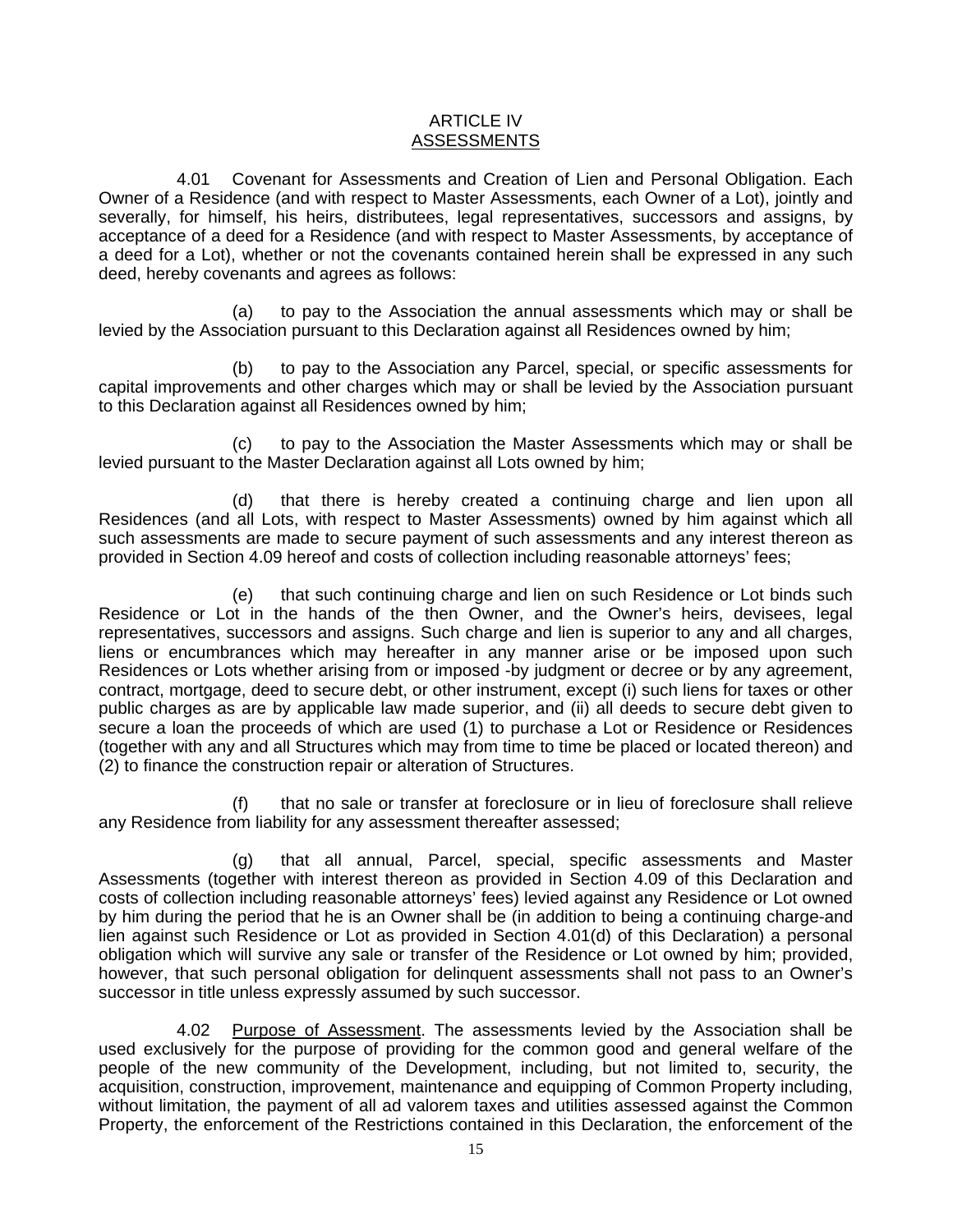Design Standards of the ACC, the payment of operating costs and expenses of the Association, and the payment of all principal and interest when due on all debts owed by the Association.

4.03 Accumulation of Funds Permitted. The Association shall not be obligated to spend in any calendar year all the sums collected in such year by way of annual assessments or otherwise, and may carry forward, as surplus, any balances remaining; nor shall the Association be obligated to apply such surplus to the reduction of the amount of the Annual Assessments in any succeeding year, but may carry forward from year to year such surplus as the Board may deem to be desirable for the greater financial security of the Association and the effectuation of its purposes.

#### 4.04 Annual Assessment.

(a) Beginning on the Commencement Date and continuing thereafter until January 1 of the year immediately following the Commencement Date, each Residence shall be subject to an annual assessment of Three Hundred and Sixty (\$360.00) Dollars per Residence; provided, however, that the annual assessment for each Rental Unit shall equal one-half (1/2) the annual assessment per Residence. In the event that the Commencement Date falls on a day other than January 1, the annual assessment for such year shall be prorated so that each Owner pays an annual assessment proportional to the number of days remaining in the calendar year. The words "Assessment Year" as used herein shall mean the calendar year with the first Assessment Year commencing on January 1 of the year immediately following the Commencement Date. For so long as Declarant has the right to appoint and remove Directors and Officers of the Association, the annual assessment shall not be reduced below \$360.00 without the express written consent of Declarant.

(b) Commencing with the first Assessment Year and continuing thereafter, the annual assessment may be increased at any time and from time to time during each Assessment Year not more than ten percent (lot) above the annual assessment for the previous Assessment Year without a vote of the Membership.

(c) Commencing with the first Assessment Year and continuing thereafter, the annual assessment for each Assessment Year may at any time and from time to time be increased more than ten percent (lot) above the maximum annual assessment for the previous Assessment Year if such increase is approved by a two-thirds (2/3) vote of the Members of the Association who are present in person or by proxy and voting at a meeting of Members duly held in accordance with the provisions of the By-Laws of the Association and this Declaration.

# 4.05 Special and Parcel Assessments.

(a) In addition to the annual assessments authorized by this Article IV, the Association may levy, in any Assessment Year and with such frequency as the Association shall deem necessary, special assessments for the purpose of paying, in whole or in part, any unanticipated operating expenses, as well as the cost of any construction, reconstruction, repair or replacement of a capital improvement on the Common Property. Such special assessments may be levied by the Board in any Assessment Year without the approval of the members, which special assessments in the aggregate do not exceed an amount equal to the annual assessment then in effect. Special assessments exceeding said amount shall require the approval of two-thirds (2/3) of the Members of the Association who are present in person or by proxy at a meeting of Members duly held in accordance with the provisions of the By-Laws of the Association and this Declaration. Special assessments shall be allocated among Rental Units and Residences other than Rental Units in the same manner as annual assessments.

(b) The Association shall also be authorized to levy, in any Assessment Year and with such frequency as the Association shall deem necessary, Parcel assessments for the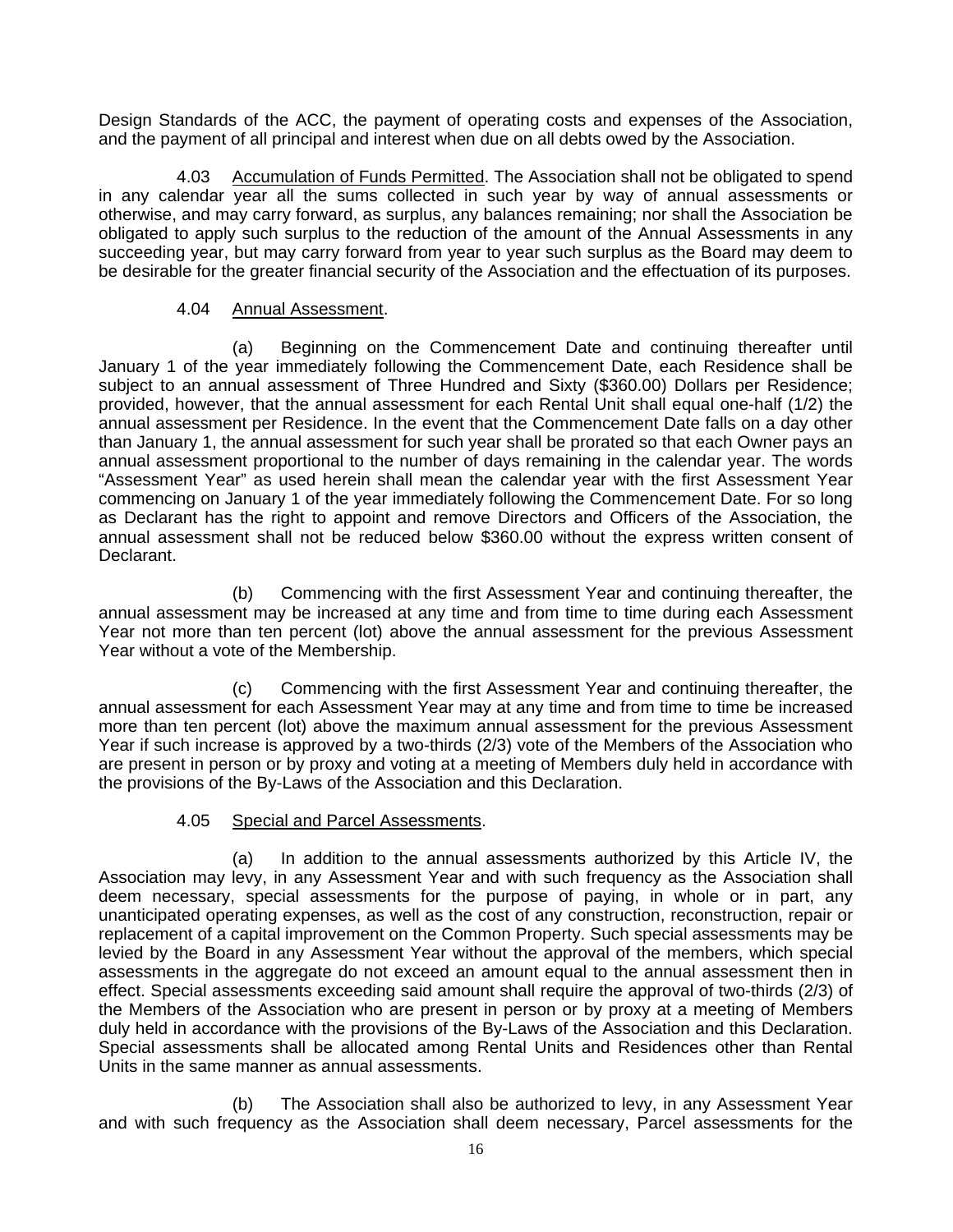purpose of paying, in whole or in part, the cost of estimated expenses for the sole benefit of a particular Parcel, which Parcel assessments shall be allocated equally among the Residences in a Parcel; provided that Parcel assessments shall be allocated among Rental Units and Residences other than Rental Units in any Parcel in the same manner as annual assessments.

#### 4.06 Assessment Procedure.

(a) The Board shall establish the annual assessment for each Assessment Year at an amount not in excess of the maximum annual assessment as determined by the provisions of this Article IV, and shall also establish the date during the Assessment Year on which the annual assessment shall be due and payable (such date is hereinafter referred to as the "Due Date"). The Board shall also establish an annual budget which shall list the estimated operating expenses and shall contain an amount to be set aside each year into a reserve allowance to be used for future repair and replacement of the Common Property; provided, however, in no event shall the Board be required to provide for a reserve sufficient to cover all such future repair and replacement of the Common Property, it being intended that portion of such costs will be covered by Special Assessment. The Board shall cause the Association to send to each Owner at least thirty (30) days in advance of the Due Date written notice setting forth the amount of the annual assessment and the Due Date. The annual assessment shall become due on the thirtieth (30th) day following such written notice or the Due Date, whichever is later. The Board may establish reasonable payment procedures to allow or require payment of the annual assessment in installments during the Assessment Year. The Board shall also establish payment procedures for payment of any special assessments for capital improvements which may be levied in accordance with the provisions of this Article IV.

(b) All Members of the Association shall be given written notice by the Board not less than thirty (30) nor more than sixty (60) days in advance of any meeting of the Members of the Association at which the Board shall propose taking action pursuant to Section 4.04(c) and Section 4.05 of this Article IV. Such written notice shall specify under which Section or Sections the Board will propose action. At such meeting, the presence of Members or of proxies entitled to cast fifty percent (50%) of the total votes outstanding shall constitute a quorum. If the required quorum is not present at such meeting, a second meeting may be called by the Board subject to the same notice requirement, and the required quorum at such second meeting shall be thirty percent (30%) of the total votes outstanding. No such second meeting shall be held more than sixty (60) days following the first meeting. If the required quorum is not present at the second meeting, the Board may take such action without approval of the Members.

(c) Action by the Members of the Association pursuant to Section 4.04(c) may be taken at a meeting without the notice required pursuant to Section 4.06(b) provided that Members or proxies entitled to cast sixty percent (60%) of the total votes outstanding shall be present.

4.07 Uniform Rate of Assessment. Annual, special and parcel assessments shall be levied against Residences only; Master Assessments are levied by the Master Association against Lots. Both annual and special assessments must be fixed at a uniform rate for all Residences.

4.08 Contribution By Declarant. For so long as Declarant has the authority to appoint and remove Directors and Officers of the Association, Declarant shall not be liable for the payment of any assessments. Provided, however, during said period Declarant shall advance funds to the Association sufficient to satisfy the deficit, if any, between the actual operating expenses of the Association (but specifically not including an allocation for the reserve allowance), and the sum of annual, special and specific assessments collected by the Association in any Assessment Year, and such advances shall be evidenced by promissory notes from the Association to Declarant.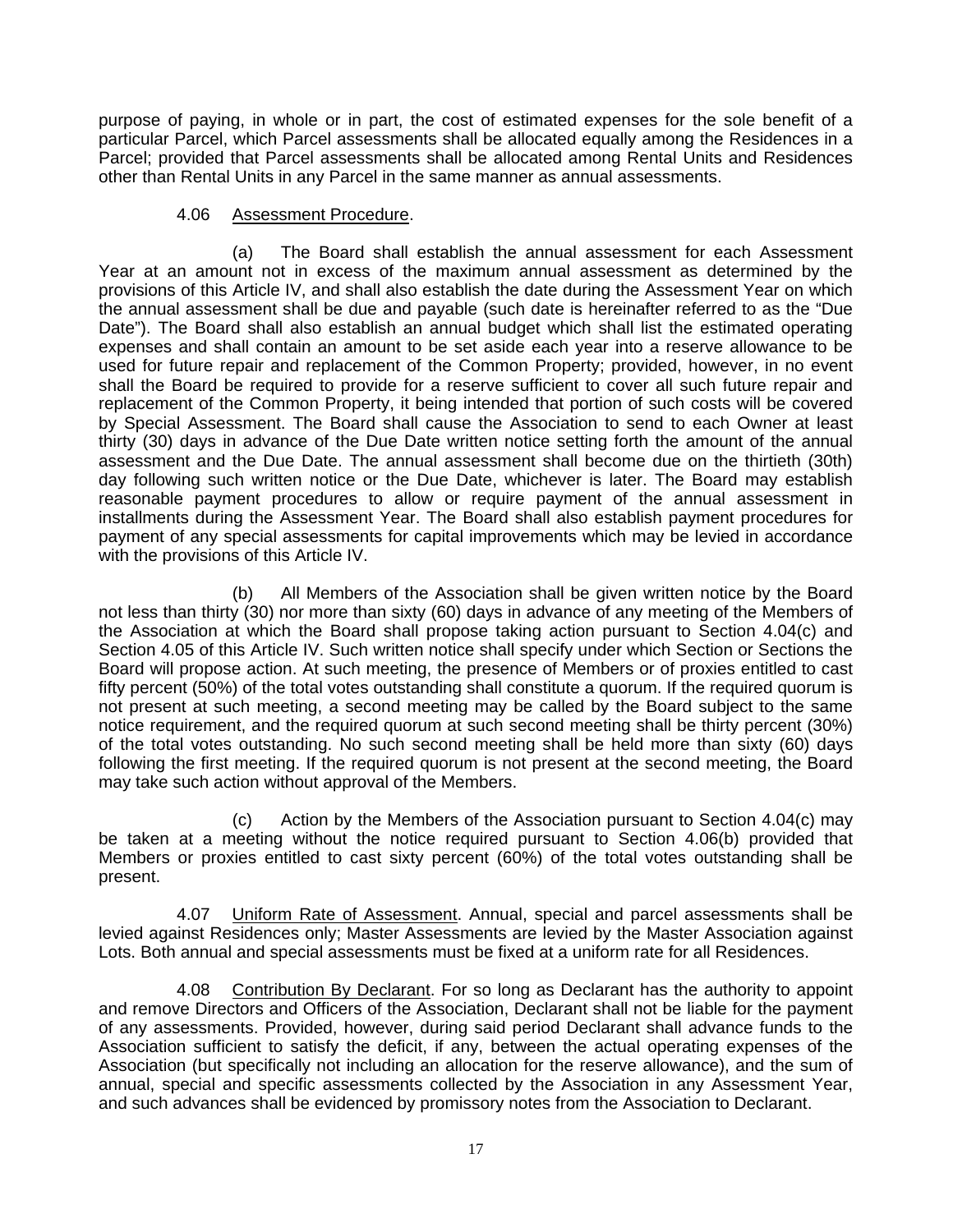4.09 Effect of Nonpayment of Assessments. Any assessment which is not paid on or before the Due Date shall bear interest after the Due Date at the lower of the highest legal rate of interest which can be charged or the rate of ten percent (10%) per annum or at such rate as the Board may from time to time establish, provided, however, that in no event shall the Board have the power to establish a rate of interest in violation of the laws of the State of Georgia. In the event of default in the payment of any one or more installments of an assessment, the Board may declare any remaining balance of the assessment at once due and payable. In the event that an owner shall fail to pay fully any portion of any assessment prior to the date on which payment is due, such unpaid portion (including any remaining balance declared immediately due and payable in accordance with the preceding sentence), together with interest and costs of collection including reasonable attorneys' fees, shall be a binding personal obligation of such Owner, as well as a lien on such Owner's Residence enforceable in accordance with the provisions of this Declaration.

4.10 Statement of Account. Any Owner, mortgagee, or a person having executed a contract for the purchase of a Lot, or a lender considering a loan to be secured by a Lot, shall be entitled, upon written request, to a statement from the Association setting forth the amount of assessments due and unpaid, including any late charges, interest, fines, or other charges against a Lot. The Association shall respond in writing within five (5) days of receipt of the request for a statement; provided, however, the Association may require the payment of a fee, not exceeding ten (\$10.00) dollars, as a prerequisite to the issuance of such a statement. Such written statement shall be binding on the Association as to the amount of assessments due on the Lot as of the date specified therein.

4.11 Approval by Declarant. Notwithstanding anything to the contrary contained herein, no special assessment shall be made without the Approval of Declarant for so long as Declarant has the right to appoint officers and directors of the Association.

4.12 Specific Assessments. The Board shall have the power to specifically assess pursuant to this Section as, in its discretion, it shall deem appropriate. Failure of the Board to exercise its authority under this Section shall not be grounds for any action against the Association or the Board and shall not constitute a waiver of the Board's right to exercise its authority under this Section in the future with respect to any expenses, including an expense for which the Board has not previously exercised its authority under this Section. The Board may specifically assess Owners for the following expenses, except for expenses incurred for maintenance and repair of items which are the maintenance responsibility of the Association as provided herein:

(a) Expenses of the Association which benefit less than all of the Residences, which may be specifically assessed equitably among all of the Residences which are benefited according to the benefit received;

(b) Expenses incurred by the Association pursuant to Section 6.14 hereof; and

(c) Reasonable fines as may be imposed in accordance with the terms of the Declaration and By-Laws.

4.13 Collection of Master Assessments. The Association shall collect all Master Assessments levied against each lot subject to this Declaration and shall, as a matter of first priority, out of an income of the Association, remit to the Master Association any such Master Assessments as may be levied by the Master Association on all property subject to the jurisdiction of the Association on a timely basis. The Association may bring suit against any Owner to collect delinquent Master Assessments, in addition to any other rights or remedies it may have hereunder or at law or in equity. In addition, any such unpaid Master Assessments, together with interest thereon as provided in Section 4.09 hereof and costs of collection including reasonable attorneys' fees, shall constitute a continuing charge and lien upon such Lots against which such Master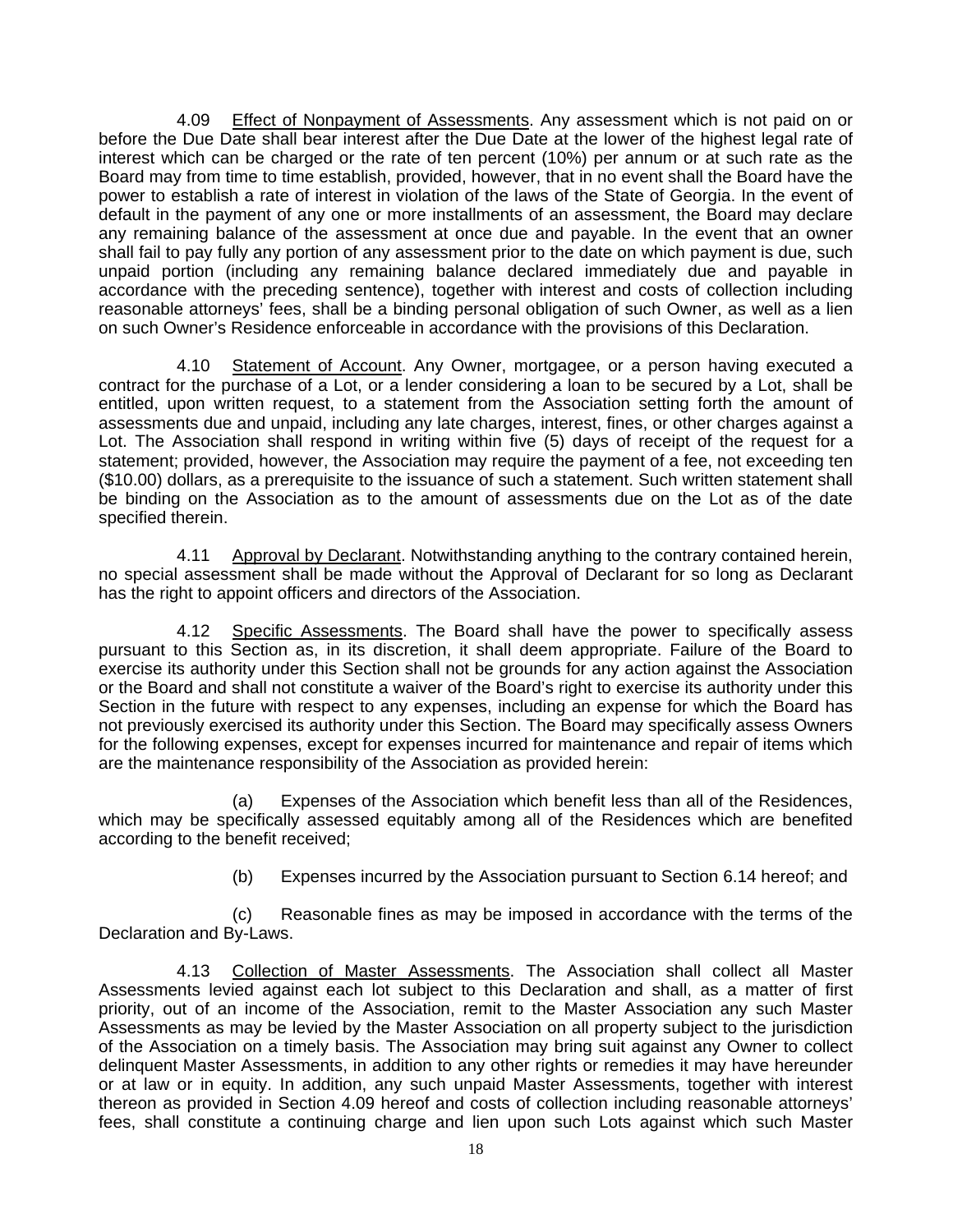Assessments are made.

4.14 Capital Contributions on Sales of Lots. In addition to the assessments provided for above, commencing sixty (60) days after the date this Amendment is recorded in the Cherokee County, Georgia land records, the purchaser or grantee of every Lot shall be assessed and be subject to a non-refundable, non-prorated capital contribution assessment ("Capital Contribution Assessment") upon any and each conveyance or transfer of the Lot to any person other than: (1) to the spouse or heir of the Owner, (2) a first priority mortgage holder or secondary purchase money mortgage holder who takes title to a Lot through foreclosure of such mortgage or deed in lieu of foreclosure of such mortgage, or (3) any current member of the Association purchasing a property within the community.

The Capital Contribution Assessment shall be an amount set by the Board of Directors not to exceed the annual assessment for such Lot for the fiscal year in which the Lot is conveyed. The initial amount for the Capital Contribution Assessment shall be set at one-half (1/2) of one year's assessments. The Capital Contribution Assessment shall not be increased by more than ten (10) percent in any calendar year without the written consent of a majority of those members returning consent forms. The Capital Contribution Assessment shall not constitute a prepayment of the annual assessment, but shall be in addition to the annual and other assessments provided for herein. The Capital Contribution Assessment shall be due and payable at the time of each such conveyance or transfer, and the Assessment shall be collected at the closing of each such conveyance or transfer.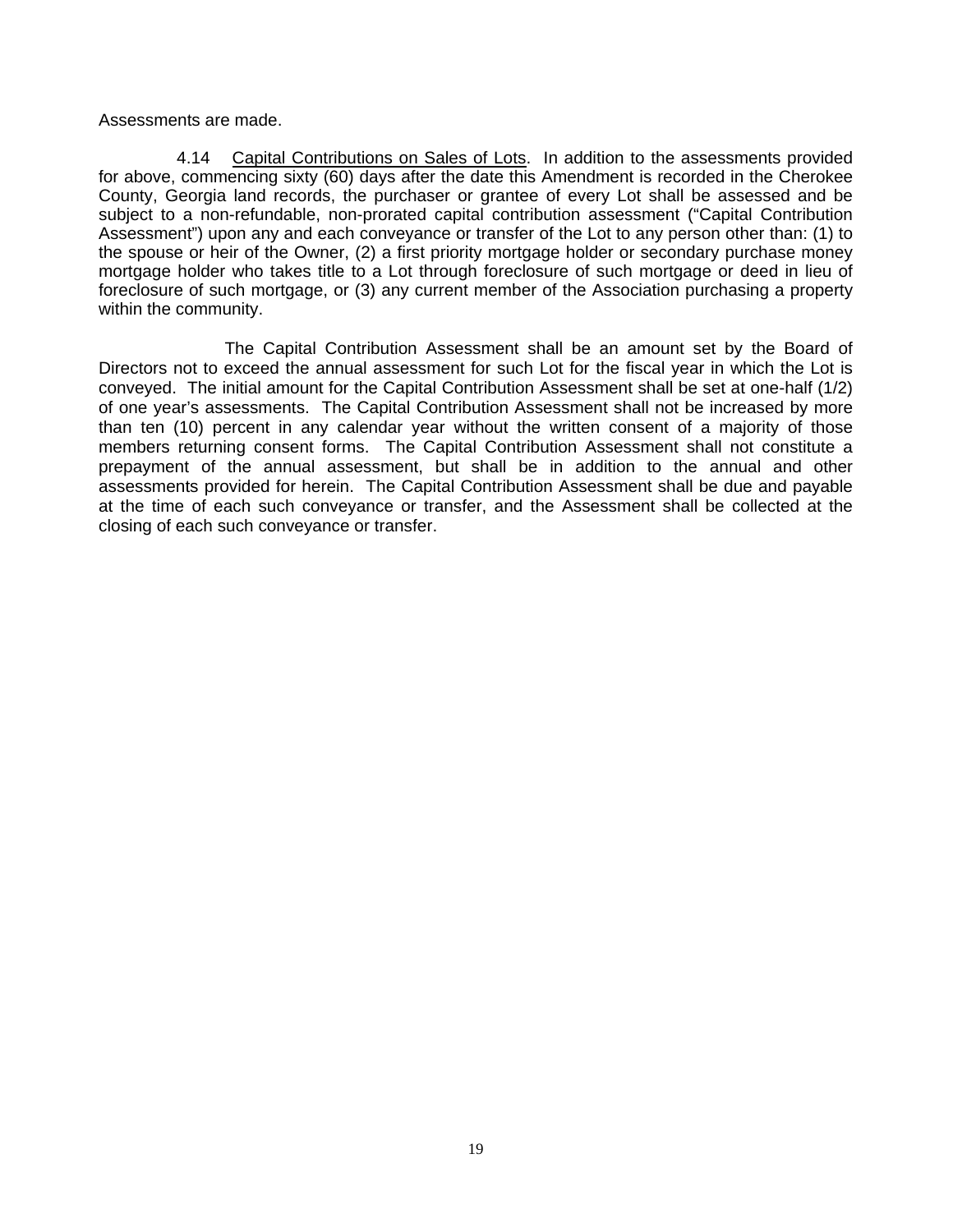#### ARTICLE V ARCHITECTURAL CONTROL

#### 5.01 Architectural Control Committee - Creation and Composition.

(a) An Architectural Control Committee (the "ACC") shall be established consisting of not less than three (3) or more than five (5) individuals, provided, however, that the ACC shall always have an uneven number of members. Notwithstanding anything to the contrary contained herein, Declarant shall have the right, but not the obligation, to appoint all members of the ACC until the plans for all of the Residences for all of the Lots in the Development have been approved by the ACC. Thereafter, the Board shall appoint the members of the ACC. All costs of operating the ACC, may, at the discretion of Declarant, be borne by the Association.

(b) Each initial member of the ACC shall be appointed for a term expiring on December 31, 1989. Thereafter each member of the ACC shall be appointed for a calendar year term. If any vacancy shall occur in the membership of the ACC by reason of death, incapacity, resignation, removal or otherwise, the remaining members of the ACC shall continue to act and such vacancy shall subject to the provisions of 5.01(a) be filled by the Declarant (or Board if at the time the Board has the right to appoint members of the ACC) at the earliest possible time. Any ACC member may resign at any time by giving written notice of such resignation to the Chairman of the ACC and such resignation shall take effect on receipt thereof by the Chairman. Any member of the ACC may be removed at any time with or without cause by the Declarant (or Board if at the time the Board has the right to appoint members of the ACC).

5.02 Purpose, Powers and Duties of the ACC. The purpose of the ACC is to assure that any installation, construction or alteration of any Structure on any Lot shall be submitted to the ACC for approval (i) as to whether the proposed installation, construction or alteration is in conformity and harmony of external design and general quality with the existing standards of the neighborhood and with the standards of the Development, and (ii) as to the location of Structures with respect to topography, finished ground elevation and surrounding Structures. To the extent necessary to carry out such purpose, the ACC shall have all of the powers and duties to do each and every thing necessary, suitable, convenient or proper for, or in connection with, or incidental to, the accomplishment of such purpose, including, without being limited to, the power and duty to approve or disapprove plans and specifications for any installation, construction or alteration of any Structure on any Lot.

5.03 Officers, Subcommittees and Compensation. The members of the ACC shall appoint a Chairman from among their number and may appoint from among their number such other officers and subcommittees of members of the ACC as they shall from time to time determine necessary. The members of the ACC shall be reimbursed by the Association for traveling expenses and other reasonable out—of—pocket costs incurred in the performance of their duties as members of the ACC.

#### 5.04 Operations of the ACC.

(a) Meetings. The ACC shall hold regular meetings at least once every three (3) months or more often as may be established by the ACC. Special meetings may be called by the Chairman and shall be called by the Chairman upon the written request of a majority of the members of the ACC then in office. Regular and special meetings of the ACC shall be held at such time and at such place as the ACC shall specify. Notice of each regular or special meeting of the ACC shall be mailed to each member thereof at his residence or at his usual place of business at least three (3) days before the day the meeting is to be held. Notice of regular and special meetings need not specify the purpose or purposes for which the meeting is called. Notice of a meeting need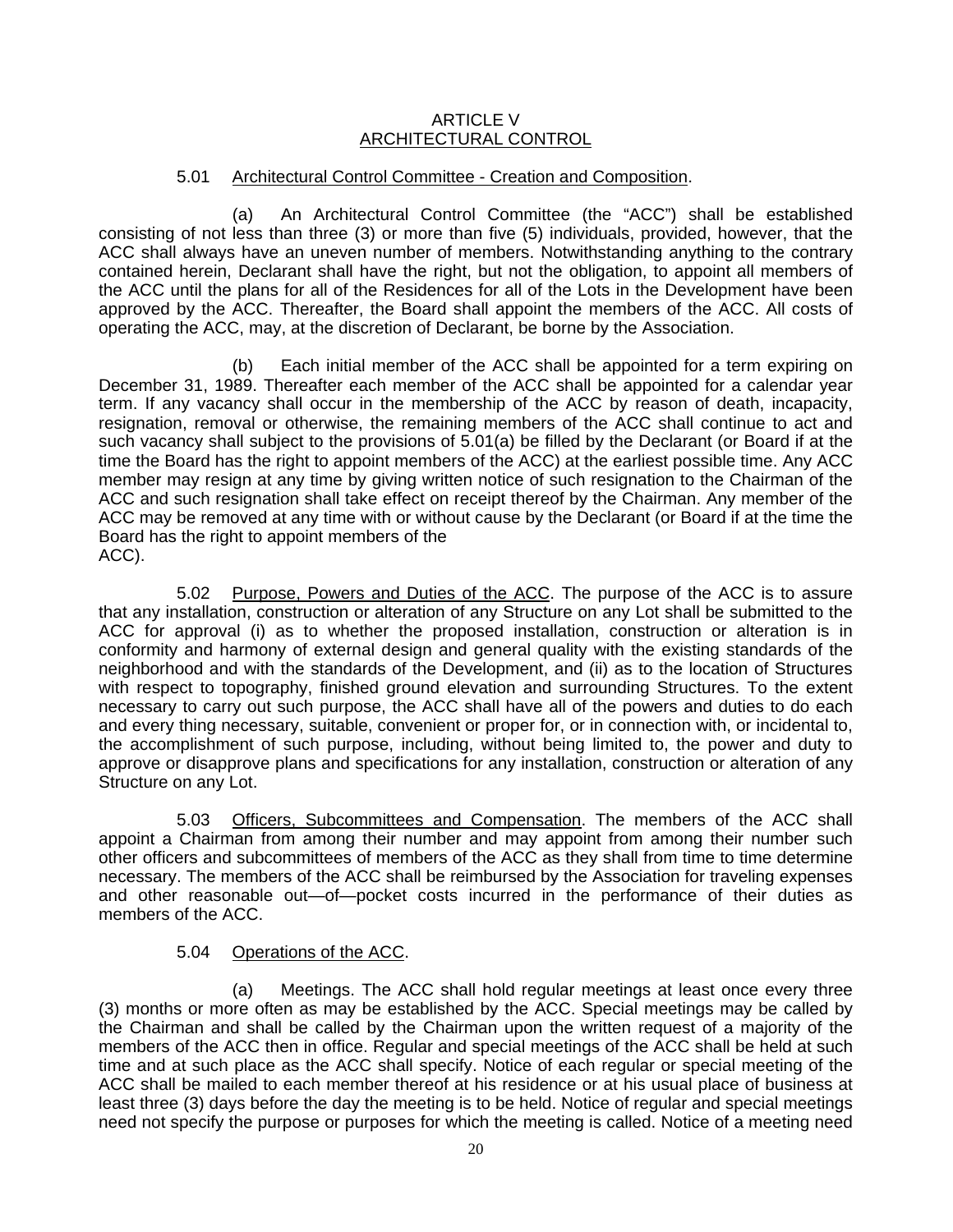not be given to any member of the ACC who signs a waiver of notice either before or after the meeting. Attendance of a member of the ACC at a meeting shall constitute a waiver of notice of such meeting and shall constitute a waiver of any and all objections to the place of the meeting, the time of the meeting, or the manner in which it has been called or convened, except when the member states, at the beginning of the meeting, any such objection or objections to the transaction of business. At each meeting of the ACC, the presence of a majority of the members then in office shall constitute a quorum for the transaction of business. Except as otherwise provided herein, the act of a majority of the members of the ACC present at any regular or special meeting thereof at which a quorum is present shall constitute the act of the ACC. In the absence of a quorum, any member of the ACC present at the time and place of the meeting may adjourn the meeting from time to time until a quorum shall be present. At any adjourned meeting at which a quorum is present, any business may be transacted which might have been transacted at the meeting as originally called. The ACC shall maintain both a record of votes and minutes for each of its meetings. The ACC shall make such records and minutes available at reasonable places and times for inspection by Members of the Association and by the Secretary. Any action required to be taken at a meeting of the ACC, or any action which may be taken at a meeting of the ACC, may be taken without a meeting if written consent, setting forth the action so taken, shall be signed by all the members of the ACC and be filed within the minutes of the proceedings of the ACC. Such consent shall have the same force and effect as a unanimous vote, and may be stated as such in any document filed by the ACC.

# (b) Activities.

(i) The ACC shall adopt and promulgate the Design Standards described in Section 5.05 hereof and shall, as required, make findings determinations, rulings, and orders with respect to the conformity with said Design Standards of plans and specifications to be submitted for approval to the ACC pursuant to the provisions of this Declaration. The ACC shall, as required, issue permits, authorizations or approvals, which may include specified requirements or conditions, pursuant to the provisions of this Declaration.

(ii) Any two (2) or more members of the ACC may be authorized by the ACC to exercise the full authority of the ACC with respect to all matters over which the ACC has authority as may be specified by resolution of the ACC, except with respect to the adoption or promulgation of the Design Standards. The unanimous action of the two (2) or more members with respect to the matters specified shall be final and binding upon the ACC and upon any applicant for an approval, permit or authorization, subject, however, to review and modification by the ACC on its own motion or appeal by the applicant to the ACC as provided in this paragraph (ii). Written notice of the decision of such two (2) or more members shall, within five (5) working days thereof, be given to any applicant for an approval, permit or authorization. The applicant may, within ten (10) days after receipt of notice of any decision which be deems to be unsatisfactory, file a written request to have the matter in question reviewed by the ACC. Upon the filing of any such request, the matter with respect to which such request was filed shall be submitted to, and reviewed promptly by, the ACC, but in no event later than thirty (30) days after the filing of such request. The decision of a majority of the members of the ACC with respect to such matter shall be final and binding.

# 5.05 Design Standards.

(a) The ACC shall from time to time adopt, promulgate, amend, revoke and enforce guidelines (the "Design Standards") for the purposes of:

(i) governing the form and content of plans and specifications to be submitted to the ACC for approval pursuant to the provisions of this Declaration;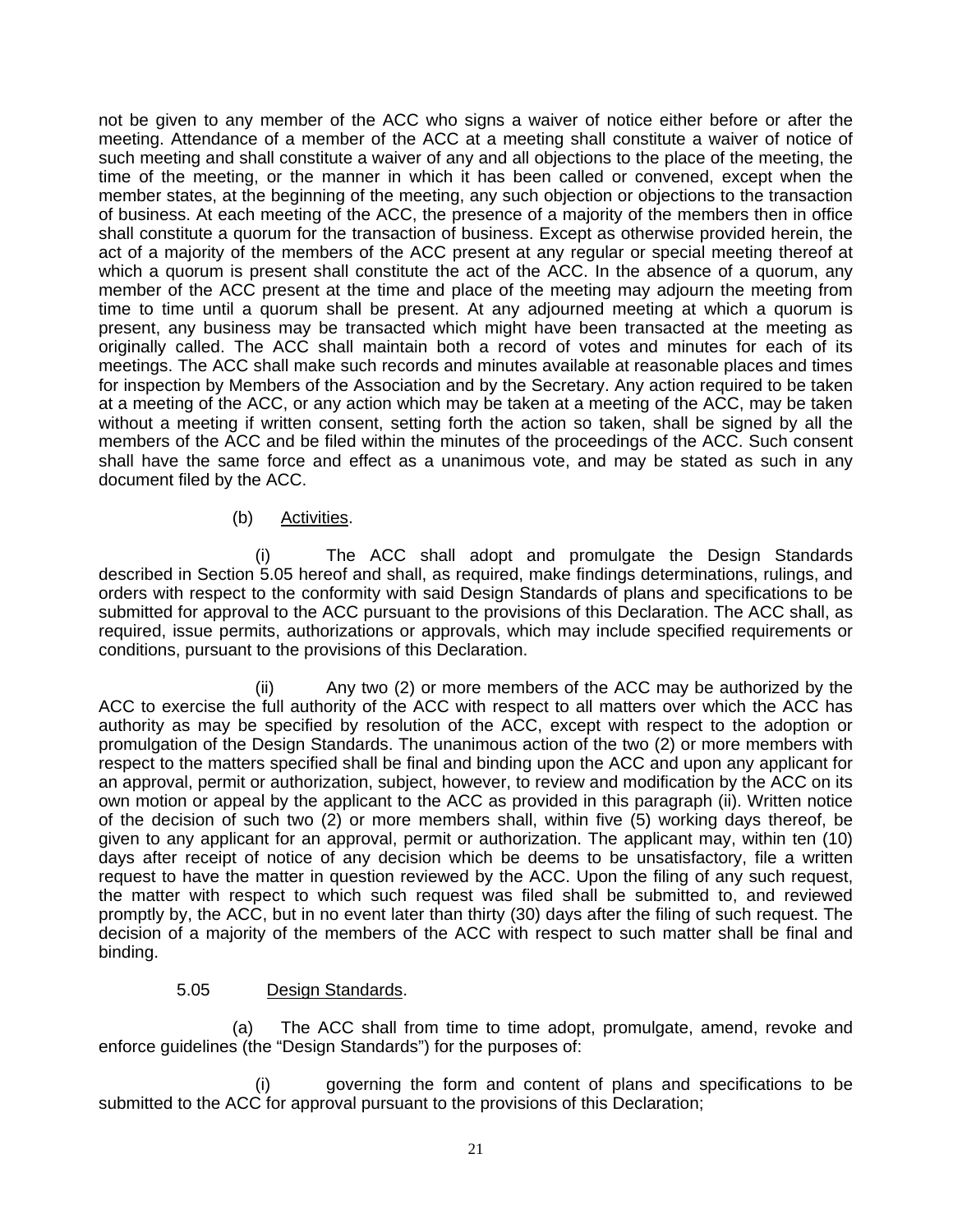(ii) governing the procedure for such submission of plans and specifications;

 (iii) establishing guidelines with respect to the approval and disapproval of design features, architectural styles, exterior colors and materials, details of construction, location and size of Structures and all other matters that require approval by the ACC pursuant to this Declaration; and

(iv) assuring the conformity and harmony of external design and general quality of the Development.

(b) The ACC shall make a published copy of its current Design Standards readily available to Members and prospective Members of the Association and to all applicants seeking the ACC's approval.

5.06 Submission of Plans and Specifications. No Structure shall be commenced, erected, placed, moved onto or permitted to remain on any Lot nor shall any existing Structure upon any Lot be altered in any way which materially changes the exterior appearance of the Structure or Lot, unless plans and specifications therefor shall have been submitted to and approved in writing by the ACC. Such plans and specifications shall be in such form and shall contain such information as may be reasonably required by the ACC- in the Design Standards, including, without being limited to:

(a) a site plan showing the location of all proposed and existing Structures on the Lot including building setbacks, open space, driveways, walkways and parking spaces including the number thereof and all siltation and erosion control measures;

- (b) a foundation plan;
- (c) a floor plan;

(d) exterior elevations of all proposed Structures and alterations to existing Structures, as such Structures will appear after all back-filling and landscaping are completed;

(e) specifications of materials, color scheme, lighting scheme and other details affecting the exterior appearance of all proposed Structures and alterations to existing Structures; and

(f) plans for landscaping and grading.

5.07 Approval of Plans and Specifications. Upon approval by the ACC of any plans and specifications submitted pursuant to this Declaration, two (2) copies of such plans and specifications, as approved, shall be deposited for permanent record with the ACC and a copy of such plans and specifications bearing such approval, in writing, shall be returned to the applicant submitting the same. Approval for use in connection with any Lot or Structure of any plans and specifications shall not be deemed a waiver of the ACC's right, in its discretion, to disapprove similar plans and specifications or -any of the features or elements included therein if such plans, specifications, features or elements are subsequently submitted for use in connection with any other Lot or Structure. Approval of any such plans and specifications relating to any Lot or Structure, however, shall be final as to that Lot or Structure and such approval may not be revoked or rescinded thereafter, provided that there has been adherence to, and compliance with, such plans and specifications, as approved, and any conditions attached to any such approval.

5.08 Disapproval of Plans and Specifications. The ACC shall have the right to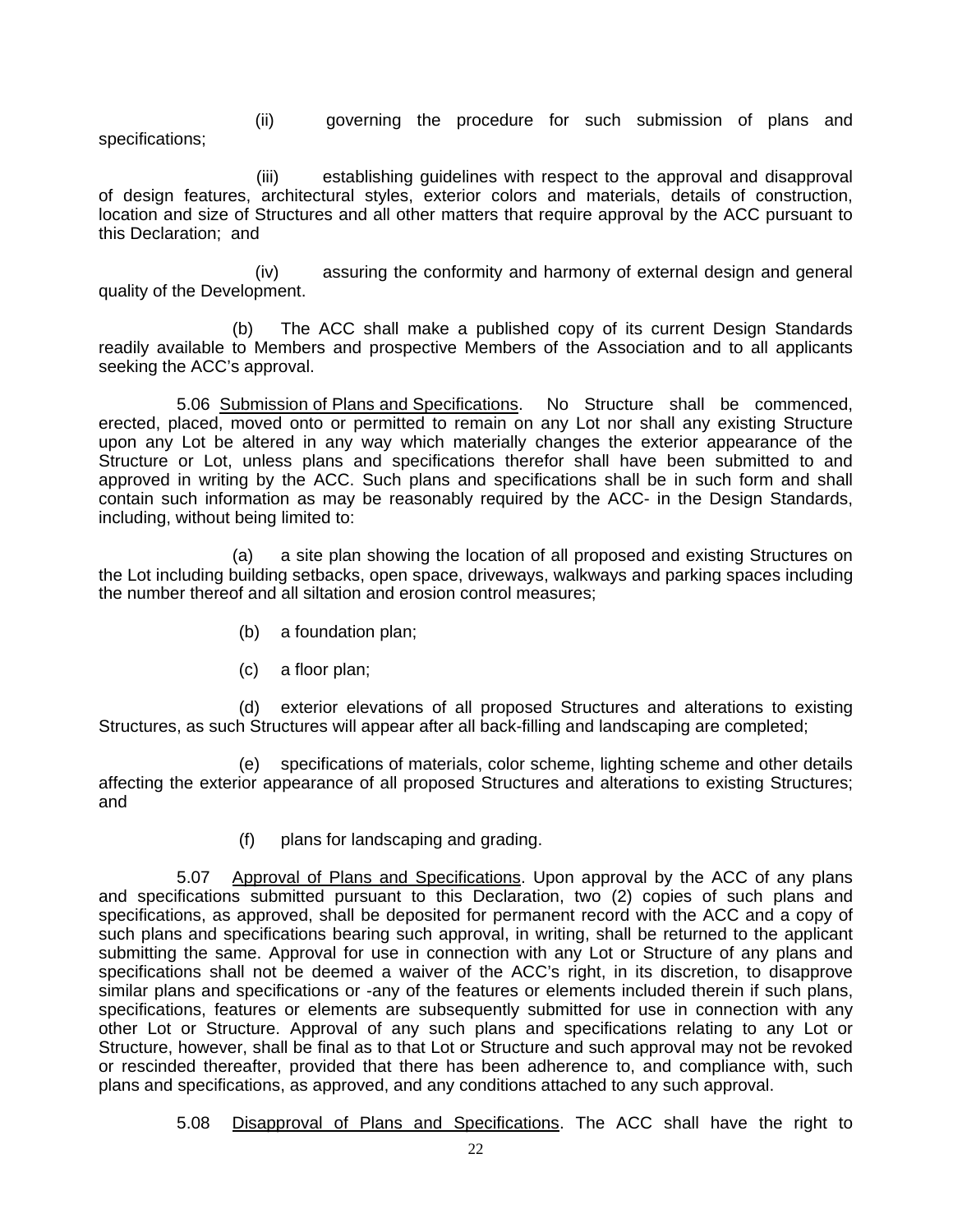disapprove any plans and specifications submitted pursuant to this Declaration because of any of the following:

(a) the failure to include information in such plans and specifications as may have been reasonably requested;

(b) the failure of such plans or specifications to comply with this Declaration or the Design Standards;

(c) any other matter which, in the judgment of the ACC, would be likely to cause the proposed installation, construction or alteration of a Structure (i) to fail to be in conformity and harmony of external design and general quality with the standards for the Development as set forth in the Design Standards or the Development-Wide Standard, or (ii) as to location to be incompatible with topography, finished ground elevation and surrounding Structures. In any case in which the ACC shall disapprove any plans and specification submitted hereunder, or shall approve the same only as modified or upon specified conditions, such disapproval or qualified approval shall be accompanied by a statement of the grounds upon which such action was based. In any such case the ACC shall, if requested, make reasonable efforts to assist and advise the applicant in order that an acceptable proposal may be prepared and submitted for approval.

5.09 Obligation to Act. The ACC shall take action on any plans and specifications submitted as herein provided within thirty (30) days after receipt thereof. Approval by the ACC, if granted, together with any conditions imposed by the ACC, shall be placed in writing on the plans and specifications and shall be returned to the applicant. Failure by ACC to take action within thirty (30) days of receipt of plans and specifications submitted for approval shall be deemed approval of such plans and specifications.

5.10 Inspection Rights. Any employee or agent of the Association or the ACC may, after reasonable notice, at any reasonable time or times enter upon any Lot and Structure thereon for the purpose of ascertaining whether the installation, construction, alteration or maintenance of any Structure or the use of any Lot or Structure is in compliance with the provisions of this Declaration; and neither the Association, nor the ACC, nor any such agent shall be deemed to have committed a trespass or other wrongful act solely by reason of such entry or inspection, provided such inspection is carried out in accordance with the terms of this Section.

5.11 Violations. If any Structure shall be erected, placed, maintained or altered upon any Lot, otherwise than in accordance with the plans and specifications approved by the ACC pursuant to the provisions of this Article, such erection, placement, maintenance or alteration shall be deemed to have been undertaken in violation of this Article and without the approval required herein. If in the opinion of the ACC such violation shall have occurred, the ACC shall notify the Association and the Board shall take appropriate measures to correct the violation; the Board shall provide written notice to the Owner by certified mail, setting forth in reasonable detail the nature of the violation and the specific action or actions required to remedy the violation. If the Owner shall not have taken reasonable steps toward the required remedial action within thirty (30) days after the mailing of the aforesaid notice of violation, then the Association shall have the Right of Abatement as provided in Section 8.02 hereof.

# 5.12 Certification of Compliance.

(a) Upon completion of the installation, construction or alteration of any Structure in accordance with plans and specifications approved by the ACC, the ACC shall, upon written request of the Owner thereof or upon the ACC's own initiative, issue a Certificate of Compliance, identifying such Structure and the Lot upon which such Structure is placed, and stating that the plans and specifications have been approved and that such Structure complies with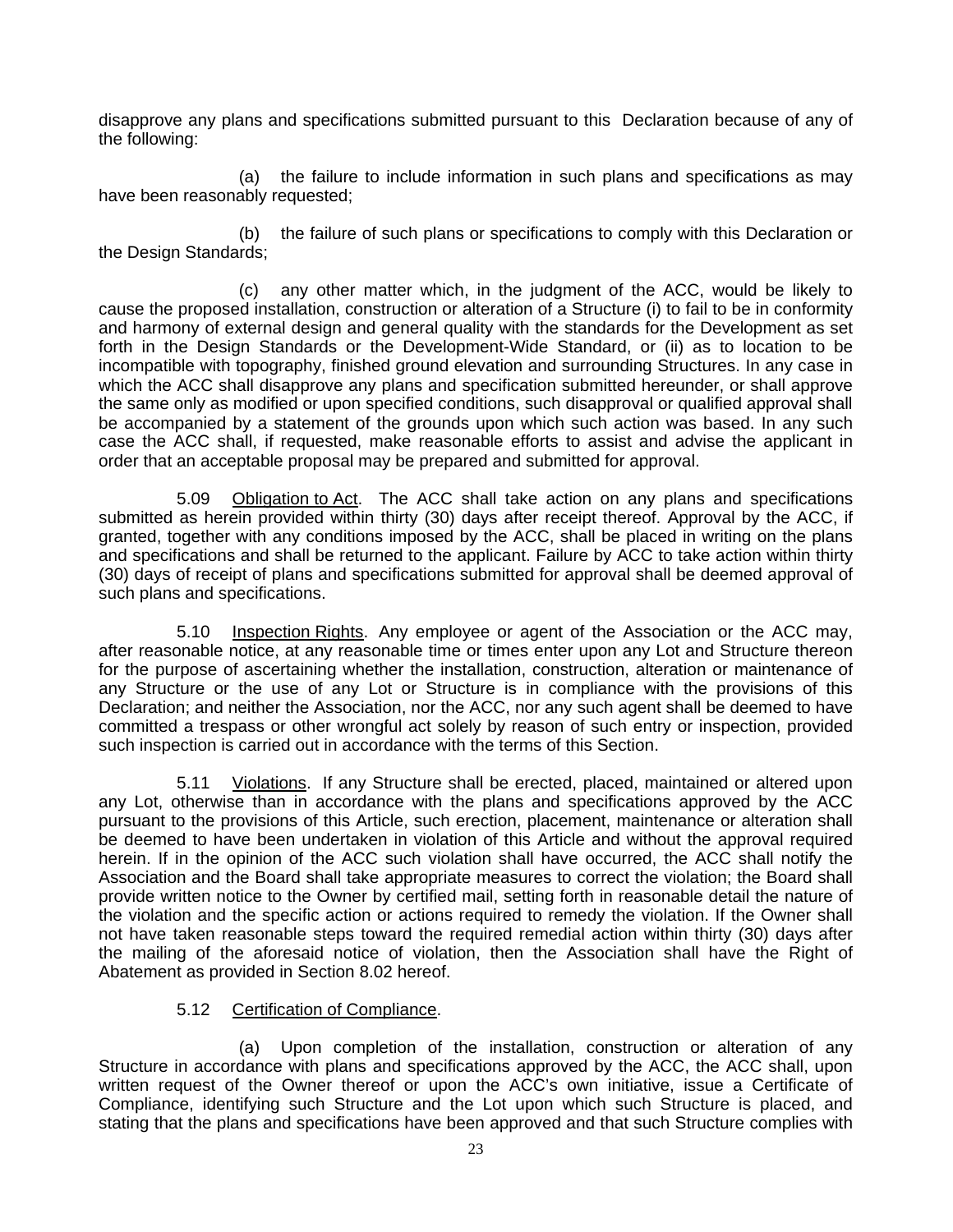such plans and specifications. A copy of said Certificate shall be filed for permanent record with the plans and specifications on file with the ACC.

(b) Any Certificate of Compliance issued in accordance with the provisions of this Section shall be prima facie evidence of the facts therein stated; and as to any purchaser or encumbrancer in good faith and for value, or as to any title insurer, such certificate shall be conclusive evidence that all Structures on the Lot comply with all the requirements of this Article, provided, however, that the Certificate shall in no way be construed to certify the acceptability, sufficiency or approval by the ACC of the actual construction of Structures or of the workmanship, or to represent or warrant to anyone the quality, function or operation of the Structures or of any construction, workmanship, engineering, materials or equipment.

The issuance of the Certificate shall in no way be construed to certify to any party that the Structures have been built in accordance with any applicable rule or regulation.

5.13 Fees. The ACC may impose and collect a reasonable and appropriate fee to cover the cost of review of plans and of inspections performed pursuant to Section 5.10. The fee shall be established from time to time by the ACC and published in the Design Standards.

5.14 Nondiscrimination by ACC. The ACC shall not discriminate against any applicant requesting its approval of plans and specifications because of such applicant's race, color, sex, religion, age or national origin. Further, the ACC in the exercise of its powers granted pursuant to this Declaration shall not take any action the intent or effect of which is to discriminate against persons of a particular race, color, sex, religion, age or national origin.

5.15 Disclaimer as to ACC Approval. Plans and specifications are not reviewed for engineering or structural design or quality of materials, and by approving such plans and specifications neither the ACC, the members thereof, nor the Association assumes liability or responsibility therefor, nor for any defect in any structure constructed from such plans and specifications. Neither Declarant, the Association, the ACC, the Board, nor the officers, directors, members, employees, and agents of any of them shall be liable in damages to anyone submitting plans and specifications to any of them for approval, or to any Owner of property affected by these Restrictions by reason of mistake in judgment, negligence, or nonfeasance arising out of or in connection with the approval or disapproval or failure to approve or disapprove any such plans or specifications. Every person who submits plans or specifications and every Owner agrees that he will not bring any action or suit against Declarant, the Association, the ACC, the Board, or the officers, directors, members, employees, and agents of any of them to recover any such damages and hereby releases, remises, quit-claims, and covenants not to sue for all claims, demands, and causes of action arising out of or in connection with any judgment, negligence, or nonfeasance and hereby waives the provisions of any law which provides that a general release does not extend to claims, demands, and causes of action not known at the time the release is given.

5.16 Image Committee. The ACC may establish an image committee (the "Image Committee") which shall be composed of one (1) member of the ACC and two (2) Members of the Association, other than Declarant, which shall be responsible for the review and approval process for alterations and modifications of existing Structures as required pursuant to Paragraph 5.06, and shall have such other responsibilities as may be delegated to the Image Committee by the ACC, provided, however, in all instances the ACC shall have the right to veto any action or decision of the Image Committee.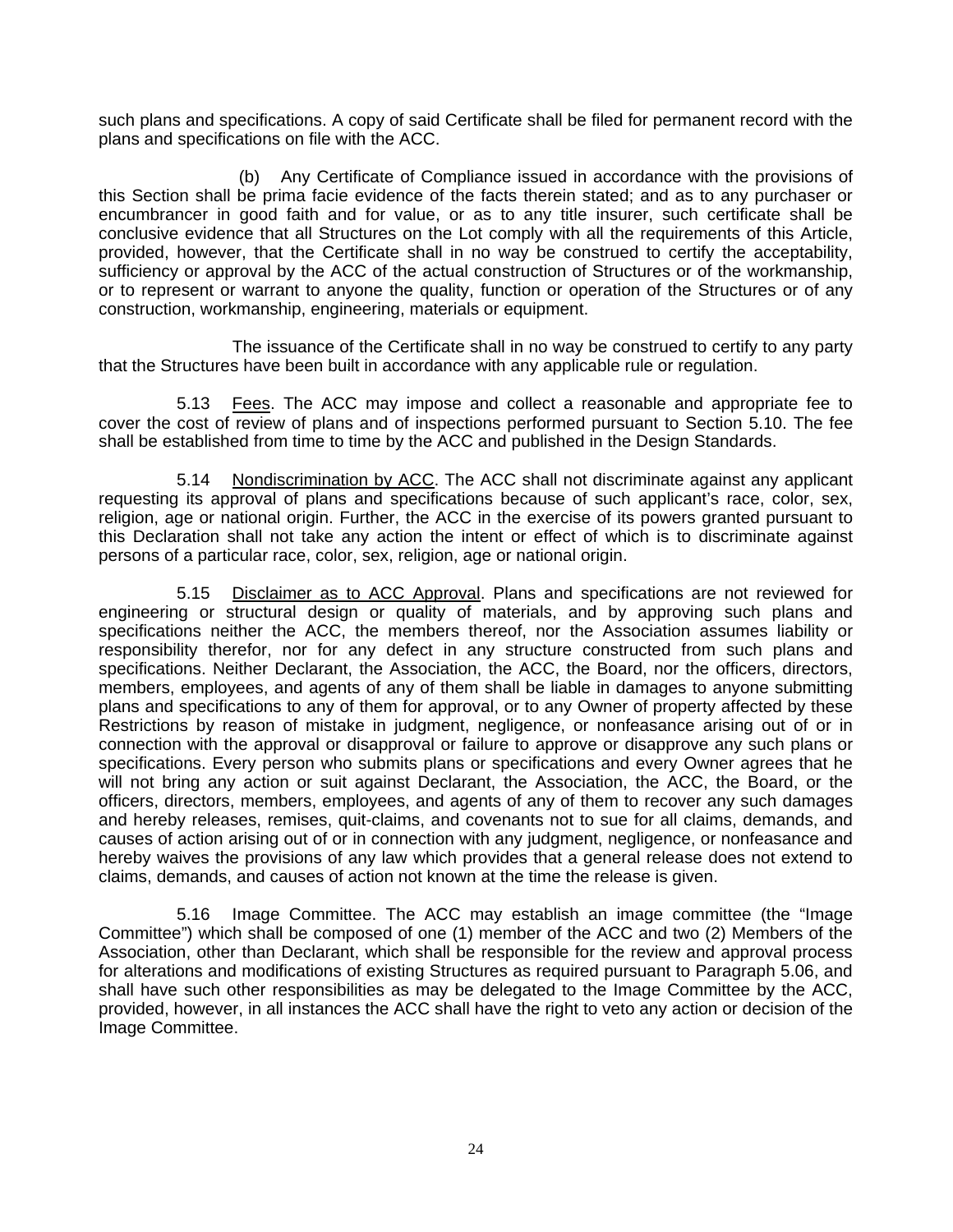#### ARTICLE VI GENERAL COVENANTS AND RESTRICTIONS

6.01 Application. The covenants and restrictions contained in this Article VI shall pertain and apply to all Lots and to all Structures erected or placed thereon.

6.02 Restriction of Use. To any extent not inconsistent with the Master Declaration of Protective Covenants for Towne Lake Residential Area, all Lots shall be exclusively used for single family residences; however, business activity which is undetectable from outside the home shall not constitute a nuisance.

6.03 Resubdivision of Property. No Lot may be split, divided, or subdivided for sale, resale, gift, transfer, or otherwise, without the prior written approval of the ACC of plans and specifications for such split, division or subdivision Notwithstanding the foregoing, nothing herein shall prevent Declarant or the Owners of any Lots from combining two or more Lots into one Lot for construction of a single Residence thereon; provided, however, that such combined Lot may not be subdivided thereafter; and, provided further, that the Owner of the Residence on such Lot shall be responsible for annual and special assessments based upon the number of Lots combined into one Lot.

6.04 Erosion Control. No activity which may create erosion or siltation problems shall be undertaken on any Lot without the prior written approval of the ACC of plans and specifications for the prevention and control of such erosion or siltation. The ACC may, as a condition of approval of such plans and specifications, require the use of certain means of preventing and controlling such erosion or siltation. Such means may include (by way of example and not of limitation) physical devices for controlling the run-off and drainage of water, special precautions in grading and otherwise changing the natural landscape and required landscaping as provided for in Section 6.05. Guidelines for the prevention and control of erosion and siltation may be included in the Design Standards of the ACC.

6.05 Landscaping. No construction or alteration of any Structure shall take place without the prior written approval by the ACC of plans and specifications for the landscaping to accompany such construction or alteration. Guidelines for the landscaping to accompany the construction or alteration of any Structure may be included in the Development Guidelines of the ACC.

6.06 Trees. No tree having a diameter of three (3) inches or more (measured from a point two (2) feet above ground level) shall be removed from any Lot unless such removal is in conformity with approved landscaping plans and specifications submitted pursuant to the provisions of Section 6.05 hereof. Guidelines relating to the preservation of trees and other natural resources and wildlife upon the Property may be included in the Design Standards of the ACC.

6.07 Temporary Buildings. No temporary building, trailer, garage or building under construction shall be used, temporarily or permanently, as a residence on any Lot except as temporary sleeping or living quarters required or desirable for security purposes in accordance with plans and specifications therefor approved by the ACC. No contractor or builder shall erect on any Lot any temporary building or shed for use in connection with construction on such Lot.

# 6.08 Signs.

(a) No signs whatsoever (including but not limited to commercial and similar signs) shall, without the ACC's prior written approval of plans and specifications therefor, be installed, altered or maintained on any Lot, or on any portion of a Structure visible from the exterior thereof, except: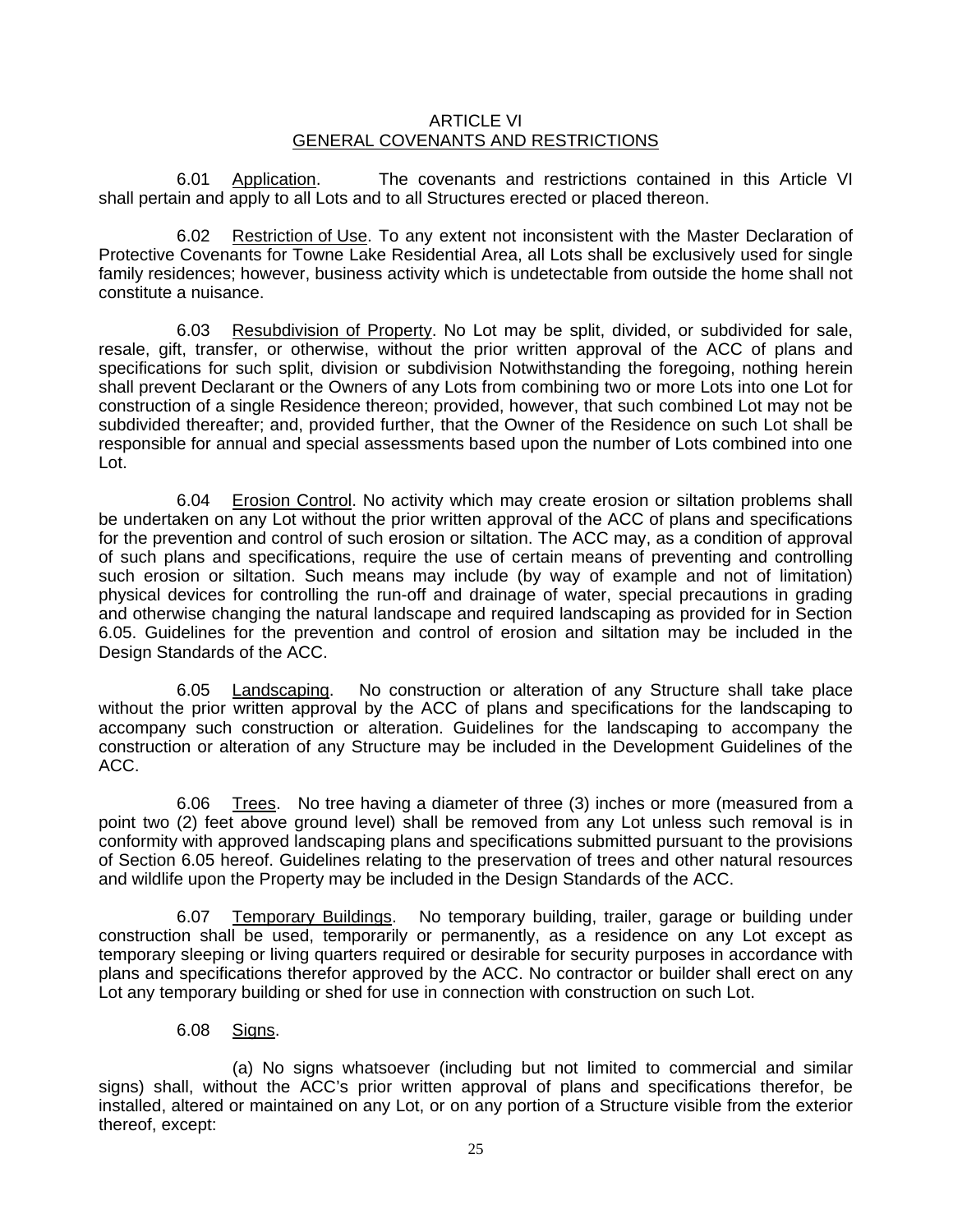(i) such signs as may be required by legal proceedings;

(ii) not more than one "For Sale" sign, such sign having a maximum face area of four square feet; provided that such sign may only be displayed in the front yard of a Lot; and, provided, further, that if, at the time of any desired use of such sign, the Association is making "For Sale" signs available for the use Owners, the signs made available by the Association must be used;

 (iii) directional signs for vehicular or pedestrian safety in accordance with plans and specifications approved by the ACC; and

(iv) for rent sign prohibited.

(b) In no event during approved construction of any Structure shall more than one job identification sign be approved by the ACC.

6.09 Setbacks. In approving plans and specifications for any proposed Structure, the ACC may establish setback requirements for the location of such Structure. Guidelines for setbacks may be included in the Design Standards of the ACC. No Structure shall be erected or placed on any Lot unless its location is consistent with such setbacks.

6.10 Fences. No fence or wall of any kind shall be erected, maintained, or altered on any Lot without the prior written approval of the ACC of plans and specifications for such fences and walls. Guidelines relating to the design, location and uses of fences and walls may be included in the Design Standards of the ACC.

6.11 Roads and Driveways. No road or driveway shall be constructed or altered on any Lot without the prior written approval of the ACC of plans and specifications for such roads and driveways. Guidelines relating to the design and location of roads and driveways may be included in the Design Standards of the ACC.

6.12 Antennae, Etc. No exterior television or radio antennae or satellite dish or receiver or solar equipment of any sort shall be placed, allowed or maintained upon any portion of a Structure or Lot without prior written approval by the ACC. No antennae shall be installed or used for the -purpose of transmitting of electronic signals.

6.13 Clotheslines, Garbage Cans, Etc. All clotheslines, equipment, garbage cans and woodpiles shall be kept screened by adequate planting or fencing so as to conceal them from view by neighboring residences and streets, and may be maintained in the rear yard on a Lot only. All garbage must be stored and disposed of in plastic or rubberized garbage cans. The use of plastic bags for such storage or disposal is prohibited. The use of metal garbage cans or containers is prohibited.

6.14 Maintenance. Each Owner shall keep and maintain each Lot and Structure owned by him, as well as all landscaping located thereon, in good condition and repair, including, but not limited to (i) the repairing and painting (or other appropriate external care) of all Structures; (ii) the seeding, watering and mowing of all lawns; and (iii) the pruning and trimming of all trees, hedges and shrubbery so that the same are not obstructive of a view by motorists or pedestrians of street traffic. Notwithstanding the foregoing, the maintenance required hereunder shall also extend from the boundary of a Lot to the curbing of the right-of-way bordering said Lot. If in the opinion of the ACC, any Owner shall fail to perform the duties imposed by this Section, the ACC shall notify the Association. If the Board shall agree with the determination of the ACC with respect to the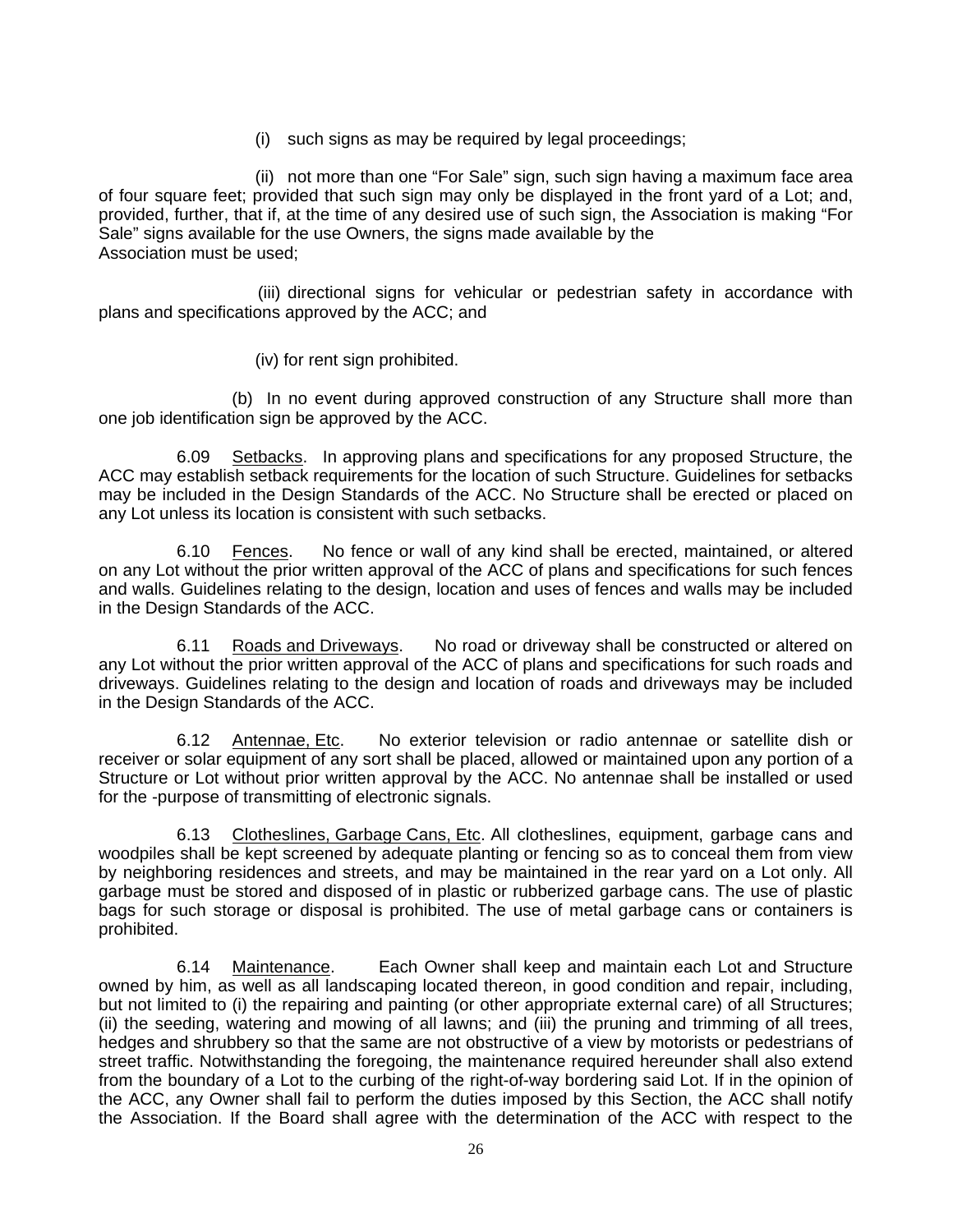failure of said Owner to perform the duties imposed by this Section, then the Board shall give written notice to the Owner to remedy the condition in question, setting forth in reasonable detail the nature of the condition and the specific action or actions needed to be taken to remedy such condition. If the Owner shall fail to take reasonable steps to remedy the condition within thirty (30) days after the mailing of said written notice by certified mail, then the Association shall have the Right of Abatement as provided in Section 8.02 hereof. Guidelines relating to the maintenance of Structures and landscaping may be included in the Design Standards of the ACC.

6.15 Commercial and Recreational Vehicles and Trailers. No commercial vehicle, house trailer, mobile home, motor home, recreational vehicle, camper, truck with camper top, boat or boat trailer or like equipment shall be permitted on any Lot on a permanent basis, but shall be allowed on a temporary basis not to exceed forty—eight (48) consecutive hours. Notwithstanding the foregoing, any such vehicles or equipment may be stored on a Lot, provided such vehicle or equipment is kept in an enclosed space approved by the ACC and is concealed from view by neighboring residences and streets.

6.16 Recreational Equipment. Recreational and playground equipment shall be placed or installed only upon the rear of a Lot as approved by the ACC. Basketball goals may be placed adjacent to the driveway, but the ACC must approve the specific color and location thereof. No above ground pool shall be allowed.

6.17 Non-Discrimination. No Owner or person authorized to act for an Owner shall refuse to sell or rent, after receiving a bona fide offer, or refuse to negotiate for the sale or rental of, or otherwise make unavailable or deny the purchase or rental of any Lot to any persons because of race, color, religion, sex, age or national origin. Anything in this Declaration to the contrary notwithstanding, this covenant shall run with the land and shall remain in effect without any limitation in time.

6.18 Animals. No agricultural animals may be kept on any Lot and no animals, including birds, insects, and reptiles, may be kept on any Lot unless kept thereon solely as household pets and not for commercial purposes. No animal shall be allowed to become a nuisance. No Structure for the care, housing or confinement of any animal shall be constructed, placed or altered on any Lot unless plans and specifications for said Structure have been approved by the ACC. All animals shall specifically be subject to county regulations when on Common Property. Violation shall be subject to the penalties identified herein. Further, upon application by any resident, the Association shall be authorized to require the removal of a dangerous pet or animal that, in the Board's opinion, constitutes a nuisance to other community members.

# 6.19 Solid Waste.

(a) No person shall dump rubbish, garbage, or any other form of solid waste on any Lot or on Common Property.

(b) Except during approved construction and as approved by the appropriate governmental authority, no person shall burn rubbish, garbage, or any other form of solid waste on any Lot or on Common Property;

(c) Except for building materials employed during the course of construction of any Structure approved by the ACC, no lumber, metals, bulk materials or solid waste of any kind shall be kept, stored, or allowed to accumulate on any Lot unless screened or otherwise handled in a manner set forth in the Design Standards.

(d) If rubbish, garbage, or any other form of solid waste is to be disposed of by being collected on a regular and recurring basis, containers may be placed in the open on any day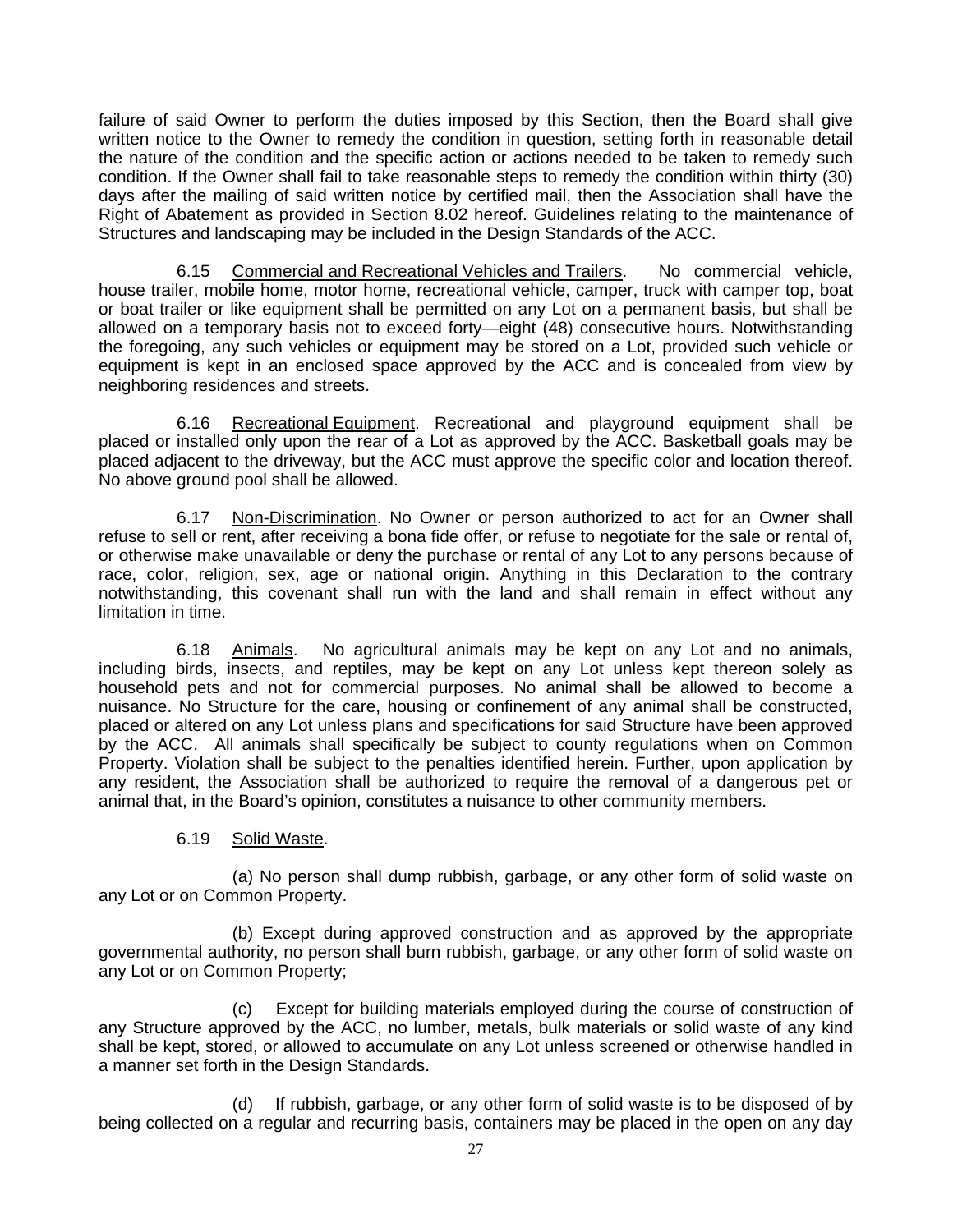that a pick-up is to be made, in order to provide access to persons making such pick-up. At all other times such containers shall be screened or enclosed in a manner set forth in the Design Standards. Guidelines relating to the type of containers permitted, the manner of storage and the place of pickup may also be included in the Design Standards.

6.20 Nuisances. No noxious or offensive activity shall be carried on upon any Lot, nor shall anything be done thereof which may be or may become any annoyance or nuisance to the community.

6.21 Lakes. Any lakes which may be constructed within the Development shall be part of the Golf Facilities and shall not constitute common property of the Association. Such lakes shall be subject to the rules and restrictions issued by the Course Owner or its designee. Provided, however, no fishing, ice skating, or boats shall be permitted on any lake. No Owner shall have any right to pump or otherwise remove water from such lake or lakes for the purpose of irrigation or other use nor to place rocks, stones, trash, garbage, sewage, waste water, rubbish, debris, ashes or other refuge in such lake or lakes or in any other portion of the land owned by Declarant or the Course Owner lying adjacent to or near the Development. The Course Owner shall have the sole and absolute right to control the water level of such lake(s) and to control the growth and irradication of plants, fowl, reptiles, animals, fish and fungi in and on such lake(s).

6.22 Leasing. General Leasing Provisions.At least seven days before entering into a lease, the Owner shall provide the Board of Directors with notice of the Owner's intention to lease his or her Lot. The notice shall include: (1) a copy of the proposed lease; (2) the names, phone numbers, email addresses, work locations and work phone numbers of all of the proposed occupants of the Lot; (3) the Owner's primary Lot address and phone number, email address, work location and work phone number; and (4) such other information required by the Board. Within 10 days after executing a lease for a Lot, the Owner shall provide the Board with a copy of the executed lease and a signed Addendum to the lease incorporating the provisions of the Lease Addendum attached hereto as Exhibit "A" and incorporated herein by reference. Notwithstanding the foregoing requirement, the provisions of the attached Addendum shall be deemed to be incorporated into any lease, whether or not expressly stated therein, and into the terms of any tenancy or occupancy of a Lot even if no written lease or agreement exists between the Owner and the occupant.

(a) Lease Terms.Lots may be leased only in their entirety; no rooms or fractions of Lots may be leased without prior written Board approval. There shall be no subleasing of Lots or assignment of leases without prior written Board approval. All leases must be for an initial term of not less than one year, except with written Board approval.

(b) Liability for Assessments; Compliance. The Owner must provide the occupant copies of the Declaration, By-Laws and all rules and regulations promulgated thereto. The following provisions are incorporated into each lease of any Lot, whether or not expressly stated therein, and into the terms of any tenancy or occupancy even if no written lease or agreement exists between the Owner and the occupant:

(i) Compliance with Association Legal Documents. All terms defined in the First Amendment to and Restatement of the Declaration of Covenants, Restrictions and Easements for Eagle Watch are incorporated herein by this reference. The Owner and each occupant shall comply with all provisions of the Declaration, By-Laws and rules and regulations. The Owner and occupants are responsible for violations by any guests of the Lot and may be sanctioned for any such violation. If an Owner, occupant or guest violates the Declaration, By-Laws or rules and regulations, the Association's Board of Directors shall be authorized to take all enforcement actions against the Owner and/or Occupant authorized under the Declaration, By-Laws or rules and regulations.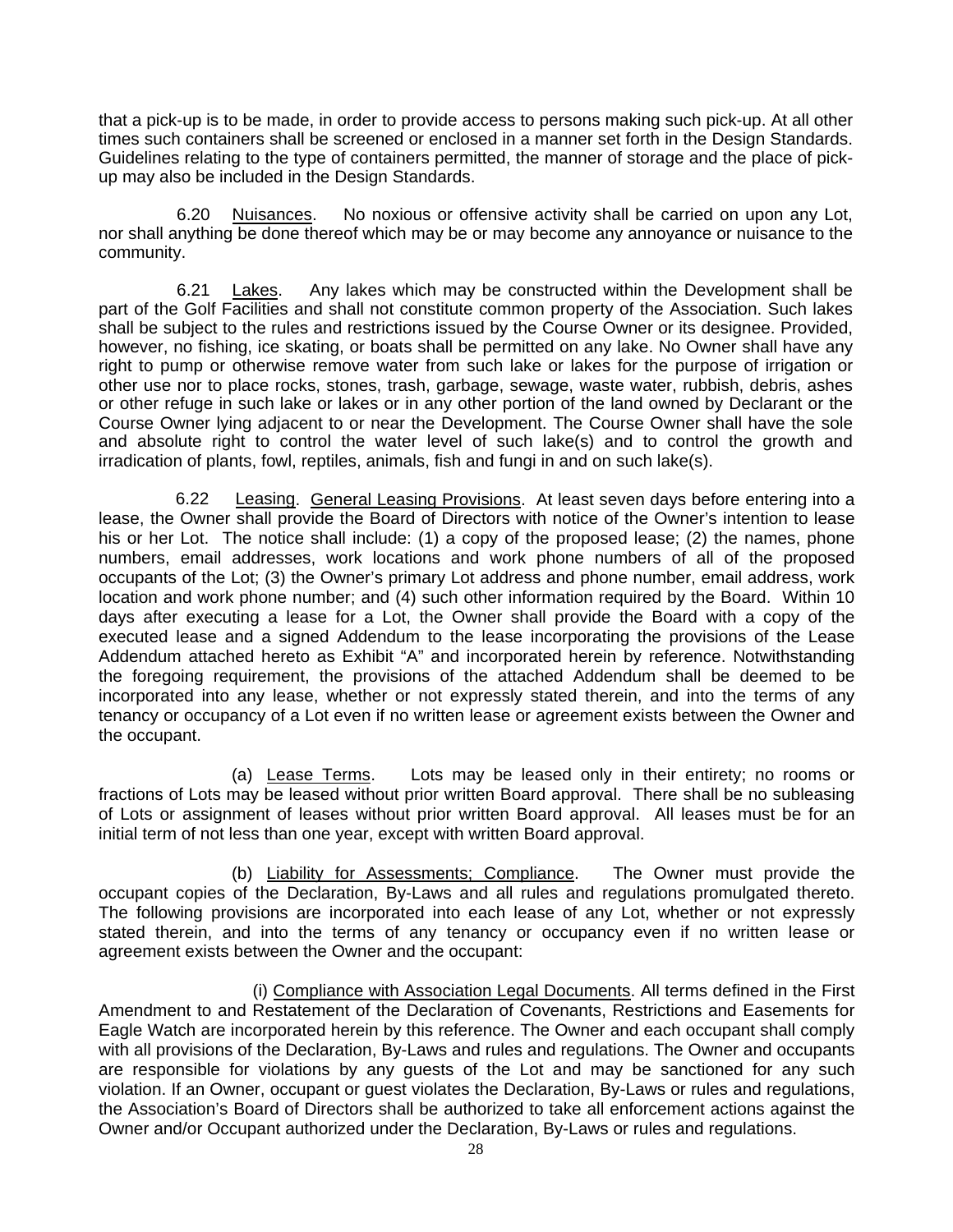(ii) Use of Recreational Facilities. The Owner transfers and assigns to the occupant, for the term of the lease, all rights and privileges the Owner has to use any recreational facilities on the Common Property.

(iii) Liability for Assessments. When an Owner who is leasing his or her Lot fails to pay an assessment or any other charge to the Association when due, the delinquent Owner hereby consents to the assignment of any rent received from the occupant during the period of the delinquency. In such case, upon request by the Board, the occupant shall pay to the Association all unpaid assessments and other charges payable during and prior to the term of the lease and any other period of occupancy. However, the occupant need not make such payments to the Association in excess of, or prior to the due dates for, monthly rental payments unpaid at the time of the Board's request. All such payments made by the occupant shall reduce, by the same amount, the occupant's obligation to make monthly rental payments to the Owner. If the occupant fails to comply with the Board's request to pay assessments or other charges, such failure shall be deemed a violation of the Declaration and, in addition to all other enforcement rights, the occupant shall pay to the Association all amounts authorized under the Declaration as if the occupant were the Owner of the Lot. The above provision shall not be construed to release the Owner from any obligation, including the obligation for assessments, for which he or she would otherwise be responsible.

(c) Enforcement. If the Owner, occupant or guest violates the Declaration, By-Laws or rules and regulations, such violation is deemed to be a default under the terms of any lease or occupancy and the Association may require the Owner to evict the occupants. In addition to all other remedies permitted by this Declaration, such default authorizes the Owner and/or the Association, as the Owner's delegate and attorney-in-fact, to terminate the lease and/or occupancy and to evict all occupants, without liability, in accordance with Georgia law. In any such eviction action by the Association, the Association may terminate the occupancy rights upon 15 days notice, notwithstanding any notice requirement in the lease or occupancy terms. Once the Association invokes its right to terminate the lease or occupancy and evict the occupant(s), the Owner no longer has the right to extend or revive the terminated occupancy in any way.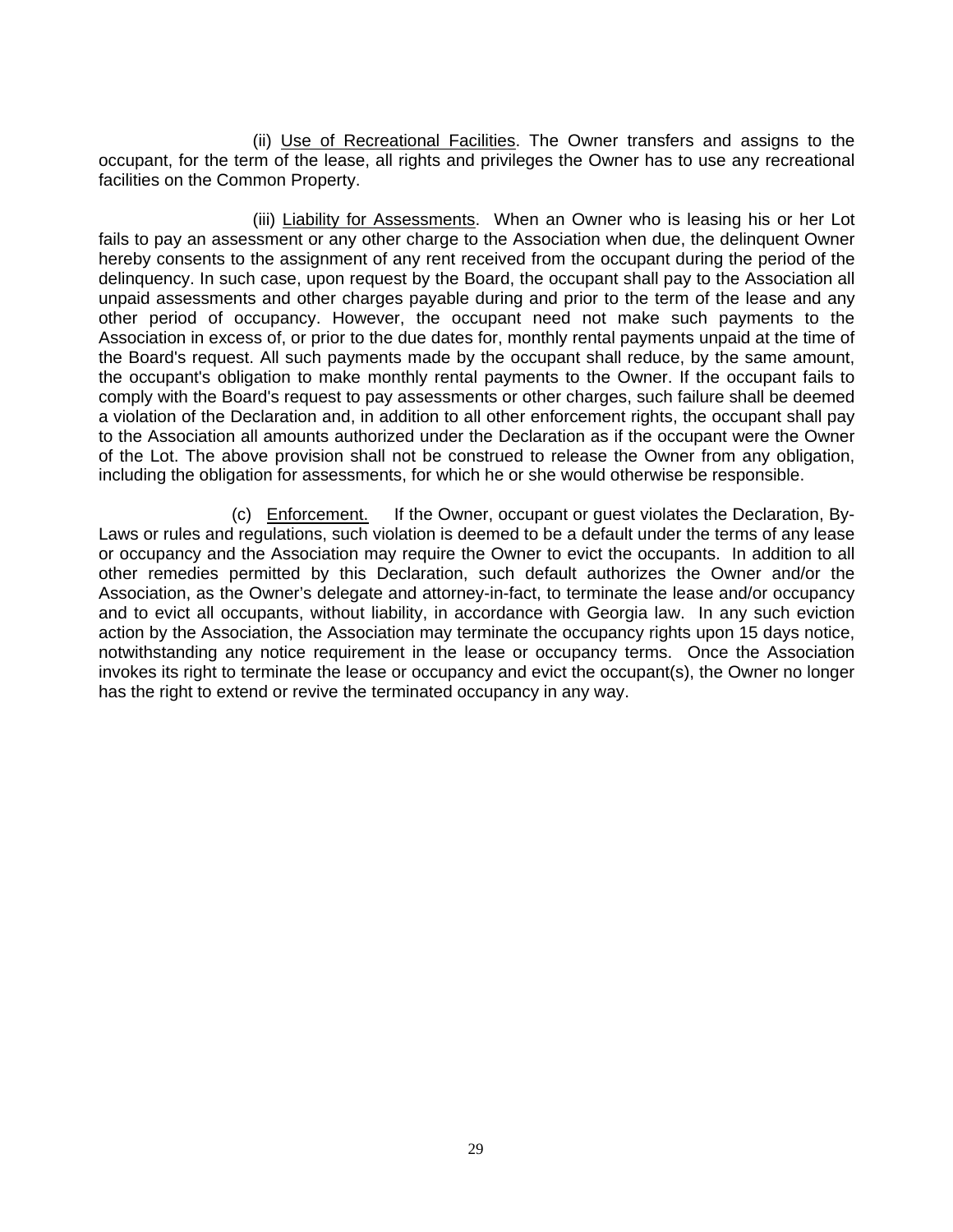#### ARTICLE VII EASEMENTS, ZONING AND OTHER RESTRICTIONS

#### 7.01 Easements.

(a) Declarant hereby expressly reserves to the Declarant, its successors and assigns forever, the right to create perpetual easements in, on, over and under any part of the Property owned by Declarant for any purpose which Declarant deems necessary, including, by way of example, and not limitation, the following:

(i) the erection, installation, construction and maintenance of wires, lines, conduits and poles and the necessary or proper attachments in connection with the transmission of electricity, telephone, cable television cables and other utilities and similar facilities;

(ii) the erection, installation, construction and maintenance of storm water drains, land drains, storm water drainage and detention facilities, public and private sewers, irrigation systems, pipelines for supplying gas, water and heat, and for any other public or quasipublic facility, service or function;

 (iii) slope control purposes, including the right to grade and plant slopes and prevent the doing of any activity which might interfere with slopes or which might create erosion or sliding problems or which might change, obstruct or retard drainage flow; and

(iv) the planting or re-planting of hedges, shrubbery, bushes, trees, flowers and plants of any nature.

(b) No Owner shall have any right to use any easement created by the Declarant in, on or over any portion of the Property unless such easement has been assigned by the Declarant to the Association.

7.02 Easement Area. The words "Easement Area" as used herein shall mean those areas on any Lot or any other portion of the Property with respect to which easements, storm water drainage and detention facilities, are shown on a recorded deed, easement agreement or on any filed or recorded map or plat relating thereto.

7.03 Entry. The Declarant and its employees, agents, successors and assigns, shall have the right at all reasonable times to enter upon all parts of each Easement Area for any of the purposes for which such Easement Area is reserved, without being deemed to have committed a trespass or wrongful act solely by reason of such entry and the carrying out of such purposes, provided the same are done in accordance with the provisions of this Section. The Declarant and its employees, agents, successors and assigns shall be responsible for leaving each Lot in good condition and repair following any work or activity undertaken in an Easement Area pursuant to the provisions of Section 7.01.

7.04 Zoning and Private Restrictions. None of the covenants, restrictions or easements created or imposed by this Declaration shall be construed as permitting any action prohibited by applicable zoning laws, or by the laws, rules or regulations of any governmental body or by the Master Declaration. In the event of any conflict between such laws. rules or regulations and the covenants, restrictions and easements created or imposed by this Declaration and/or the covenants, restrictions and easements imposed by the Master Declaration, the most restrictive provision shall govern and control.

7.05 Easement for Course Owner. Declarant hereby expressly reserves the following perpetual easements for the benefit of the Course Owner, its members (if any), patrons,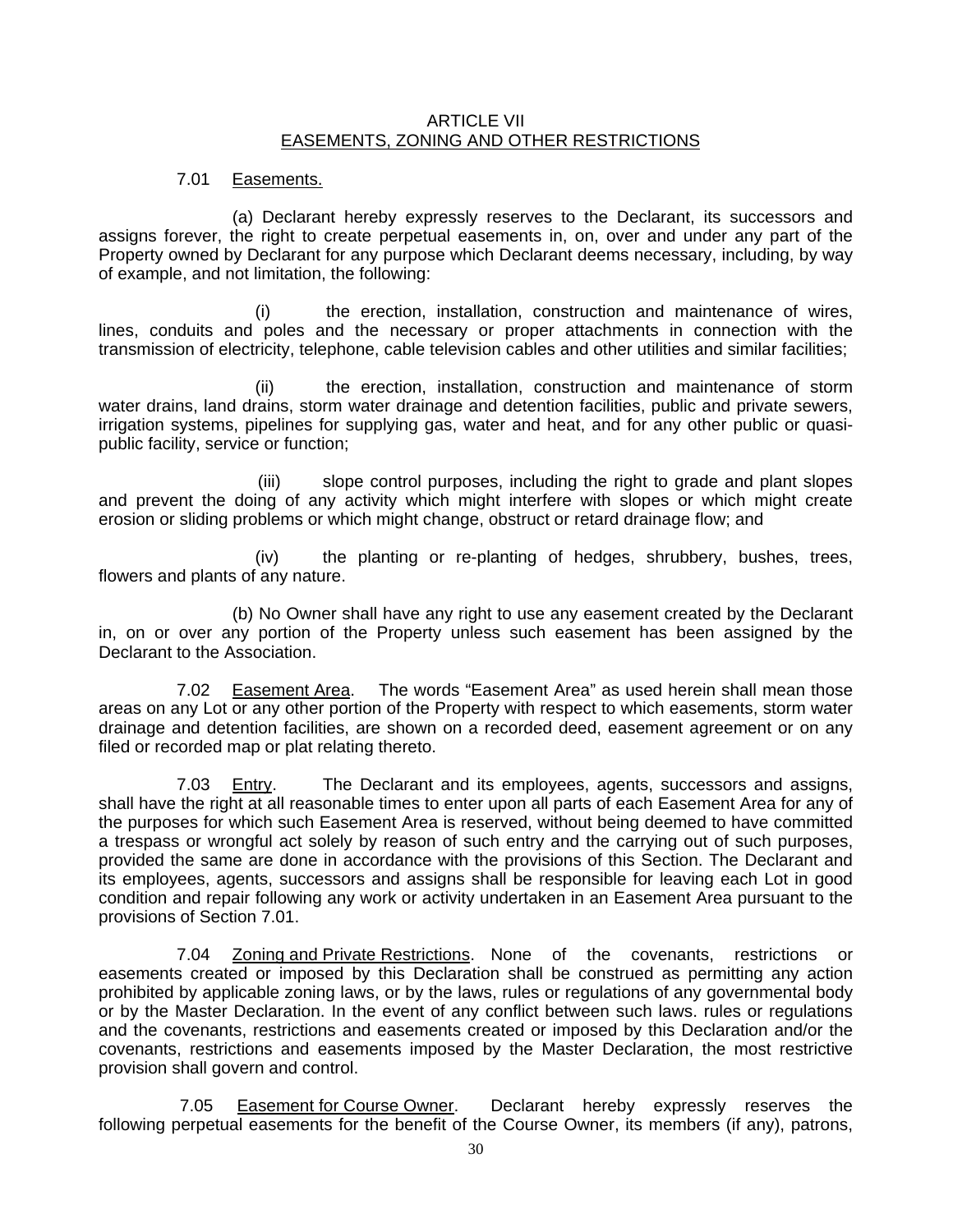guests, invitees, employees, agents, successors and assigns:

- (a) an ingress, egress and regress easement over the roads in the Development leading from any public road to the Golf Facilities;
- (b) utility easements for the use by the Golf Facilities of the water and sewer systems, and all other utilities serving the Development;
- (c) such other easements as may be reasonably necessary for the construction, operation, and use by the Course Owner's members (if any), patrons, guests and invitees, of the Golf Facilities.

In addition, Declarant hereby expressly grants for the benefit of the Course Owner and its respective successors and assigns a perpetual easement over that portion of the Property which is parallel to and twenty-five (25) feet in width, and bounded on one side by the entire Lot boundary line in common with the golf course, for the purposes of maintaining a natural buffer area between golf and residential uses. No fence, wall, structure or other improvement other than underground improvements shall be permitted in the easement and no hedge or shrub planted which would obstruct access to property covered by such easement from the golf course shall be placed or permitted to-remain in the easement, and no plantings, trees or foliage may be removed from this easement area without specific prior approval of the Course Owner and its successors and assigns. Violation of this covenant shall be subject to a liquidated damage sum of \$1,000.00 Dollars per inch of diameter measured at a point two feet above the average height of the ground at the base of each tree as hereinabove specified for each tree, \$500.00 Dollars for each shrub and \$5,000.00 Dollars for each Dogwood tree removed without authorization, except that the maximum liquidated damage shall not exceed \$10,000.00 Dollars for any Lot. The recovery of such liquidated damage shall inure to the benefit of the Course Owner, and such other party as the Course Owner may from time to time designate, which recovery shall not be deemed the exclusive remedy of the Course Owner who would also be entitled to injunctive relief and any other relief available to the Course Owner. The Course Owner may give written notice to the violator of any of the restrictions set forth in this paragraph, and, ten (10) days after such notice, may perform any required corrective or remedial work on the golf course or Lot at the Lot Owner's expense.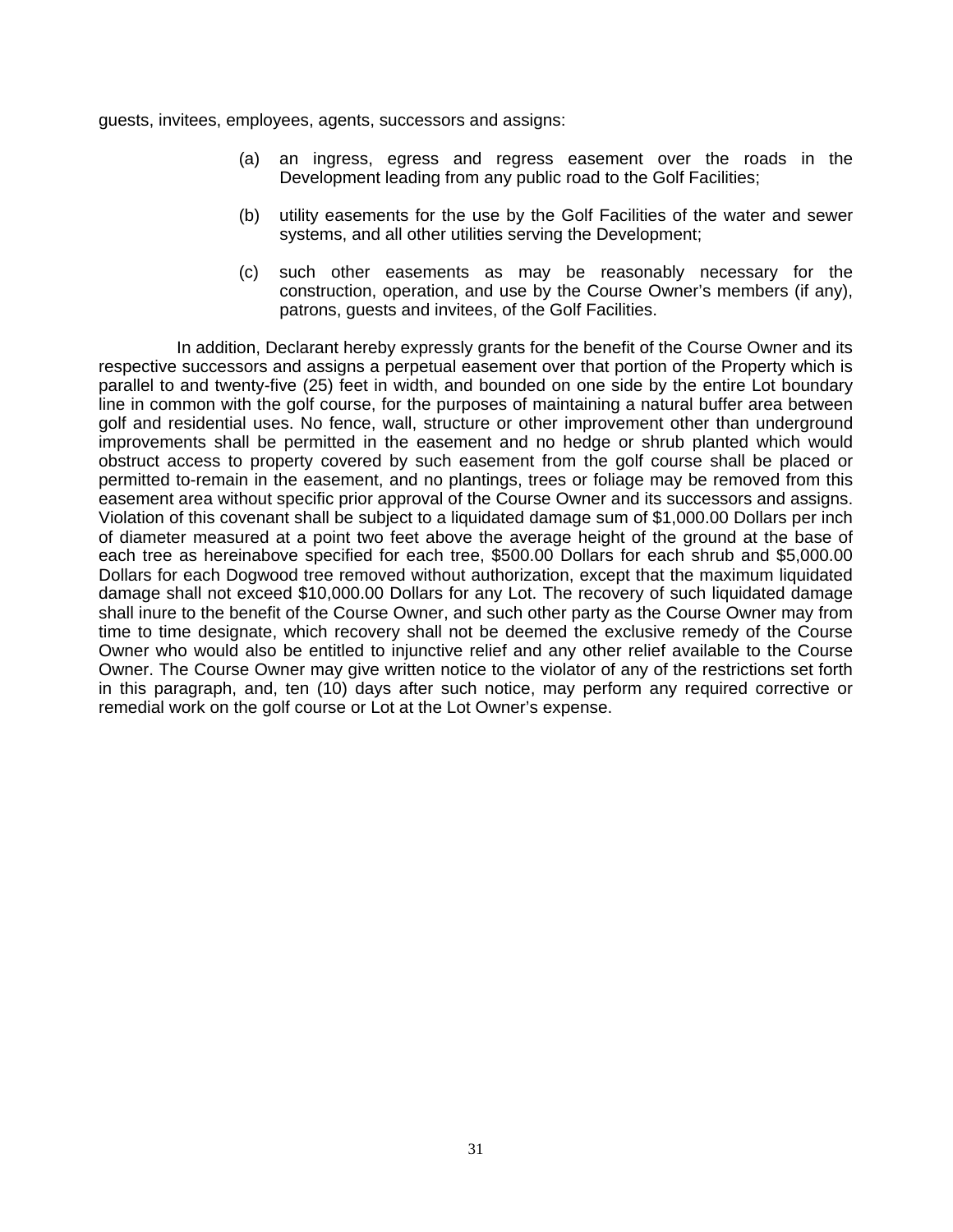#### ARTICLE VIII ENFORCEMENT

8.01 Right of Enforcement. This Declaration and the Restrictions contained herein shall inure to the benefit of and shall be enforceable by (i) the Declarant so long as it is an Owner, (ii) the Association, (iii) each Owner, his legal representatives, heirs, successors and assigns, and (iv) the Master Association.

#### 8.02 Right of Abatement.

(a) Except where different notice provisions are provided in Sections 5.11 and 6.14, in the event of a violation or breach of any Restriction contained in this Declaration the Association shall give written notice by certified mail to the Owner setting forth in reasonable detail the nature of such violation or breach and the specific action or actions needed to be taken to remedy such violation or breach. If the Owner shall fail-to take reasonable steps to remedy such violation or breach within thirty (30) days after the mailing of said written notice, then the Association shall have the Right of Abatement.

(b) The Right of Abatement, as used in this Section and in Sections 5.11 and 6.14 hereof, means the right of the Association, through its agents and employees, to enter at all reasonable times upon any Lot or Structure, as to which a violation, breach or other condition to be remedied exists, and to take the actions specified in the notice to the Owner to abate, extinguish, remove, or repair such violation, breach or other condition which may exist thereon contrary to the provisions hereof, without being deemed to have committed a trespass or wrongful act solely by reason of such entry and such actions, provided such entry and such actions are carried out in accordance with the provisions of this Section, and with the cost thereof including the costs of collection including reasonable attorneys' fees, together with interest thereon at the lower of the highest rate permitted by law or 18% to be a binding personal obligation of such Owner enforceable in law, as well as a lien on such Owner's Lot enforceable pursuant to the provisions of Section 8.04 hereof. Such lien shall be superior to any and all charges, liens or encumbrances which may in any manner arise or be imposed upon the Lot after such entry whether arising from or imposed by judgment or decree or by any agreement, contract, mortgage, deed to secure debt, or other instrument, excepting only (i) such liens for taxes or other public charges as are by applicable law made superior, (ii) the liens created by Section 4.01 hereof and (iii) all deeds to secure debt given to secure a loan the proceeds of which are used (1) to purchase a Lot or Lots (together with any and all Structures which may from time to time be placed or located thereon) and (2) to finance the construction, repair or alteration of Structures.

8.03 Specific Performance. Nothing contained in this Declaration shall be deemed to affect or limit the rights of the Declarant, the Association or any Owner to enforce the Restrictions by appropriate judicial proceedings or to recover damages. However, it is hereby declared that it may be impossible to measure accurately in money the damages which will accrue to a beneficiary hereof, its transferees, successors or assigns, by reason of a violation of, or failure to perform any of the obligations provided by, this Declaration; and therefore, any beneficiary hereof shall be entitled to relief by way of injunction or specific performance, as well as any other relief available at law or in equity, to enforce the provisions hereof.

#### 8.04 Collection of Assessments and Enforcement of Lien.

(a) If any assessment, interest, cost or other charge is not paid as required by this Declaration, the Association may bring either an action at law against the Owner personally obligated to pay the same, or an action to foreclose any lien created by this Declaration against the Lot or Lots subject to the lien, or both, for the purpose of collecting such assessment, cost or charge, plus any interest thereon and costs of collection, including reasonable attorneys' fees.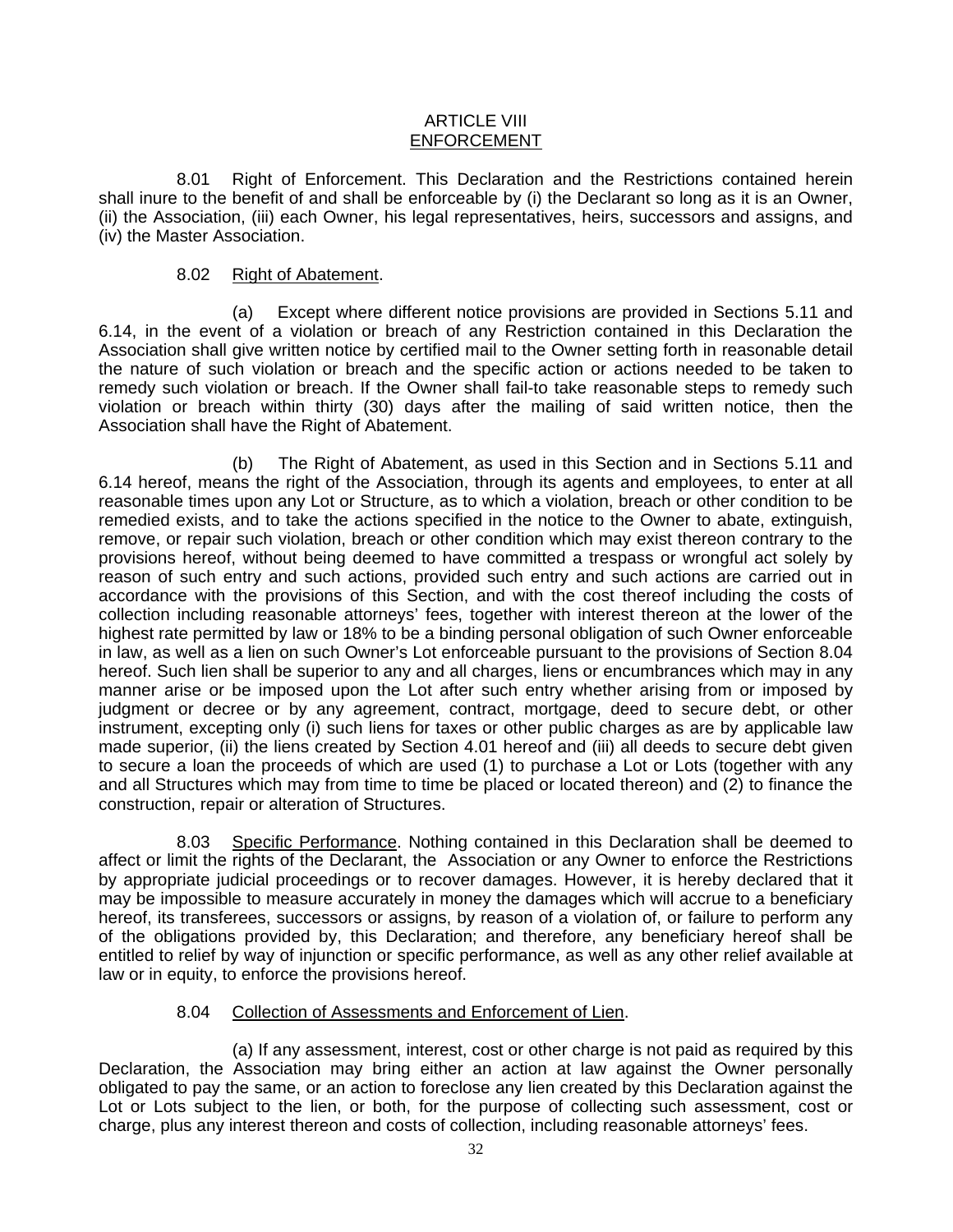(b) As an additional remedy, but in no way as a limitation on the remedies, if any assessment, interest, cost or other charge is not paid as required by this Declaration, each Owner hereby grants to the Association and its assigns the following irrevocable power of attorney: To sell the said Lot or Lots subject to the lien at auction, at the usual place for conducting sales at the Court House in Cherokee County, Georgia, to the highest bidder for cash, after advertising the time, terms and place of such sale once a week for four weeks immediately preceding such sale (but without regard to the number of days) in the paper in which the Sheriff's advertisements for Cherokee County, Georgia are published, all other notice being hereby waived by each Owner, and the Association or any person on behalf of the Association, or assigns, may bid and purchase at such sale and thereupon execute and deliver to the purchaser or purchasers at such sale a conveyance of said property in fee simple, which conveyance shall contain recitals as to the happenings of the default upon which the execution of the power of sale herein granted depends, and each Owner hereby constitutes and appoints the Association and assigns, the agent and attorney in fact of each Owner to make such recitals, and hereby covenants and agrees that the recitals so to be made by the Association, or assigns, shall be binding and conclusive upon the Owner whose property is the subject matter of such sale, and the heirs, executors, administrators and assigns of such Owner, and that the conveyance to be made by the Association or assigns, shall be effectual to bar all equity of redemption of such Owner, or the successors in interest of such Owner, in and to said Lot or Lots, and the Association or assigns shall collect the proceeds of such sale, and after reserving therefrom the entire amount of assessment, interest, cost or other charge due, together with all costs and expenses of sale and fifteen percentum of the aggregate amount due for attorneys' fees, shall pay any excess to such Owner, or to the heirs or assigns of such Owner as provided by law. The power and agency hereby granted are coupled with an interest and are irrevocable by death or otherwise and are granted as cumulative to the remedies for collection of said indebtedness provided by law.

(c) WAIVER. EACH OWNER, BY ACCEPTANCE OF A DEED CONVEYING A LOT SUBJECT TO THIS DECLARATION, WAIVES ANY RIGHT WHICH OWNER MAY HAVE UNDER THE CONSTITUTION OR THE LAWS OF THE STATE OF GEORGIA OR THE CONSTITUTION OR THE LAWS OF THE UNITED STATES OF AMERICA TO NOTICE OR TO A JUDICIAL HEARING PRIOR TO THE EXERCISE OF ANY RIGHT OR REMEDY PROVIDED BY THIS DECLARATION AND OWNER WAIVES OWNER'S RIGHTS. IF ANY, TO SET ASIDE OR INVALIDATE ANY SALE DULY CONSUMMATED IN ACCORDANCE WITH THE PROVISIONS OF THIS DECLARATION ON THE GROUND (IF SUCH BE THE CASE) THAT THE SALE WAS CONSUMMATED WITHOUT A PRIOR JUDICIAL HEARING. ALL WAIVERS BY OWNER IN THIS PARAGRAPH HAVE BEEN MADE VOLUNTARILY, INTELLIGENTLY AND KNOWINGLY, AFTER OWNER HAS FIRST BEEN ALLOWED THE OPPORTUNITY TO CONSULT LEGAL COUNSEL WITH RESPECT TO OWNER'S POSSIBLE RIGHTS.

8.05 No Waiver. The failure of the Declarant, the Association, or the Owner of any Lot, his or its respective legal representatives, heirs, successors and assigns, to enforce any Restrictions herein contained shall in no event be considered a waiver of the right to do so thereafter, as to the same violation or breach or as to any violation or breach occurring prior or subsequent thereto.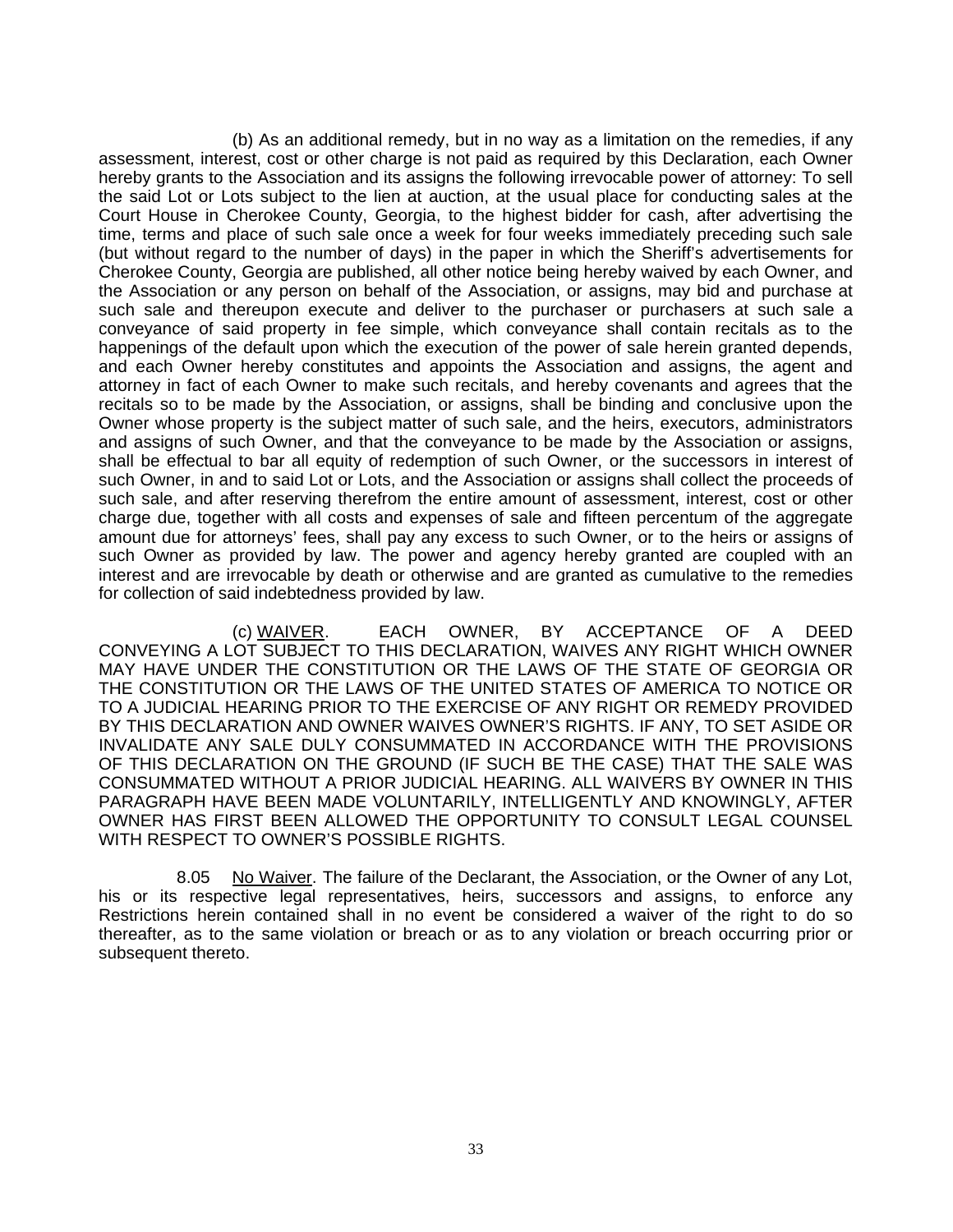## ARTICLE IX DURATION AND AMENDMENT

9.01 Duration. The covenants and conditions of this Declaration shall run with and bind the Property perpetually to the extent provided in the Act.

9.02 Amendments by Declarant. During any period in which Declarant retains the right to appoint and remove any directors and officers of the Association, Declarant may amend this Declaration by an instrument in writing filed and recorded in the Land Records of the Superior Court of Cherokee County, Georgia, without the approval of any Member or mortgagee; provided, however, that (i) in the event that such amendment materially alters or changes any Owner's right to the use and enjoyment of such Owner's Lot or of the Common Property as set forth in this Declaration or if such amendment adversely affects the title to any Lot, such amendment shall be valid only upon the written consent thereto by a majority in number of the then existing Members affected thereby, or (ii) in the event that such amendment would materially and adversely affect the security title and interest of any mortgagee, such amendment shall be valid only upon the written consent thereto of all such mortgagees so affected. Any amendment made pursuant to this Section 9.02 shall be certified by Declarant as having been duly approved by Declarant, and such Members and mortgagees if required, and shall be effective only upon recordation or at such later date as shall be specified in the amendment itself. Each Owner, by acceptance of a deed or other conveyance to a Lot, agrees to be bound by such amendments as are permitted by this Section 9.02 and further agrees that, if requested to do so by Declarant, such Owner will consent to the amendment of this Declaration or any other instruments relating to the Development (i) if such amendment is necessary to bring any provision hereof or thereof into compliance or conformity with the provisions of any applicable governmental statute, rule or regulation or any judicial determination which shall be in conflict therewith, (ii) if such amendment is necessary to enable any reputable title insurance company to issue title insurance coverage with respect to any Lots subject to this Declaration, (iii) if such amendment is required by an institutional or governmental lender, purchaser or guarantor of mortgage loans, including, for example, the Federal National Mortgage Association, or Federal Home Loan Mortgage Corporation, to enable such lender or purchaser to make or purchase mortgage loans on any Lot subject to this Declaration, (iv) if any such amendment is necessary to enable any governmental agency or reputable private insurance company to insure mortgage loans on the Lots subject to this Declaration or (v) if such amendment is necessary to correct a scrivener's error in the drafting of this Declaration.

9.03 Amendments by Association. Amendments to this Declaration, other than those authorized by Section 9.02 hereof, shall be proposed and adopted in the following manner:

(a) Except where a higher vote is required for action under any other provisions of this Declaration, in which case such higher vote shall be necessary to amend such provision, this Declaration may be amended by a majority vote and written consent of the Members of the Association holding two-thirds (2/3) of the total eligible vote thereof. Notice of a meeting, if any, at which a proposed amendment will be considered shall state the fact of consideration and the subject matter of the proposed amendment. No amendment shall be effective until certified by the President and Secretary of the Association and recorded in the Cherokee County, Georgia Land Records.

(b) Any action to challenge the validity of an amendment adopted under this Section must be brought within one (1) year of the effective date of such amendment. No action to challenge such amendment may be brought after such time.

(c) The agreement of the required percentage of the Owners and, where required, the Declarant and any mortgagee, to any amendment of this Declaration shall be evidenced by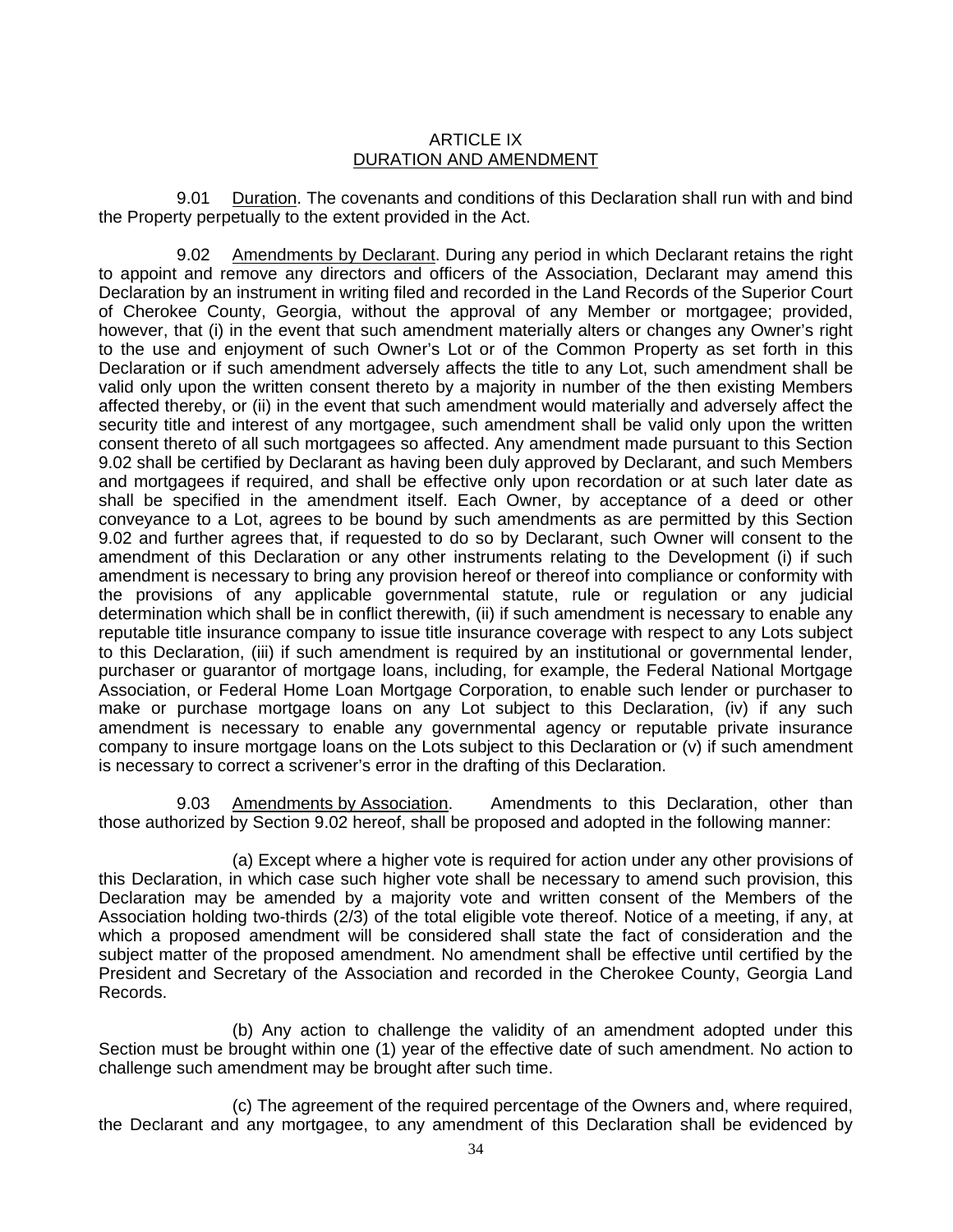their execution of such amendment, or, in the alternative, and provided that Declarant does not then have the right to approve such amendment, the sworn statement of the President and any Vice President or the Secretary of the Association attached to or incorporated in the amendment executed by the Association, which sworn statement shall state unequivocally that the Agreement of the required parties was lawfully obtained. Any such amendment of this Declaration shall become effective only when recorded or at such later date as may be specified in the Amendment itself.

9.04 Amendments Requiring Consent of Master Association. Notwithstanding the provisions of Sections 9.02 and 9.03 above, any amendment which would materially adversely affect the enforceability of the Master Declaration shall require the written consent of the majority of the board of directors of the Master Association, including but not limited to amendments which would eliminate or interfere with the (a) collection by the Association of Master Assessments and the payment of Master Assessments to the Master Association; (b) enforcement by the Association and/or the Master Association of the architectural controls and restrictive covenants contained in the Master Declaration. The board of the Master Association shall receive written notice of any amendment to the Declaration not less than fifteen days prior to the recording of such amendment.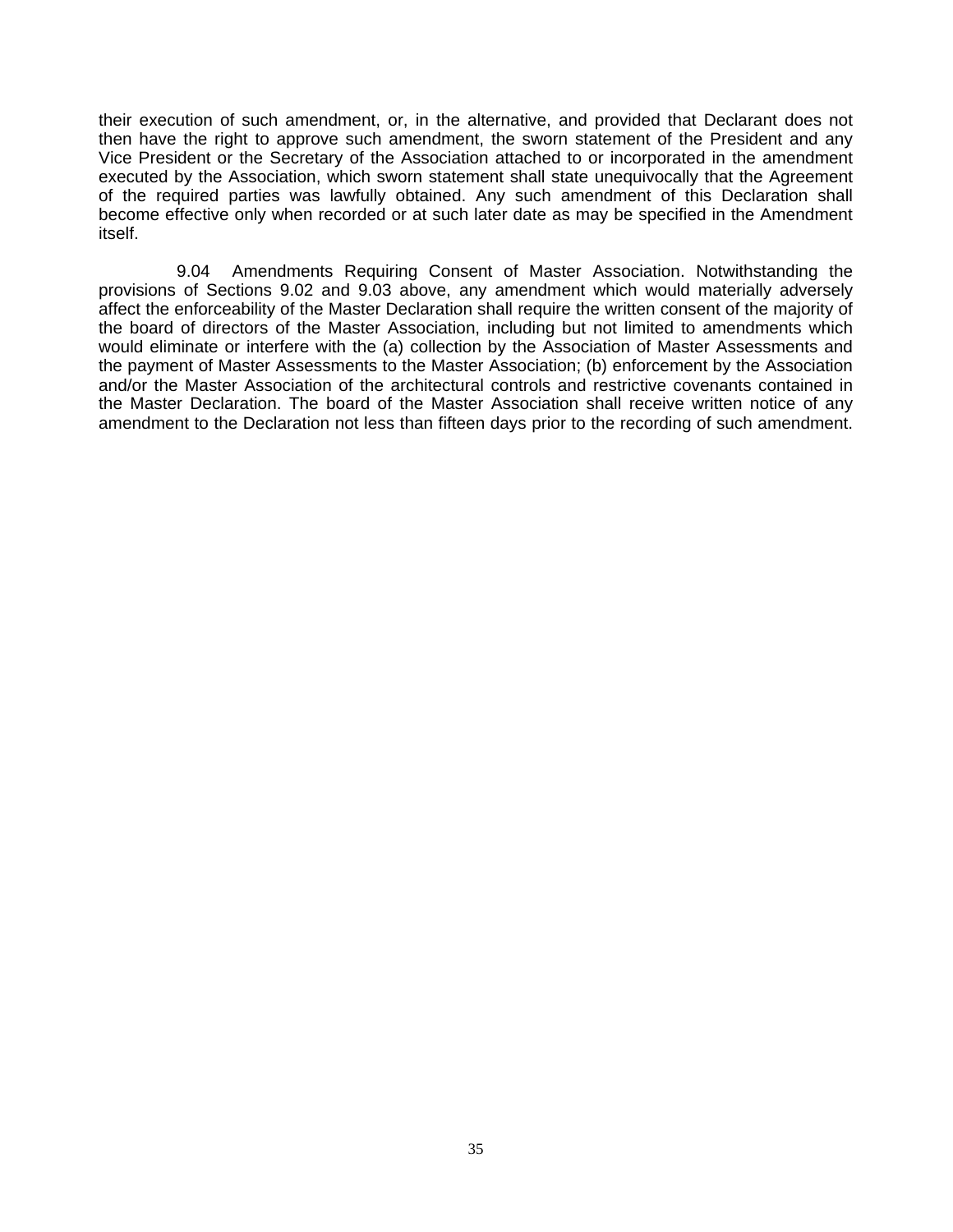#### ARTICLE X ANNEXATION

For so long as Declarant has authority to appoint and remove Directors and Officers of the Association, additional real property may be annexed to the Property by the Declarant without the consent of the Class A Members. Such annexation shall be subject to the prior written approval and 'consent of the majority of the board of directors of the Master Association, and shall be accomplished by filing in the Office of the Clerk of the Superior Court of Cherokee County an approved subdivision plat describing the real property to be annexed to the Property and by including on such subdivision plat a statement that expressly sets forth the Declarant's intention to make such annexed real property subject to the provisions of this Declaration; or filing an amendment to the Declaration which has been consented to by the owners of the real property to be annexed if such real property is owned by someone other than Declarant. At the expiration of Declarant's right to appoint and remove Directors and Officers of the Association, no real property may be annexed to the Property unless such annexation is approved by a two-thirds (2/3) vote of the Members of the Association who are present in person or by proxy and voting at a meeting of Members duly held in accordance with the provisions of the By-Laws of the Association.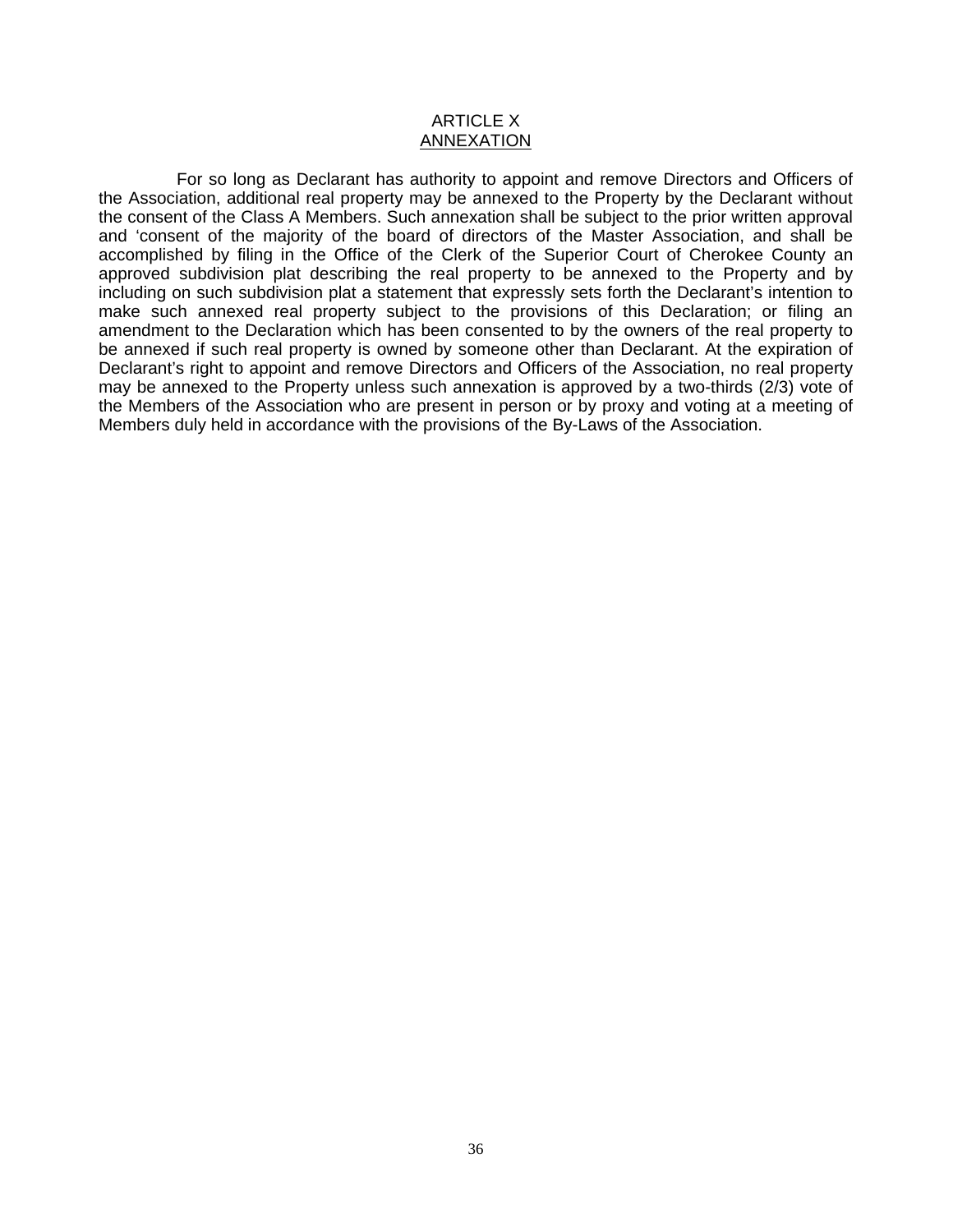## ARTICLE XI MISCELLANEOUS

11.01 No Reverter. No restriction herein is intended to be, or shall be construed as, a condition subsequent or as creating a possibility of reverter.

11.02 Severability. A determination by a court that any provision hereof is invalid for any reason shall not affect the validity of any other provision hereof.

11.03 Headings. The headings of the Articles and Section hereof are for convenience only and shall not affect the meaning or interpretation of the contents of this Declaration.

11.04 Gender. Throughout this Declaration, the masculine gender shall be deemed to include the feminine and neuter, and the singular, the plural, and vice versa.

11.05 Notices. All amendments, notices, requests, objections, waivers, rejections, agreements, approvals, disclosures or consent of any kind made pursuant to this Declaration, whether made by the Declarant, the Association, the ACC, the Owner, or any other person, shall be in writing. All such writings shall be sufficient only if deposited in the United States Mail, with sufficient postage, and sent to the following addresses:

| (a) | Declarant: | Eagle Watch Limited Partnership  |  |
|-----|------------|----------------------------------|--|
|     |            | Alston & Bird                    |  |
|     |            | 100 Galleria Parkway             |  |
|     |            | <b>Suite 1200</b>                |  |
|     |            | Atlanta, Georgia 30339           |  |
|     |            | Attn: Sheri S. Labovitz, Esquire |  |

 (b) Owners: Each Owner's address as registered with the Association in accordance with the By-Laws.

Any written communication transmitted in accordance with this Section 11.05 shall be deemed received on the third (3rd) day following the day such written notice is deposited in the United States Mail.

In addition to the above, in the Board of Director's discretion and subject to such rules as may be established by the Board, notices and communications under this Declaration and the By-Laws may be issued by hand delivery, e-mail or other electronic methods.

11.06 No Liability. Declarant has, using best efforts and all due diligence, prepared and recorded this Declaration so that each and every Owner shall have the right and the power to enforce the terms and provisions of this Declaration against every other Owner. However, in the event that this Declaration is, for any reason whatsoever, unenforceable by an Owner (or any other person) in a court of law or otherwise, Declarant shall have no liability of any kind as a result of such un-enforceability, and each and every owner, by acceptance of a deed conveying a Lot, acknowledges that Declarant shall have no such liability.

11.07 Insurance.

(a) At all times during the term of this Declaration, the Association, its successors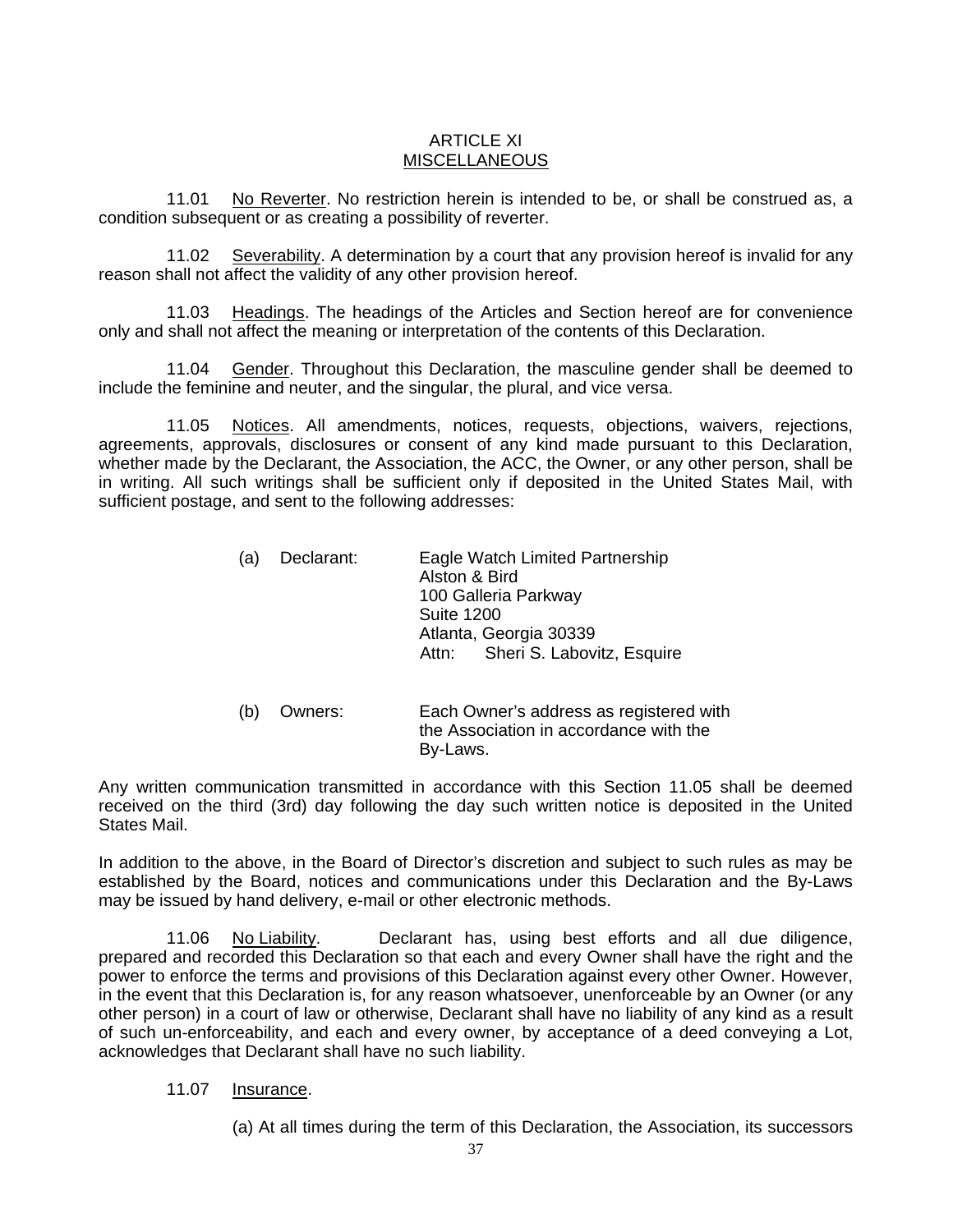and assigns, shall be required to keep any and all recreational facilities and any other improvements located on the Common Property fully insured by a reputable insurance company authorized to transact business in the State of Georgia with (i) fire, vandalism, malicious mischief and extended coverage insurance in an amount adequate to cover the cost or replacement of such improvements in the event of loss of any and/or all of such improvements, fixtures and contents thereof; and (ii) public liability insurance in such amounts as shall be determined by the Board of Directors as appropriate for the type of recreational activities which shall be allowed on the Common Property. Any such policies of insurance shall require that the certificate holders and insured be given thirty (30) days prior written notice of any cancellation of such policies.

(b) Immediately after the damage or destruction by fire or other casualty to all or any portion of any improvement covered by insurance written in the name of the Association, the Board or its duly authorized agent shall proceed with the filing and adjustment of all claims arising under such insurance and obtain reliable and detailed estimates of the cost of repair or reconstruction of the damaged or destroyed property. Repair or reconstruction, as used in this paragraph, means repairing or restoring the property to substantially the same condition and location that existed prior to the fire or other casualty. Any damage or destruction shall be repaired or reconstructed unless, within sixty (60) days after the casualty, at least seventy-five percent (75%) of the total Association vote entitled to vote thereon, and, so long as the Declarant has the right to appoint and remove directors, the Declarant, otherwise agree. If for any reason either the amount of the insurance proceeds to be paid as a result of such damage or destruction, or reliable and detailed estimates of the cost of repair or reconstruction, or both, are not made available to the Association within such period, then the period shall be extended until such information shall be made available; provided, however, such extension shall not exceed one hundred and twenty (120) days. No Mortgagee shall have the right to participate in the determination of whether damage or destruction shall be repaired or reconstructed. If the damage or destruction for which the insurance proceeds are paid is to be repaired or reconstructed and such proceeds are not sufficient to defray the cost thereof, the Board shall, without the necessity of a vote of the Association's Members, levy a special assessment. Additional assessment assessment assessment and a assessments may be made in like manner at any time during or following the completion of any repair or reconstruction. If the funds available from insurance exceed the costs of repair or reconstruction or if the improvements are not repaired or reconstructed, such excess shall be deposited for the benefit of the Association. In the event that it should be determined by the Association in the manner described above that the damage or destruction shall not be repaired or reconstructed and no alternative improvements are authorized, then in that event the property shall be restored to its natural state and maintained as an undeveloped portion of the Community in a neat and attractive condition.

(c) The deductible for any casualty insurance policy carried by the Association shall, in the event of damage or destruction, be allocated among the persons who are responsible hereunder for maintenance of the damaged or destroyed property.

(d) In addition to the coverage described hereinabove, the Association shall obtain such additional amounts and types of insurance as may be required from time to time, by either the Veterans Administration or Federation Housing Administration, their successors and assigns, for similar type residential subdivision communities.

11.08 Perpetuities. If any of the covenants, conditions, restrictions, or other provisions of this Declaration shall be unlawful, void or voidable for violation of the rule against perpetuities, then such provisions shall continue only until twenty one (21) years after the death of the last survivor of the now living descendants of Elizabeth II, Queen of England.

11.09 Security. Members of this Association, as well as its Board of Directors and committees shall not in any way be considered insurers or guarantors of security within the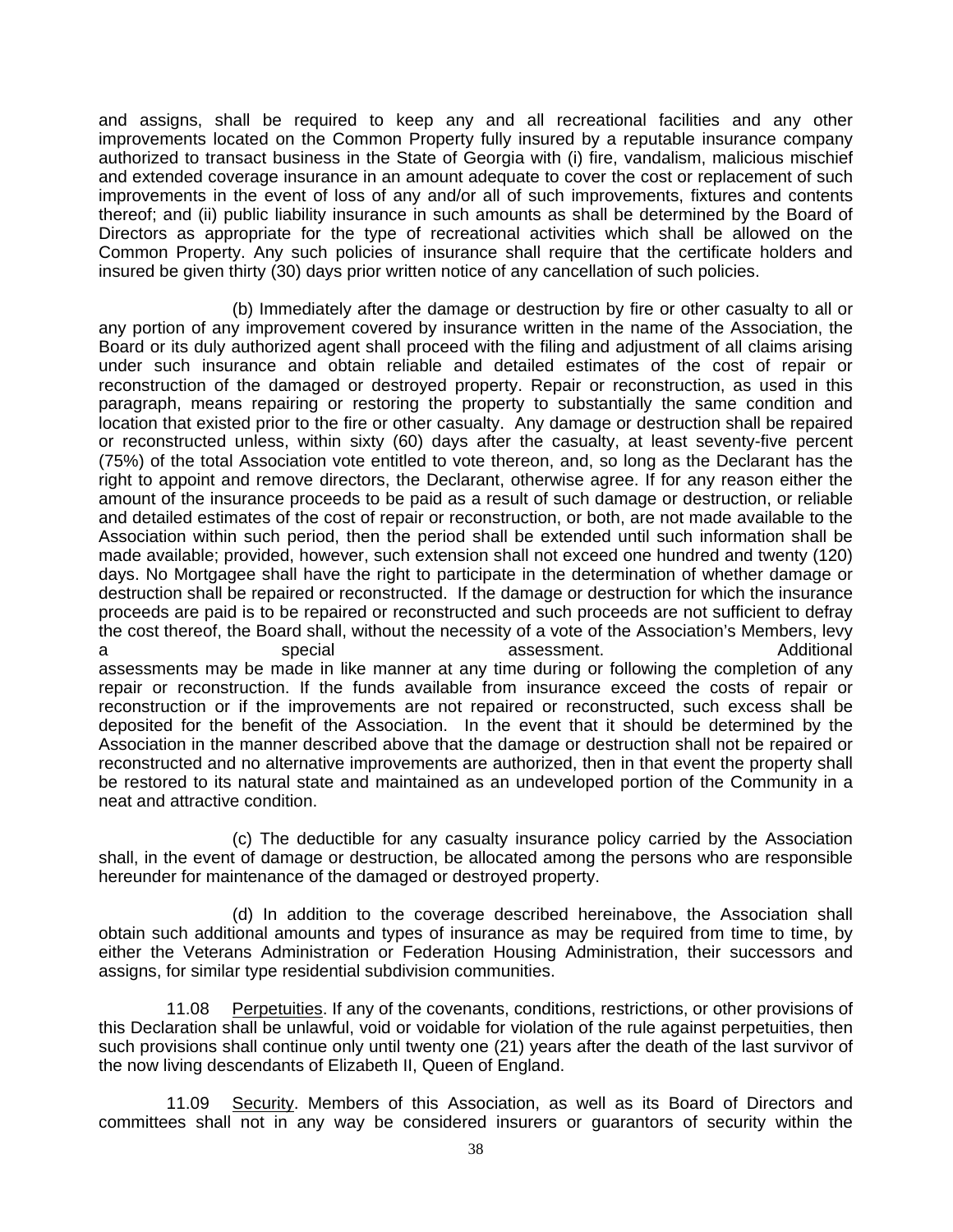community, and shall not be held liable for any loss or damage by reason of failure to provide adequate security or of ineffectiveness of security measures.

11.10 Agreement to Avoid Costs of Litigation. As an express condition precedent to any Owner desiring to file suit against the Association or any Member thereof as a result of any action taken in the Member's official capacity as an officer, director or volunteer, said Owner shall first be required to meet, in good faith, with the Board and attempt to resolve a dispute before filing a lawsuit.

11.11 Electronic Communications. Whenever the Declaration or By-Laws require a signature on a document, record or instrument, an electronic signature satisfies that requirement only if: (a) the Board of Directors has affirmatively published regulations permitting an electronic signature as a substitute for a written signature; and (b) the electronic signature is easily recognizable as a secure electronic signature which is capable of verification, under the sole control of the signatory, and attached to the electronic document in such a way that the document cannot be modified without invalidating the signature; or (c) the Board of Directors reasonably believes that the signatory affixed the electronic signature with the intent to sign the electronic document, and that the electronic document has not been modified since the signature was affixed. The Board of Directors may require reasonable verification of any electronic signature, document, record or instrument. Absent or pending verification, the Board may refuse to accept any electronic signature or electronic record that, in the Board's sole discretion, is not clearly authentic. Neither the Board of Directors nor the Association shall be liable to any Owner or any other person for accepting or acting in reliance upon an electronic signature or electronic record that the Board reasonably believes to be authentic, or rejecting any such item which the Board reasonably believes not to be authentic. Any owner or person who negligently, recklessly or intentionally submits any falsified electronic record or unauthorized electronic signature shall fully indemnify the Association for actual damages, reasonable attorneys' fees actually incurred and expenses incurred as a result of such acts.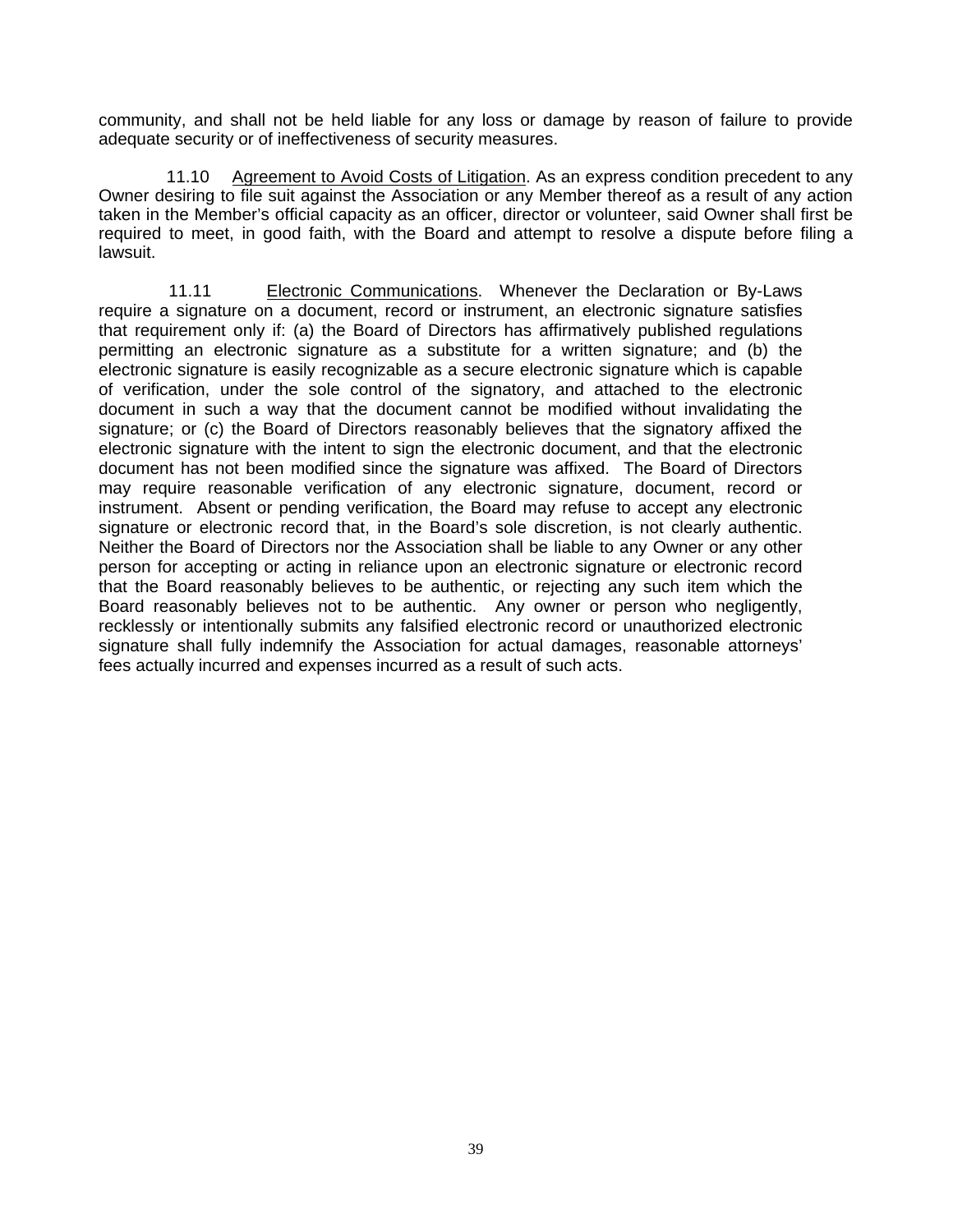#### ARTICLE XII Mortgagee Provisions

The following provisions are for the benefit of holders of first mortgages on Residences in the Development. The provisions of this Article apply to both this Declaration and to the By-Laws, notwithstanding any other provisions contained therein.

12.01 Notices of Action. An institutional holder, insurer, or guarantor of a first mortgage, who provides written request to the Association (such request to state the name and address of such holder, insurer, guarantor and the Residence number, therefore becoming an "eligible holder"), will be entitled to timely written notice of:

(a) any condemnation loss or any casualty loss which affects a material portion of the Development or which affects any Residence on which there is a first mortgage held, insured, or guaranteed by such eligible holder:

(b) any delinquency in the payment of assessments or charges owed by an Owner of a Residence subject to the mortgage of such eligible holder, where such delinquency has continued for a period of sixty (60) days; provided, however, notwithstanding this provision, any holder of a first mortgage, upon request, is entitled to written notice from the Association of any default in the performance by an Owner of a Residence of any obligation under the Declaration or By-Laws of the Association which is not cured within sixty (60) days;

(c) any lapse, cancellation, or material modification of any insurance policy maintained by the Association; or

(d) any proposed action which would require the consent of a specified percentage of eligible mortgagees.

12.02 Special FHLMC Provision. So long as required by the Federal Home Loan Mortgage Corporation, the following provisions apply in addition to and not in lieu of the foregoing. Unless at least two-thirds (2/3) of the first mortgagees or at least two-thirds (2/3) of the total Members of the Association vote entitled to vote thereon consent, the Association shall not:

(a) by act or omission seek to abandon, partition, subdivide, encumber, sell, or transfer the Common Property which the Association owns, directly or indirectly (the granting of easements for public utilities or other similar purposes consistent with the intended use of the Common Property shall not be deemed a transfer within the meaning of this subsection);

(b) change the method of determining the obligations, assessments, dues, or other charges which may be levied against an Owner of a Residence;

(c) by act or omission change, waive, or abandon any scheme of regulations or enforcement thereof pertaining to the architectural design or the exterior appearance and maintenance of Residences and of the Common Property (The issuance and amendment of architectural standards, procedures, rules and regulations, or use restrictions shall not constitute a change, waiver, or abandonment within the meaning of this provision.);

(d) fail to maintain insurance, as required by this Declaration; or

(e) use hazard insurance proceeds for any Common Property losses for other than the repair, replacement, or reconstruction of such property. First mortgagees may, jointly or singly, pay taxes or other charges which are in default and which may or have become a charge against the Common Property and may pay overdue premiums on casualty insurance policies or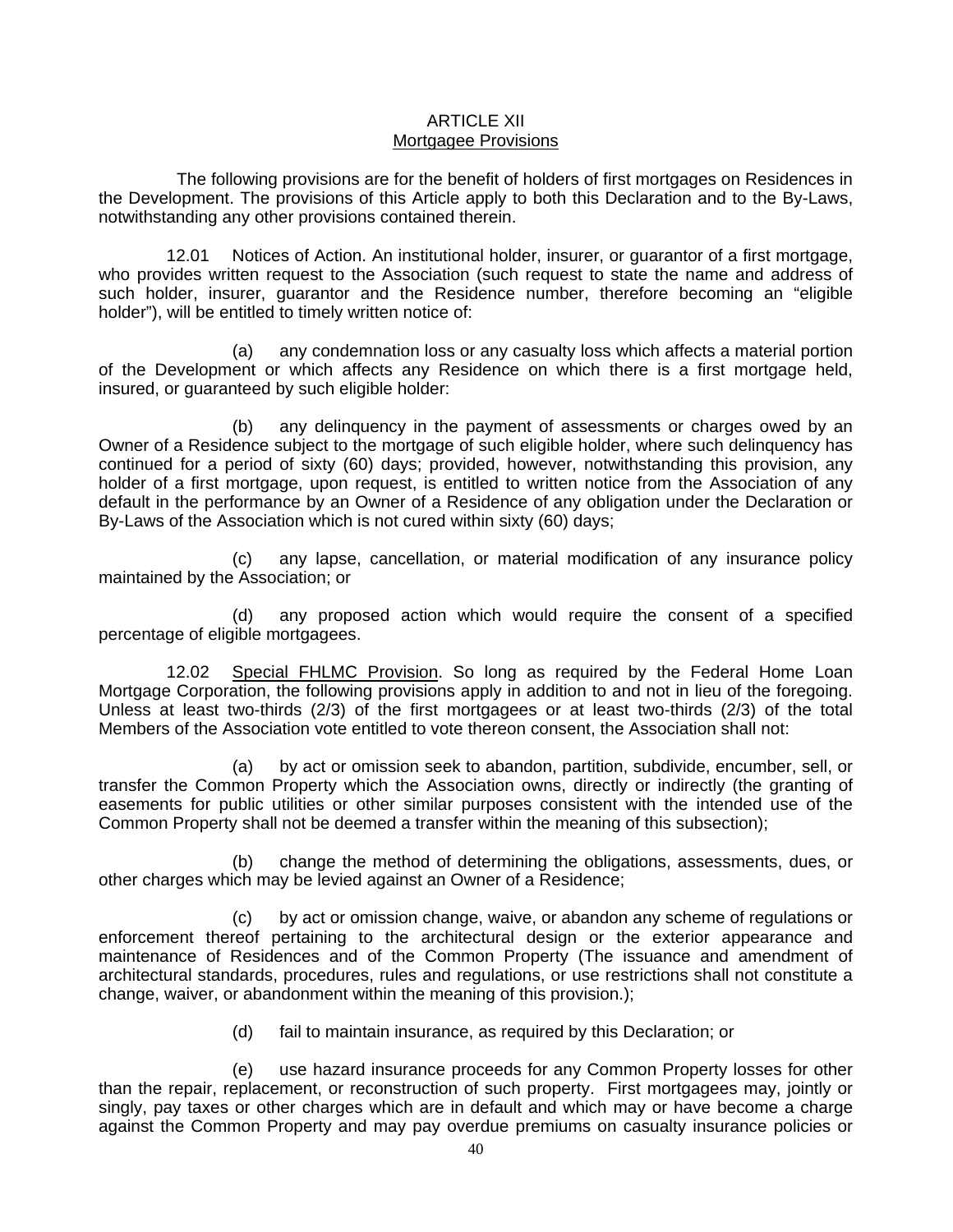secure new casualty insurance coverage upon the lapse of an Association policy, and first mortgagees making such payments shall be entitled to immediate reimbursement from the Association.

12.03 No Priority. No provision of this Declaration or the By-Laws gives or shall be construed as giving any Owner or other party priority over any rights of the first mortgagee of any Residence in the cases of distribution to such Owner of insurance proceeds or condemnation awards for losses to or a taking of the Common Property.

12.04 Notice to Association. Upon request, each Owner shall be obligated to furnish to the Association the name and address of the holder of any mortgage encumbering such Owner's Residence.

12.05 Amendment by Board. Should the Veterans Administration, the Federal National Mortgage Association, or the Federal Home Loan Mortgage Corporation subsequently delete any of their respective requirements which necessitate the provisions of this Article or make any such requirements less stringent, the Board, without approval of the Owners, may cause an amendment to this Article to be recorded to reflect such changes.

12.06 Veterans Administration Approval. As long as the Declarant has an option unilaterally to subject property to this Declaration as provided in Article X, the following actions shall require the prior approval of the Veterans Administration so long as the Veterans Administration is guaranteeing any mortgage in the Community: annexation of additional property to the Community, except for annexation by Declarant in accordance with Article X, pursuant to a plan of annexation previously approved by the Veterans Administration; dedication of Common Property to any public entity; and material amendment of the Declaration, By-Laws or Articles of Incorporation.

12.07 Applicability of Article XII. Nothing contained in this Article shall be construed to reduce the percentage vote that must otherwise be obtained under the Declaration, By-Laws, or Georgia law for any of the acts set out in this Article.

12.08 Failure of Mortgagee to Respond. Any mortgagee who receives a written request from the Board to respond to or consent to any action shall be deemed to have approved such action if the Association does not receive a written response from the Mortgagee within thirty (30) days of the date of the Association's request.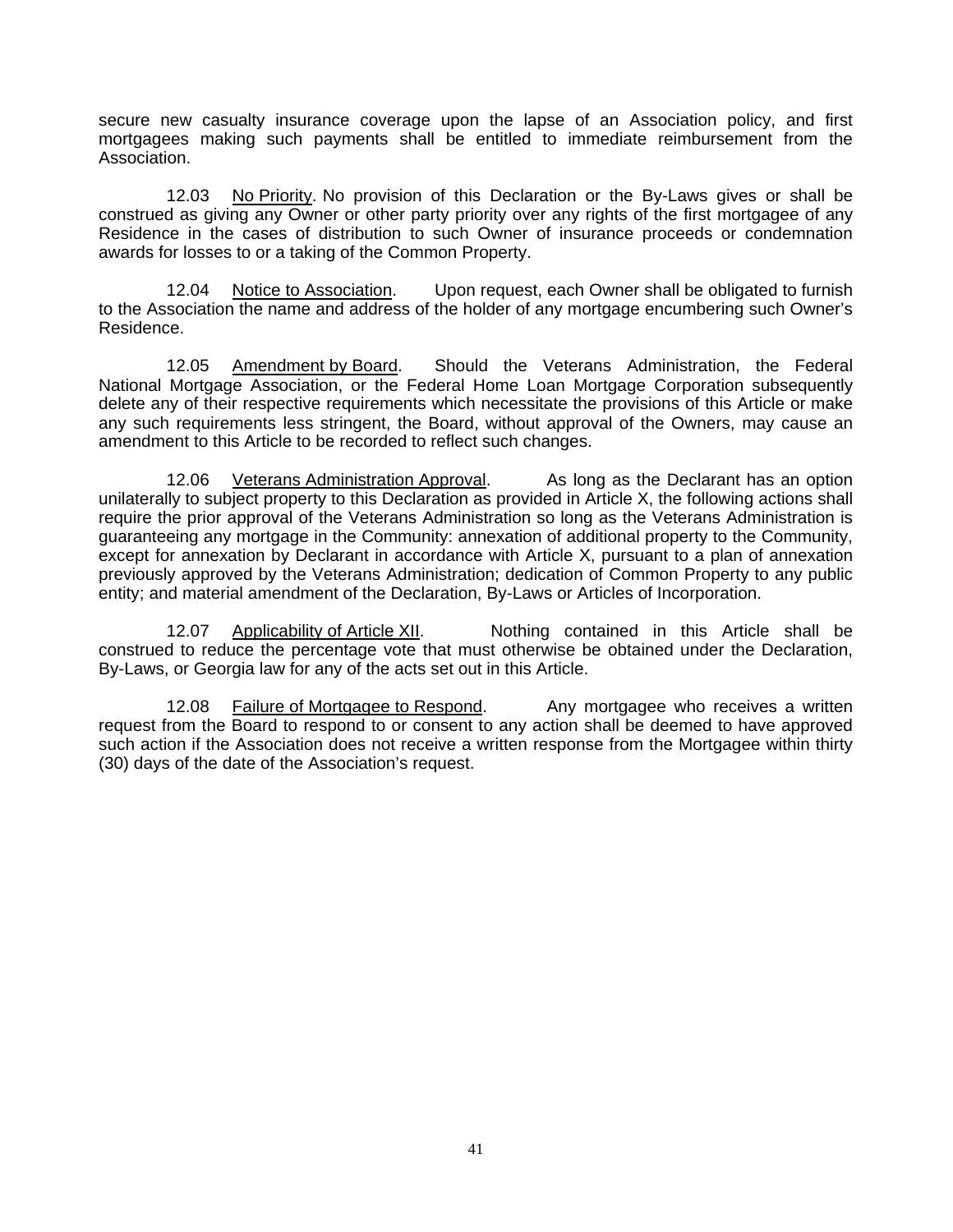IN WITNESS WHEREOF, the Declarant has caused this Declaration to be duly executed and sealed the day and year first above written.

|                                            | Delaware limited partnership                |                    |                |
|--------------------------------------------|---------------------------------------------|--------------------|----------------|
| Signed, sealed and delivered<br>(ILLIONIS) | By:ACP                                      | <b>DEVELOPMENT</b> | <b>COMPANY</b> |
| in the presence of:                        | an Illinois corporation, General<br>Partner |                    |                |
| <b>Unofficial Witness</b>                  |                                             | $\mathsf{By:}$     |                |
| Notary Public                              | Attast                                      |                    |                |

Notary Public Attest \_\_\_\_\_\_\_\_\_\_\_\_\_\_\_\_\_\_\_\_ Date of execution by Notary. The same of the sealing of the sealing of the sealing of the sealing of the sealing of the sealing of the sealing of the sealing of the sealing of the sealing of the sealing of the sealing of t

EAGLE WATCH LIMITED PARTNERSHIP, a

 The Association, by the execution hereof, acknowledges the agrees that the Association is hereby bound by all of the Association's obligations under this First Amendment and Restatement of Declaration of Covenants, Restrictions and Easements.

IN WITNESS WHEREOF, the Association, acting through its duly authorized officers, has caused this Declaration to be executed and sealed this 15<sup>th</sup> day of August, 1988.

in the presence of: ASSOCIATION, INC.

Signed, sealed and delivered EAGLE WATCH HOMEOWNER'S

Unofficial Witness By:

Notary Public **By:** By: Notary Public, Georgia, State at Large Secretary Secretary My Commission Expires Jan. 13, 1991

President

Date of Execution by Notary: (Affix Corporate Seal)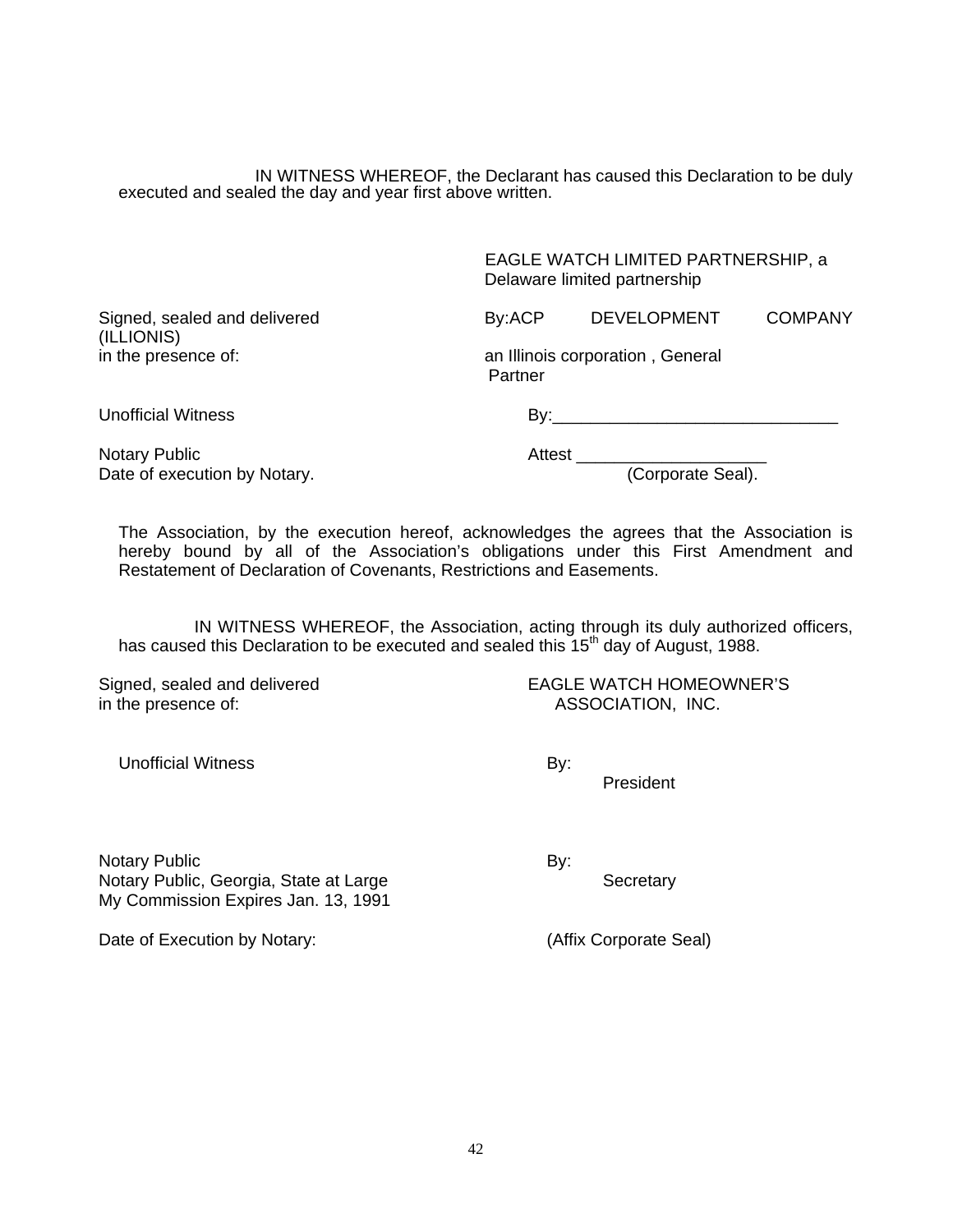The Master Association, by the execution hereof, acknowledges and agrees that the Master Association hereby approves of all the provisions of this First Amendment and Restatement of Declaration of Covenants, Restrictions and Easements for Eagle Watch. It is expressly provided that neither such approval by the undersigned, nor any of the terms or provisions of this First Amendment and Restatement of Declaration of Covenants, Restrictions and Easements for Eagle Watch shall be deemed or construed to in any manner waive, release or modify any of the rights, privileges, powers, restrictions, covenants, conditions or easements reserved or set out in the Master Declaration. All of the terms and provisions of the Master Declaration are and shall continue to be in full force and effect unless and until modified or amended in accordance with the terms thereof.

IN WITNESS WHEREOF, the Master Association, acting through its duly authorized officers, have executed this instrument under seal this 15th day of August, 1988.

Signed, Sealed and delivered TOWNE LAKE RESIDENTIAL

in the presence of: OWNERS ASSOCIATION, INC.

 By: Unofficial Witness **Title:** President

Notary Public **Attest:** 

Title: Secretary

Date of Execution by Notary: (Affix Corporate Seal) Notary Public, Georgia, State at Large My Commission Expires Jan. 13, 1991

 The Master Declarant, by the execution hereof, acknowledges and agrees that the Master Declarant hereby approves of all the provisions of this First Amendment and Restatement of Declaration of Covenants, Restrictions and Easements for Eagle Watch. It is expressly provided that neither such approval by the undersigned, nor any of the terms or provisions of this First Amendment and Restatement of Declaration of Covenants, Restrictions and Easements for Eagle Watch shall be deemed or construed to in any manner waive, release or modify any of the rights, privileges, powers, restrictions, covenants, conditions or easements reserved or set out in the Master Declaration. All of the terms and provisions of the Master Declaration are and shall continue to be in full force and effect unless and until modified or amended in accordance with the terms thereof.